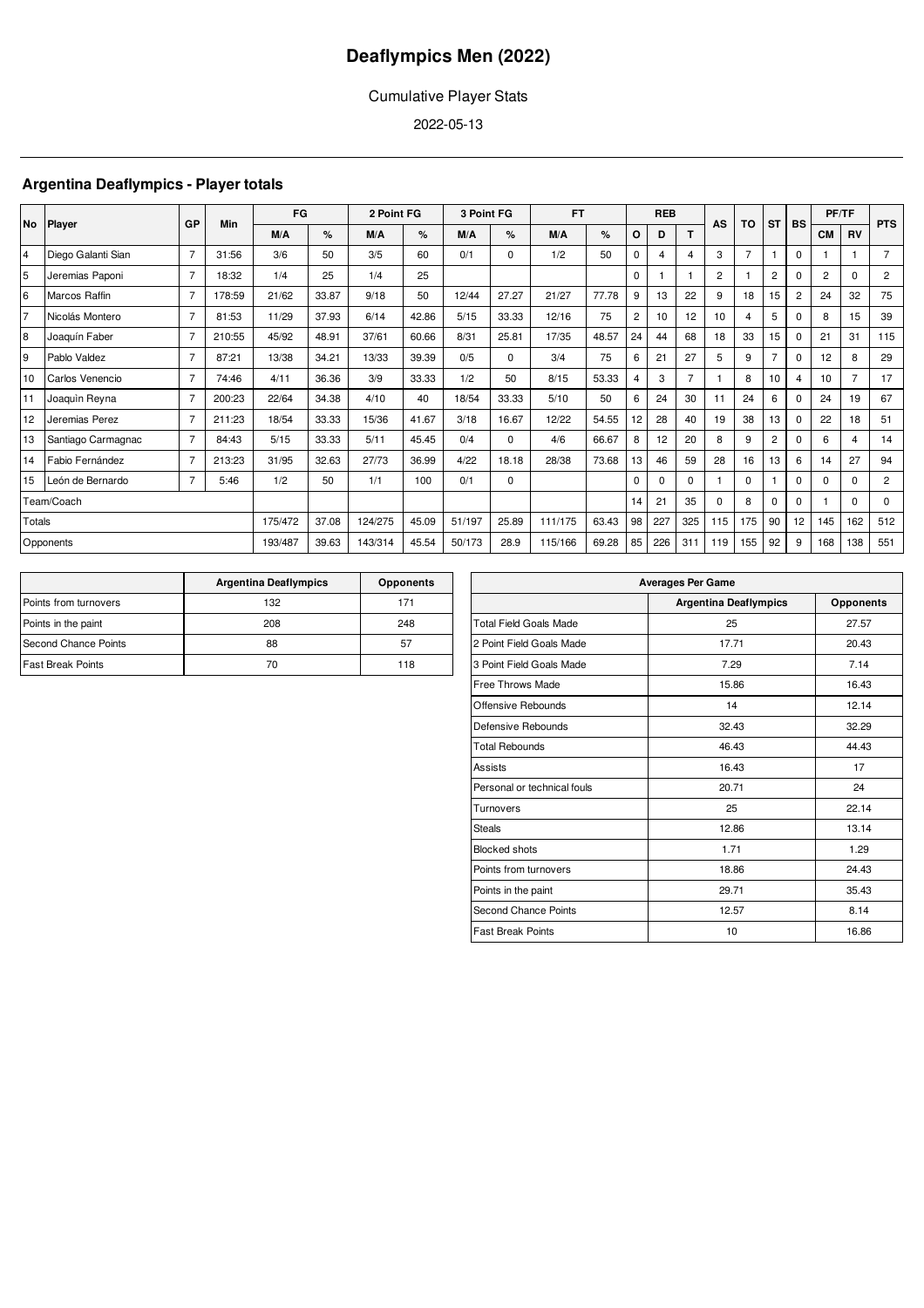## **Argentina Deaflympics - Player averages**

|                |                     |                |       | FG          |       | 2 Point FG  |       | 3 Point FG |          | <b>FT</b>   |       |                | <b>REB</b> |       |             |       |           |             |                | PF/TF     |                |
|----------------|---------------------|----------------|-------|-------------|-------|-------------|-------|------------|----------|-------------|-------|----------------|------------|-------|-------------|-------|-----------|-------------|----------------|-----------|----------------|
|                | No Player           | GP             | Min   | M/A         | %     | M/A         | %     | M/A        | %        | M/A         | %     | O              | D          | T     | AS          | TO    | <b>ST</b> | <b>BS</b>   | <b>CM</b>      | <b>RV</b> | <b>PTS</b>     |
| $\overline{4}$ |                     |                |       |             |       |             |       |            |          |             |       |                |            |       |             |       |           |             |                |           |                |
|                | Diego Galanti Sian  |                | 4:33  | 0.43/0.86   | 50    | 0.43/0.71   | 60    | 0/0.14     | 0        | 0.14/0.29   | 50    | $\Omega$       | 0.57       | 0.57  | 0.43        |       | 0.14      | $\mathbf 0$ | 0.14           | 0.14      |                |
| 5              | Jeremias Paponi     | 7              | 2:38  | 0.14/0.57   | 25    | 0.14/0.57   | 25    |            |          |             |       | $\Omega$       | 0.14       | 0.14  | 0.29        | 0.14  | 0.29      | $\Omega$    | 0.29           | $\Omega$  | 0.29           |
| 6              | Marcos Raffin       | $\overline{7}$ | 25:34 | 3/8.86      | 33.87 | 1.29/2.57   | 50    | 1.71/6.29  | 27.27    | 3/3.86      | 77.78 | .29            | 1.86       | 3.14  | .29         | 2.57  | 2.14      | 0.29        | 3.43           | 4.57      | 10.71          |
| 17             | Nicolás Montero     | $\overline{7}$ | 1:41  | 1.57/4.14   | 37.93 | 0.86/2      | 42.86 | 0.71/2.14  | 33.33    | 1.71/2.29   | 75    | 0.29           | 1.43       | 1.71  | .43         | 0.57  | 0.71      | $\mathbf 0$ | 1.14           | 2.14      | 5.57           |
| l8             | Joaquín Faber       | $\overline{7}$ | 30:7  | 6.43/13.14  | 48.91 | 5.29/8.71   | 60.66 | 1.14/4.43  | 25.81    | 2.43/5      | 48.57 | 3.43           | 6.29       | 9.71  | 2.57        | 4.71  | 2.14      | $\Omega$    | 3              | 4.43      | 16.43          |
| $\overline{9}$ | Pablo Valdez        | $\overline{7}$ | 2:28  | 1.86/5.43   | 34.21 | 1.86/4.71   | 39.39 | 0/0.71     | 0        | 0.43/0.57   | 75    | 0.86           | 3          | 3.86  | 0.71        | .29   |           | $\Omega$    | 1.71           | 1.14      | 4.14           |
| 10             | Carlos Venencio     | $\overline{7}$ | 10:40 | 0.57/1.57   | 36.36 | 0.43/1.29   | 33.33 | 0.14/0.29  | 50       | 1.14/2.14   | 53.33 | 0.57           | 0.43       |       | 0.14        | 1.14  | 1.43      | 0.57        | 1.43           |           | 2.43           |
|                | 11 Joaquin Reyna    | $\overline{7}$ | 28:37 | 3.14/9.14   | 34.38 | 0.57/1.43   | 40    | 2.57/7.71  | 33.33    | 0.71/1.43   | 50    | 0.86           | 3.43       | 4.29  | .57         | 3.43  | 0.86      | $\mathbf 0$ | 3.43           | 2.71      | 9.57           |
|                | 12 Jeremias Perez   | $\overline{7}$ | 30:11 | 2.57/7.71   | 33.33 | 2.14/5.14   | 41.67 | 0.43/2.57  | 16.67    | 1.71/3.14   | 54.55 | 1.71           |            | 5.71  | 2.71        | 5.43  | .86       | $\mathbf 0$ | 3.14           | 2.57      | 7.29           |
| 13             | Santiago Carmagnac  |                | 12:6  | 0.71/2.14   | 33.33 | 0.71/1.57   | 45.45 | 0/0.57     | $\Omega$ | 0.57/0.86   | 66.67 | 1.14           | 1.71       | 2.86  | 1.14        | .29   | 0.29      | $\Omega$    | 0.86           | 0.57      | $\overline{2}$ |
|                | 14 Fabio Fernández  |                | 30:29 | 4.43/13.57  | 32.63 | 3.86/10.43  | 36.99 | 0.57/3.14  | 18.18    | 4/5.43      | 73.68 | 1.86           | 6.57       | 8.43  | 4           | 2.29  | 86.1      | 0.86        | $\overline{2}$ | 3.86      | 13.43          |
|                | 15 León de Bernardo | $\overline{7}$ | 0:49  | 0.14/0.29   | 50    | 0.14/0.14   | 100   | 0/0.14     | 0        |             |       | $\Omega$       | 0          | 0     | 0.14        | 0     | 0.14      | $\Omega$    | $\Omega$       | $\Omega$  | 0.29           |
|                | Team/Coach          |                |       |             |       |             |       |            |          |             |       | $\overline{2}$ | 3          | 5     | $\mathbf 0$ | 1.14  | $\Omega$  | $\Omega$    | 0.14           | $\Omega$  | 0              |
| Totals         |                     |                |       | 25/67.43    | 37.08 | 17.71/39.29 | 45.09 | 7.29/28.14 | 25.89    | 15.86/25    | 63.43 | 14             | 32.43      | 46.43 | 16.43       | 25    | 12.86     | 1.71        | 20.71          | 23.14     | 73.14          |
|                | Opponents           |                |       | 27.57/69.57 | 39.63 | 20.43/44.86 | 45.54 | 7.14/24.71 | 28.9     | 16.43/23.71 | 69.28 | 12.14          | 32.29      | 44.43 | 17          | 22.14 | 13.14     | 1.29        | 24             | 19.71     | 78.71          |

|                          | <b>Argentina Deaflympics</b> | <b>Opponents</b> |
|--------------------------|------------------------------|------------------|
| Points from turnovers    | 132                          | 171              |
| Points in the paint      | 208                          | 248              |
| Second Chance Points     | 88                           | 57               |
| <b>Fast Break Points</b> | 70                           | 118              |

| <b>Averages Per Game</b>      |                              |                  |  |  |  |  |  |  |  |  |
|-------------------------------|------------------------------|------------------|--|--|--|--|--|--|--|--|
|                               | <b>Argentina Deaflympics</b> | <b>Opponents</b> |  |  |  |  |  |  |  |  |
| <b>Total Field Goals Made</b> | 25                           | 27.57            |  |  |  |  |  |  |  |  |
| 2 Point Field Goals Made      | 17.71                        | 20.43            |  |  |  |  |  |  |  |  |
| 3 Point Field Goals Made      | 7.29                         | 7.14             |  |  |  |  |  |  |  |  |
| Free Throws Made              | 15.86                        | 16.43            |  |  |  |  |  |  |  |  |
| Offensive Rebounds            | 14                           | 12.14            |  |  |  |  |  |  |  |  |
| Defensive Rebounds            | 32.43                        | 32.29            |  |  |  |  |  |  |  |  |
| <b>Total Rebounds</b>         | 46.43                        | 44.43            |  |  |  |  |  |  |  |  |
| Assists                       | 16.43                        | 17               |  |  |  |  |  |  |  |  |
| Personal or technical fouls   | 20.71                        | 24               |  |  |  |  |  |  |  |  |
| Turnovers                     | 25                           | 22.14            |  |  |  |  |  |  |  |  |
| <b>Steals</b>                 | 12.86                        | 13.14            |  |  |  |  |  |  |  |  |
| <b>Blocked shots</b>          | 1.71                         | 1.29             |  |  |  |  |  |  |  |  |
| Points from turnovers         | 18.86                        | 24.43            |  |  |  |  |  |  |  |  |
| Points in the paint           | 29.71                        | 35.43            |  |  |  |  |  |  |  |  |
| Second Chance Points          | 12.57                        | 8.14             |  |  |  |  |  |  |  |  |
| <b>Fast Break Points</b>      | 10                           | 16.86            |  |  |  |  |  |  |  |  |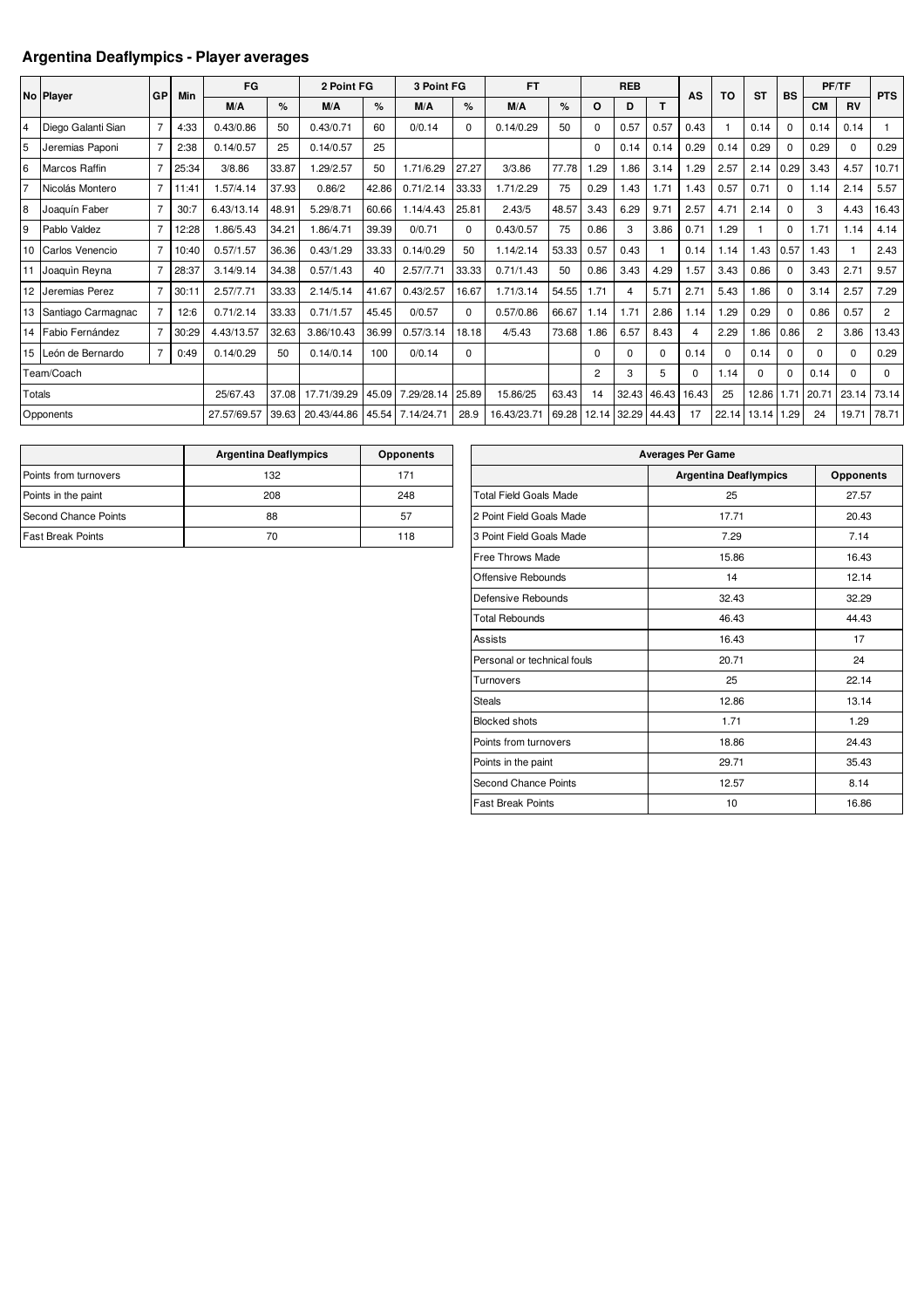## Cumulative Player Stats

2022-05-13

## **Brazil Deaflympics - Player totals**

|        |                           | GP             |        | FG      |       | 2 Point FG |       | 3 Point FG |             | <b>FT</b> |       | <b>REB</b>     |          |          |                |                |                  |                |                |                |                |  |  | TO | <b>ST</b> | <b>BS</b> | PF/TF |  | <b>PTS</b> |
|--------|---------------------------|----------------|--------|---------|-------|------------|-------|------------|-------------|-----------|-------|----------------|----------|----------|----------------|----------------|------------------|----------------|----------------|----------------|----------------|--|--|----|-----------|-----------|-------|--|------------|
|        | No Player                 |                | Min    | M/A     | %     | M/A        | %     | M/A        | %           | M/A       | %     | O              | D        |          | <b>AS</b>      |                |                  |                | <b>CM</b>      | <b>RV</b>      |                |  |  |    |           |           |       |  |            |
| İ1     | Matheus Rubio Guimarães   | 5              | 155:29 | 10/25   | 40    | 8/17       | 47.06 | 2/8        | 25          | 7/13      | 53.85 | $\overline{c}$ | 14       | 16       | 10             | 16             | 4                | $\Omega$       | 11             | 15             | 29             |  |  |    |           |           |       |  |            |
| 3      | Vinicius Barreneche Gomes | 5              | 59:5   | 2/13    | 15.38 | 1/5        | 20    | 1/8        | 12.5        | 2/2       | 100   | $\mathbf 0$    | 3        | 3        | $\overline{2}$ | 14             | $\overline{2}$   | $\Omega$       | 5.             | 5              | $\overline{7}$ |  |  |    |           |           |       |  |            |
| 4      | Bruno da Rocha            | 5              | 23:54  | 3/5     | 60    | 3/5        | 60    |            |             |           |       | $\overline{2}$ | 3        | 5        | 0              | $\overline{2}$ | 0                | 0              | 5              | 0              | 6              |  |  |    |           |           |       |  |            |
| 17     | Marcelo Sander            | 5              | 116:54 | 7/23    | 30.43 | 5/13       | 38.46 | 2/10       | 20          | 8/12      | 66.67 |                | 10       | 11       | 9              | 20             | 8                | $\Omega$       | 12             | 12             | 24             |  |  |    |           |           |       |  |            |
| 9      | Denis Eduardo da Silva    | 5              | 153:43 | 12/71   | 16.9  | 10/46      | 21.74 | 2/25       | 8           | 11/20     | 55    | 8              | 22       | 30       | 6              | 43             | 10 <sup>10</sup> | $\overline{2}$ | 16             | 21             | 37             |  |  |    |           |           |       |  |            |
| 10     | Marcos José Aguiar        | 5              | 112:32 | 13/37   | 35.14 | 13/34      | 38.24 | 0/3        | $\mathbf 0$ | 0/2       | 0     | 9              | 21       | 30       | $\overline{c}$ | 10             | 3                | $\overline{c}$ | 6              | $\overline{c}$ | 26             |  |  |    |           |           |       |  |            |
| 12     | Marcelo Boff              | 5              | 21:52  | 1/5     | 20    | 1/3        | 33.33 | 0/2        | 0           | 1/2       | 50    | $\mathbf 0$    | $\Omega$ | $\Omega$ | $\mathbf 0$    | $\mathbf 0$    | $\Omega$         | $\Omega$       | $\overline{2}$ | $\overline{c}$ | 3              |  |  |    |           |           |       |  |            |
| 14     | William Silveira          | 5              | 40:53  | 1/8     | 12.5  | 1/8        | 12.5  |            |             | 3/9       | 33.33 | 5              | 8        | 13       |                | 6              | $\Omega$         | $\Omega$       | 3              | $\overline{7}$ | 5              |  |  |    |           |           |       |  |            |
| 15     | Renan Schroder            | 5              | 46:22  | 4/9     | 44.44 | 4/8        | 50    | 0/1        | $\mathbf 0$ | 2/5       | 40    | $\overline{c}$ | 6        | 8        |                | 9              |                  | 0              | 9              | 4              | 10             |  |  |    |           |           |       |  |            |
| 17     | <b>Felipe Caporal</b>     | 5              | 96:22  | 10/30   | 33.33 | 10/25      | 40    | 0/5        | $\Omega$    | 6/12      | 50    | 5              | 13       | 18       | 5              | 9              | 5                |                | 16             | 11             | 26             |  |  |    |           |           |       |  |            |
| 23     | Levi Brittes              | 5              | 165:34 | 24/65   | 36.92 | 19/45      | 42.22 | 5/20       | 25          | 5/18      | 27.78 | 9              | 25       | 34       | 5              | 20             | 10 <sup>10</sup> | 5              | 14             | 18             | 58             |  |  |    |           |           |       |  |            |
| 77     | Leonardo Tonieto          | $\overline{2}$ | 7:20   | 1/2     | 50    | 1/2        | 50    |            |             |           |       | $\Omega$       |          |          | 0              | $\mathbf{1}$   | $\overline{2}$   | $\Omega$       | 0              | 0              | $\overline{2}$ |  |  |    |           |           |       |  |            |
|        | Team/Coach                |                |        |         |       |            |       |            |             |           |       | 12             | 16       | 28       | 0              | 8              | $\Omega$         | $\Omega$       |                | 0              | $\mathbf 0$    |  |  |    |           |           |       |  |            |
| Totals |                           |                |        | 88/293  | 30.03 | 76/211     | 36.02 | 12/82      | 14.63       | 45/95     | 47.37 | 55             | 142      | 197      | 41             | 158            | 45               | 10             | 100            | 97             | 233            |  |  |    |           |           |       |  |            |
|        | Opponents                 |                |        | 158/368 | 42.93 | 124/246    | 50.41 | 34/122     | 27.87       | 75/113    | 66.37 | 82             | 175      | 257      | 83             | 108            | 75               | 11             | 99             | 98             | 425            |  |  |    |           |           |       |  |            |

|                          | <b>Brazil Deaflympics</b> | <b>Opponents</b> |
|--------------------------|---------------------------|------------------|
| Points from turnovers    | 76                        | 166              |
| Points in the paint      | 122                       | 210              |
| Second Chance Points     | 32                        | 80               |
| <b>Fast Break Points</b> | 44                        | 103              |

| <b>Averages Per Game</b>      |                           |                  |  |  |  |  |  |  |  |  |
|-------------------------------|---------------------------|------------------|--|--|--|--|--|--|--|--|
|                               | <b>Brazil Deaflympics</b> | <b>Opponents</b> |  |  |  |  |  |  |  |  |
| <b>Total Field Goals Made</b> | 17.6                      | 31.6             |  |  |  |  |  |  |  |  |
| 2 Point Field Goals Made      | 15.2                      | 24.8             |  |  |  |  |  |  |  |  |
| 3 Point Field Goals Made      | 2.4                       | 6.8              |  |  |  |  |  |  |  |  |
| Free Throws Made              | 9                         | 15               |  |  |  |  |  |  |  |  |
| Offensive Rebounds            | 11                        | 16.4             |  |  |  |  |  |  |  |  |
| Defensive Rebounds            | 28.4                      | 35               |  |  |  |  |  |  |  |  |
| <b>Total Rebounds</b>         | 39.4                      | 51.4             |  |  |  |  |  |  |  |  |
| Assists                       | 8.2                       | 16.6             |  |  |  |  |  |  |  |  |
| Personal or technical fouls   | 20                        | 19.8             |  |  |  |  |  |  |  |  |
| Turnovers                     | 31.6                      | 21.6             |  |  |  |  |  |  |  |  |
| <b>Steals</b>                 | 9                         | 15               |  |  |  |  |  |  |  |  |
| <b>Blocked shots</b>          | $\overline{2}$            | 2.2              |  |  |  |  |  |  |  |  |
| Points from turnovers         | 15.2                      | 33.2             |  |  |  |  |  |  |  |  |
| Points in the paint           | 24.4                      | 42               |  |  |  |  |  |  |  |  |
| Second Chance Points          | 6.4                       | 16               |  |  |  |  |  |  |  |  |
| <b>Fast Break Points</b>      | 8.8                       | 20.6             |  |  |  |  |  |  |  |  |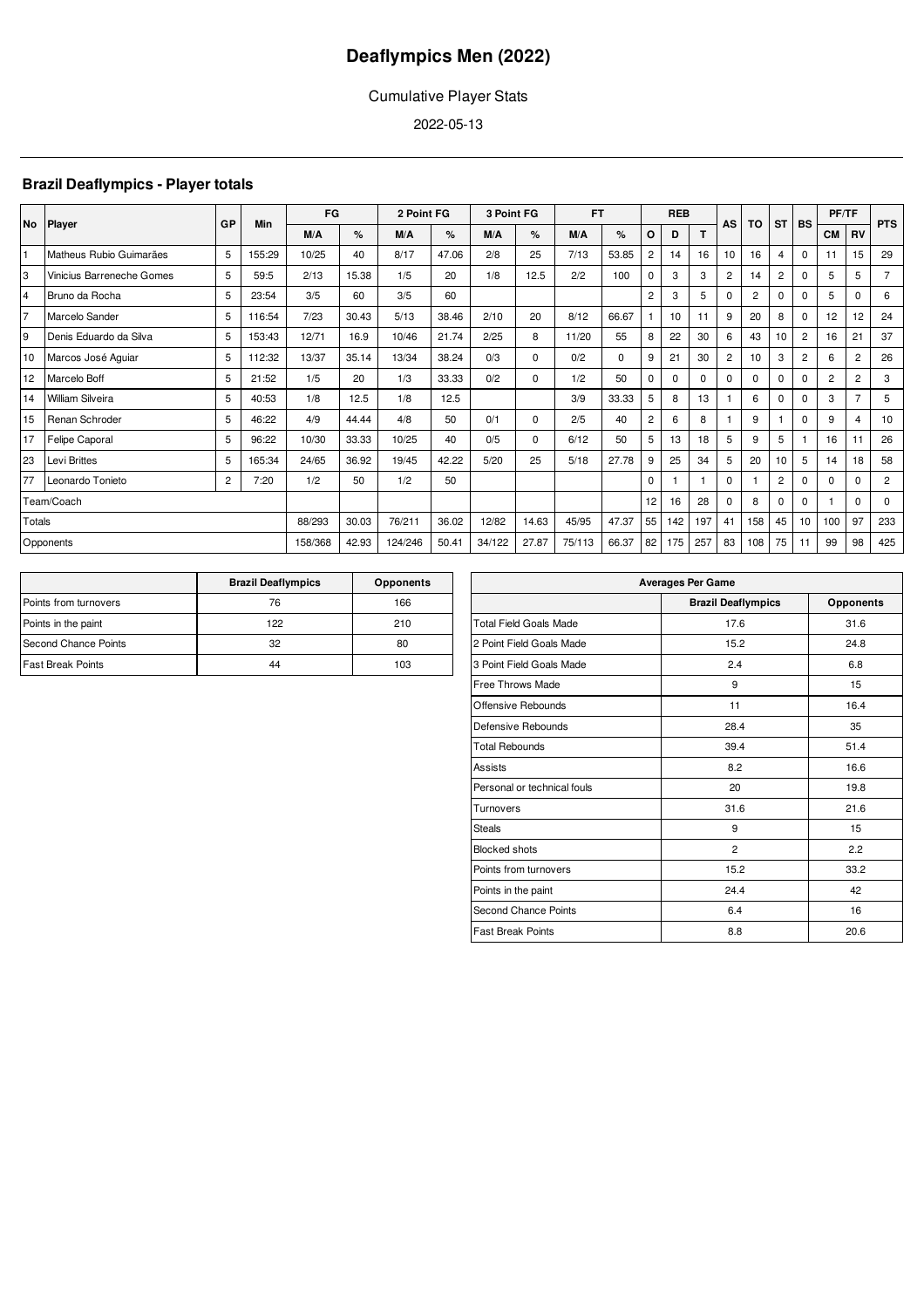## **Brazil Deaflympics - Player averages**

|                | No Player                 | GP             | Min   | FG        |       | 2 Point FG |       | 3 Point FG |       | <b>FT</b> |          | <b>REB</b> |                |          | AS             | TO             | <b>ST</b>      | <b>BS</b>      |           | PF/TF    | <b>PTS</b>     |
|----------------|---------------------------|----------------|-------|-----------|-------|------------|-------|------------|-------|-----------|----------|------------|----------------|----------|----------------|----------------|----------------|----------------|-----------|----------|----------------|
|                |                           |                |       | M/A       | %     | M/A        | %     | M/A        | %     | M/A       | ℅        | O          | D              | т        |                |                |                |                | <b>CM</b> | RV       |                |
|                | Matheus Rubio Guimarães   | 5              | 31:5  | 2/5       | 40    | 1.6/3.4    | 47.06 | 0.4/1.6    | 25    | 1.4/2.6   | 53.85    | 0.4        | 2.8            | 3.2      | $\overline{2}$ | 3.2            | 0.8            | $\Omega$       | 2.2       | 3        | 5.8            |
| 3              | Vinicius Barreneche Gomes | 5              | 11:49 | 0.4/2.6   | 15.38 | 0.2/1      | 20    | 0.2/1.6    | 12.5  | 0.4/0.4   | 100      | $\Omega$   | 0.6            | 0.6      | 0.4            | 2.8            | 0.4            | $\mathbf 0$    |           |          | 1.4            |
| $\overline{4}$ | Bruno da Rocha            | 5              | 4:46  | 0.6/1     | 60    | 0.6/1      | 60    |            |       |           |          | 0.4        | 0.6            |          | 0              | 0.4            | 0              | $\mathbf 0$    |           | $\Omega$ | 1.2            |
| 17             | Marcelo Sander            | 5              | 23:22 | 1.4/4.6   | 30.43 | 1/2.6      | 38.46 | 0.4/2      | 20    | 1.6/2.4   | 66.67    | 0.2        | $\overline{2}$ | 2.2      | 1.8            | 4              | 1.6            | $\mathbf 0$    | 2.4       | 2.4      | 4.8            |
| 9              | Denis Eduardo da Silva    | 5              | 30:44 | 2.4/14.2  | 16.9  | 2/9.2      | 21.74 | 0.4/5      | 8     | 2.2/4     | 55       | 1.6        | 4.4            | 6        | 1.2            | 8.6            | $\overline{c}$ | 0.4            | 3.2       | 4.2      | 7.4            |
| 10             | Marcos José Aquiar        | 5              | 22:30 | 2.6/7.4   | 35.14 | 2.6/6.8    | 38.24 | 0/0.6      | 0     | 0/0.4     | $\Omega$ | 1.8        | 4.2            | 6        | 0.4            | $\overline{2}$ | 0.6            | 0.4            | 1.2       | 0.4      | 5.2            |
| 12             | Marcelo Boff              | 5              | 4:22  | 0.2/1     | 20    | 0.2/0.6    | 33.33 | 0/0.4      | 0     | 0.2/0.4   | 50       | 0          | $\mathbf 0$    | $\Omega$ | 0              | 0              | 0              | $\mathbf 0$    | 0.4       | 0.4      | 0.6            |
| 14             | <b>William Silveira</b>   | 5              | 8:10  | 0.2/1.6   | 12.5  | 0.2/1.6    | 12.5  |            |       | 0.6/1.8   | 33.33    |            | 1.6            | 2.6      | 0.2            | 1.2            | 0              | $\Omega$       | 0.6       | 1.4      |                |
| 15             | Renan Schroder            | 5              | 9:16  | 0.8/1.8   | 44.44 | 0.8/1.6    | 50    | 0/0.2      | 0     | 0.4/1     | 40       | 0.4        | 1.2            | 1.6      | 0.2            | 1.8            | 0.2            | $\mathbf 0$    | 1.8       | 0.8      | $\overline{2}$ |
| 17             | Felipe Caporal            | 5              | 19:16 | 2/6       | 33.33 | 2/5        | 40    | 0/1        | 0     | 1.2/2.4   | 50       |            | 2.6            | 3.6      |                | 1.8            |                | 0.2            | 3.2       | 2.2      | 5.2            |
| 23             | Levi Brittes              | 5              | 33:6  | 4.8/13    | 36.92 | 3.8/9      | 42.22 | 1/4        | 25    | 1/3.6     | 27.78    | 1.8        | 5              | 6.8      |                | 4              | $\overline{2}$ |                | 2.8       | 3.6      | 11.6           |
| 77             | Leonardo Tonieto          | $\overline{c}$ | 3:40  | 0.5/1     | 50    | 0.5/1      | 50    |            |       |           |          | $\Omega$   | 0.5            | 0.5      | $\Omega$       | 0.5            |                | $\Omega$       | $\Omega$  | $\Omega$ |                |
|                | Team/Coach                |                |       |           |       |            |       |            |       |           |          | 2.4        | 3.2            | 5.6      | 0              | 1.6            | 0              | $\mathbf 0$    | 0.2       | $\Omega$ | $\mathbf 0$    |
| Totals         |                           |                |       | 17.6/58.6 | 30.03 | 15.2/42.2  | 36.02 | 2.4/16.4   | 14.63 | 9/19      | 47.37    | 11         | 28.4           | 39.4     | 8.2            | 31.6           | 9              | $\overline{2}$ | 20        | 19.4     | 46.6           |
|                | Opponents                 |                |       | 31.6/73.6 | 42.93 | 24.8/49.2  | 50.41 | 6.8/24.4   | 27.87 | 15/22.6   | 66.37    | 16.4       | 35             | 51.4     | 16.6           | 21.6           | 15             | 2.2            | 19.8      | 19.6     | 85             |

|                          | <b>Brazil Deaflympics</b> | <b>Opponents</b> |
|--------------------------|---------------------------|------------------|
| Points from turnovers    | 76                        | 166              |
| Points in the paint      | 122                       | 210              |
| Second Chance Points     | 32                        | 80               |
| <b>Fast Break Points</b> | 44                        | 103              |

| <b>Averages Per Game</b>      |                           |                  |  |  |  |  |  |  |  |  |
|-------------------------------|---------------------------|------------------|--|--|--|--|--|--|--|--|
|                               | <b>Brazil Deaflympics</b> | <b>Opponents</b> |  |  |  |  |  |  |  |  |
| <b>Total Field Goals Made</b> | 17.6                      | 31.6             |  |  |  |  |  |  |  |  |
| 2 Point Field Goals Made      | 15.2                      | 24.8             |  |  |  |  |  |  |  |  |
| 3 Point Field Goals Made      | 2.4                       | 6.8              |  |  |  |  |  |  |  |  |
| Free Throws Made              | 9                         | 15               |  |  |  |  |  |  |  |  |
| Offensive Rebounds            | 11                        | 16.4             |  |  |  |  |  |  |  |  |
| Defensive Rebounds            | 28.4                      | 35               |  |  |  |  |  |  |  |  |
| <b>Total Rebounds</b>         | 39.4                      | 51.4             |  |  |  |  |  |  |  |  |
| Assists                       | 8.2                       | 16.6             |  |  |  |  |  |  |  |  |
| Personal or technical fouls   | 20                        | 19.8             |  |  |  |  |  |  |  |  |
| Turnovers                     | 31.6                      | 21.6             |  |  |  |  |  |  |  |  |
| <b>Steals</b>                 | 9                         | 15               |  |  |  |  |  |  |  |  |
| <b>Blocked shots</b>          | $\overline{2}$            | 2.2              |  |  |  |  |  |  |  |  |
| Points from turnovers         | 15.2                      | 33.2             |  |  |  |  |  |  |  |  |
| Points in the paint           | 24.4                      | 42               |  |  |  |  |  |  |  |  |
| Second Chance Points          | 6.4                       | 16               |  |  |  |  |  |  |  |  |
| <b>Fast Break Points</b>      | 8.8                       | 20.6             |  |  |  |  |  |  |  |  |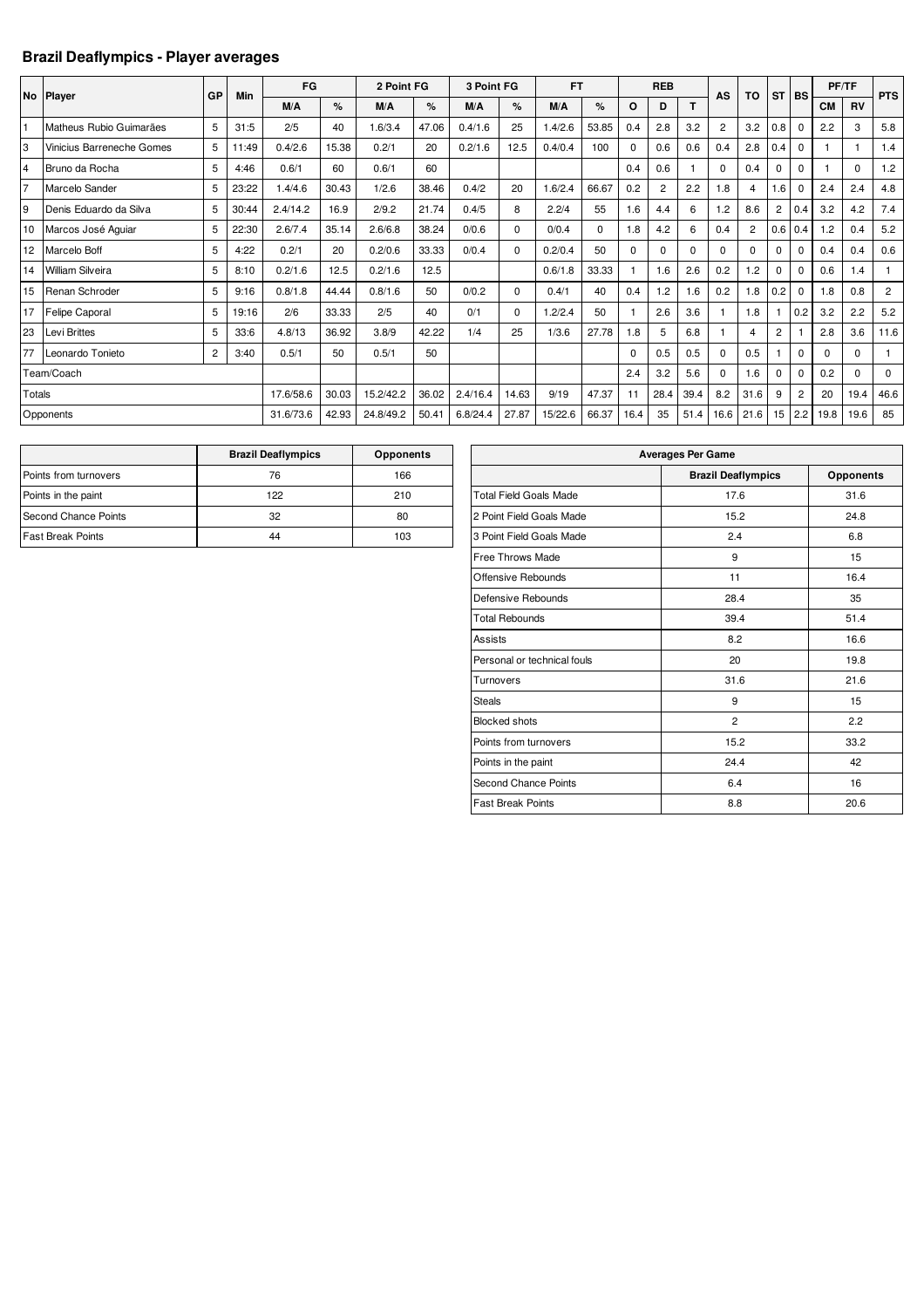## Cumulative Player Stats

2022-05-13

## **Chinese Taipei Deaflympics - Player totals**

|                |                  |    |        | FG      |       | 2 Point FG |       |       | 3 Point FG |       | <b>FT</b> |                | <b>REB</b> |     |                | <b>TO</b> |                |          | PF/TF     |                |            |
|----------------|------------------|----|--------|---------|-------|------------|-------|-------|------------|-------|-----------|----------------|------------|-----|----------------|-----------|----------------|----------|-----------|----------------|------------|
| <b>No</b>      | Player           | GP | Min    | M/A     | ℅     | M/A        | %     | M/A   | $\%$       | M/A   | $\%$      | O              | D          |     | AS             |           | <b>ST</b>      | BS       | <b>CM</b> | <b>RV</b>      | <b>PTS</b> |
| $\overline{4}$ | Ting-Yi Wu       | 5  | 119:25 | 5/21    | 23.81 | 1/8        | 12.5  | 4/13  | 30.77      |       |           | $\overline{2}$ | 15         | 17  | 5              | 16        | 8              | $\Omega$ | 5         | $\overline{2}$ | 14         |
| 5              | Chih-Cheng Chung | 5  | 115:30 | 12/33   | 36.36 | 12/30      | 40    | 0/3   | $\Omega$   | 2/6   | 33.33     |                | 5          | 6   | 3              | 19        |                | $\Omega$ | 16        | 14             | 26         |
| 6              | Tai-Yen Kuo      | 5  | 165:45 | 9/33    | 27.27 | 9/26       | 34.62 | 0/7   | $\Omega$   | 7/11  | 63.64     |                | 14         | 21  |                | 16        | 5              | 3        | 13        | 12             | 25         |
| 9              | Chun-Chen Kuo    | 5  | 186:17 | 13/40   | 32.5  | 6/10       | 60    | 7/30  | 23.33      |       |           | $\Omega$       | 14         | 14  | 14             | 16        | 10             | $\Omega$ | 6         | $\overline{c}$ | 33         |
| 11             | Chih-Yung Lin    | 5  | 83:9   | 6/21    | 28.57 | 3/8        | 37.5  | 3/13  | 23.08      |       |           | 3              | 4          |     | $\overline{2}$ | 12        | $\overline{c}$ | 0        | 14        | $\overline{2}$ | 15         |
| 12             | Shang-Tse Wu     | 5  | 184:14 | 29/76   | 38.16 | 29/73      | 39.73 | 0/3   | $\Omega$   | 23/33 | 69.7      |                | 36         | 43  | 10             | 30        |                |          | 12        | 31             | 81         |
| 14             | Wei-Hsiang Chen  | 5  | 145:40 | 8/33    | 24.24 | 6/23       | 26.09 | 2/10  | 20         | 2/4   | 50        | $\overline{2}$ | 11         | 13  | 6              | 31        | 6              | $\Omega$ | 12        | 12             | 20         |
|                | Team/Coach       |    |        |         |       |            |       |       |            |       |           |                | 16         | 23  | $\Omega$       | 22        | $\Omega$       | $\Omega$ | $\Omega$  | $\Omega$       | $\Omega$   |
| Totals         |                  |    |        | 82/257  | 31.91 | 66/178     | 37.08 | 16/79 | 20.25      | 34/54 | 62.96     | 29             | 115        | 144 | 44             | 162       | 39             | 4        | 78        | 75             | 214        |
|                | Opponents        |    |        | 168/381 | 44.09 | 147/286    | 51.4  | 21/95 | 22.11      | 48/80 | 60        | 110            | 147        | 257 | 90             | 108       | 80             | 15       | 76        | 78             | 405        |

|                          | <b>Chinese Taipei Deaflympics</b> | <b>Opponents</b> |
|--------------------------|-----------------------------------|------------------|
| Points from turnovers    | 63                                | 152              |
| Points in the paint      | 96                                | 232              |
| Second Chance Points     | 10                                | 79               |
| <b>Fast Break Points</b> | 50                                | 85               |

| <b>Averages Per Game</b>      |                                   |                  |  |  |  |  |  |  |  |  |
|-------------------------------|-----------------------------------|------------------|--|--|--|--|--|--|--|--|
|                               | <b>Chinese Taipei Deaflympics</b> | <b>Opponents</b> |  |  |  |  |  |  |  |  |
| <b>Total Field Goals Made</b> | 16.4                              | 33.6             |  |  |  |  |  |  |  |  |
| 2 Point Field Goals Made      | 13.2                              | 29.4             |  |  |  |  |  |  |  |  |
| 3 Point Field Goals Made      | 3.2                               | 4.2              |  |  |  |  |  |  |  |  |
| Free Throws Made              | 6.8                               | 9.6              |  |  |  |  |  |  |  |  |
| Offensive Rebounds            | 5.8                               | 22               |  |  |  |  |  |  |  |  |
| Defensive Rebounds            | 23                                | 29.4             |  |  |  |  |  |  |  |  |
| <b>Total Rebounds</b>         | 28.8                              | 51.4             |  |  |  |  |  |  |  |  |
| Assists                       | 8.8                               | 18               |  |  |  |  |  |  |  |  |
| Personal or technical fouls   | 15.6                              | 15.2             |  |  |  |  |  |  |  |  |
| Turnovers                     | 32.4                              | 21.6             |  |  |  |  |  |  |  |  |
| <b>Steals</b>                 | 7.8                               | 16               |  |  |  |  |  |  |  |  |
| <b>Blocked shots</b>          | 0.8                               | 3                |  |  |  |  |  |  |  |  |
| Points from turnovers         | 12.6                              | 30.4             |  |  |  |  |  |  |  |  |
| Points in the paint           | 19.2                              | 46.4             |  |  |  |  |  |  |  |  |
| <b>Second Chance Points</b>   | $\overline{2}$                    | 15.8             |  |  |  |  |  |  |  |  |
| <b>Fast Break Points</b>      | 10                                | 17               |  |  |  |  |  |  |  |  |
|                               |                                   |                  |  |  |  |  |  |  |  |  |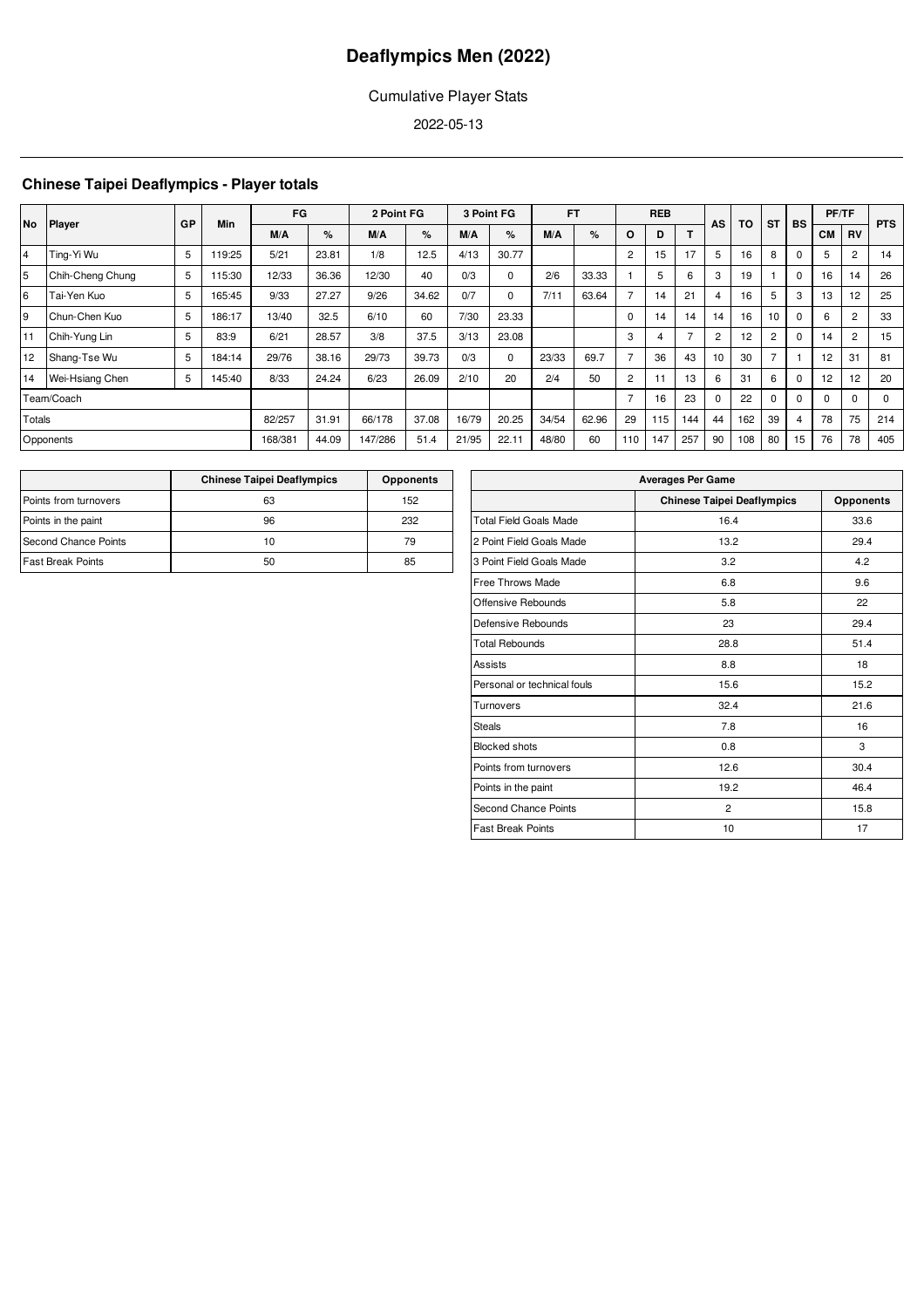## **Chinese Taipei Deaflympics - Player averages**

|               | No Player        | GP | Min   | FG        |       | 2 Point FG |       | 3 Point FG |             | <b>FT</b> |       | <b>REB</b> |      |      |          |      |             | TO          | <b>ST</b> | <b>BS</b> | PF/TF    |  | <b>PTS</b> |
|---------------|------------------|----|-------|-----------|-------|------------|-------|------------|-------------|-----------|-------|------------|------|------|----------|------|-------------|-------------|-----------|-----------|----------|--|------------|
|               |                  |    |       | M/A       | %     | M/A        | %     | M/A        | $\%$        | M/A       | %     | O          | D    | т    | AS       |      |             |             | <b>CM</b> | <b>RV</b> |          |  |            |
| 14            | Ting-Yi Wu       | 5  | 23:53 | 1/4.2     | 23.81 | 0.2/1.6    | 12.5  | 0.8/2.6    | 30.77       |           |       | 0.4        | 3    | 3.4  |          | 3.2  | 1.6         | $\mathbf 0$ |           | 0.4       | 2.8      |  |            |
| 5             | Chih-Cheng Chung | 5  | 23:6  | 2.4/6.6   | 36.36 | 2.4/6      | 40    | 0/0.6      | $\mathbf 0$ | 0.4/1.2   | 33.33 | 0.2        |      | 1.2  | 0.6      | 3.8  | 0.2         | $\mathbf 0$ | 3.2       | 2.8       | 5.2      |  |            |
| l6            | Tai-Yen Kuo      | 5  | 33:9  | 1.8/6.6   | 27.27 | 1.8/5.2    | 34.62 | 0/1.4      | $\mathbf 0$ | .4/2.2    | 63.64 | 1.4        | 2.8  | 4.2  | 0.8      | 3.2  |             | 0.6         | 2.6       | 2.4       | 5        |  |            |
| l9            | Chun-Chen Kuo    | 5  | 37:15 | 2.6/8     | 32.5  | 1.2/2      | 60    | 1.4/6      | 23.33       |           |       | 0          | 2.8  | 2.8  | 2.8      | 3.2  | 2           | $\Omega$    | 1.2       | 0.4       | 6.6      |  |            |
| 11            | Chih-Yung Lin    | 5  | 16:37 | 1.2/4.2   | 28.57 | 0.6/1.6    | 37.5  | 0.6/2.6    | 23.08       |           |       | 0.6        | 0.8  | 1.4  | 0.4      | 2.4  | 0.4         | $\mathbf 0$ | 2.8       | 0.4       | 3        |  |            |
| 12            | Shang-Tse Wu     | 5  | 36:50 | 5.8/15.2  | 38.16 | 5.8/14.6   | 39.73 | 0/0.6      | $\mathbf 0$ | 4.6/6.6   | 69.7  | 1.4        | 7.2  | 8.6  | 2        | 6    | 1.4         | 0.2         | 2.4       | 6.2       | 16.2     |  |            |
| 14            | Wei-Hsiang Chen  | 5  | 29:8  | 1.6/6.6   | 24.24 | 1.2/4.6    | 26.09 | 0.4/2      | 20          | 0.4/0.8   | 50    | 0.4        | 2.2  | 2.6  | 1.2      | 6.2  | 1.2         | $\mathbf 0$ | 2.4       | 2.4       | 4        |  |            |
|               | Team/Coach       |    |       |           |       |            |       |            |             |           |       | 1.4        | 3.2  | 4.6  | $\Omega$ | 4.4  | $\mathbf 0$ | $\Omega$    | $\Omega$  | 0         | $\Omega$ |  |            |
| <b>Totals</b> |                  |    |       | 16.4/51.4 | 31.91 | 13.2/35.6  | 37.08 | 3.2/15.8   | 20.25       | 6.8/10.8  | 62.96 | 5.8        | 23   | 28.8 | 8.8      | 32.4 | 7.8         | 0.8         | 15.6      | 15        | 42.8     |  |            |
|               | Opponents        |    |       | 33.6/76.2 | 44.09 | 29.4/57.2  | 51.4  | 4.2/19     | 22.11       | 9.6/16    | 60    | 22         | 29.4 | 51.4 | 18       | 21.6 | 16          | 3           | 15.2      | 15.6      | 81       |  |            |

|                          | <b>Chinese Taipei Deaflympics</b> | <b>Opponents</b> |
|--------------------------|-----------------------------------|------------------|
| Points from turnovers    | 63                                | 152              |
| Points in the paint      | 96                                | 232              |
| Second Chance Points     | 10                                | 79               |
| <b>Fast Break Points</b> | 50                                | 85               |

| <b>Averages Per Game</b>      |                                   |                  |  |  |  |  |  |  |  |
|-------------------------------|-----------------------------------|------------------|--|--|--|--|--|--|--|
|                               | <b>Chinese Taipei Deaflympics</b> | <b>Opponents</b> |  |  |  |  |  |  |  |
| <b>Total Field Goals Made</b> | 16.4                              | 33.6             |  |  |  |  |  |  |  |
| 2 Point Field Goals Made      | 13.2                              | 29.4             |  |  |  |  |  |  |  |
| 3 Point Field Goals Made      | 3.2                               | 4.2              |  |  |  |  |  |  |  |
| Free Throws Made              | 6.8                               | 9.6              |  |  |  |  |  |  |  |
| Offensive Rebounds            | 5.8                               | 22               |  |  |  |  |  |  |  |
| Defensive Rebounds            | 23                                | 29.4             |  |  |  |  |  |  |  |
| <b>Total Rebounds</b>         | 28.8                              | 51.4             |  |  |  |  |  |  |  |
| Assists                       | 8.8                               | 18               |  |  |  |  |  |  |  |
| Personal or technical fouls   | 15.6                              | 15.2             |  |  |  |  |  |  |  |
| Turnovers                     | 32.4                              | 21.6             |  |  |  |  |  |  |  |
| <b>Steals</b>                 | 7.8                               | 16               |  |  |  |  |  |  |  |
| <b>Blocked shots</b>          | 0.8                               | 3                |  |  |  |  |  |  |  |
| Points from turnovers         | 12.6                              | 30.4             |  |  |  |  |  |  |  |
| Points in the paint           | 19.2                              | 46.4             |  |  |  |  |  |  |  |
| Second Chance Points          | $\overline{2}$                    | 15.8             |  |  |  |  |  |  |  |
| <b>Fast Break Points</b>      | 10                                | 17               |  |  |  |  |  |  |  |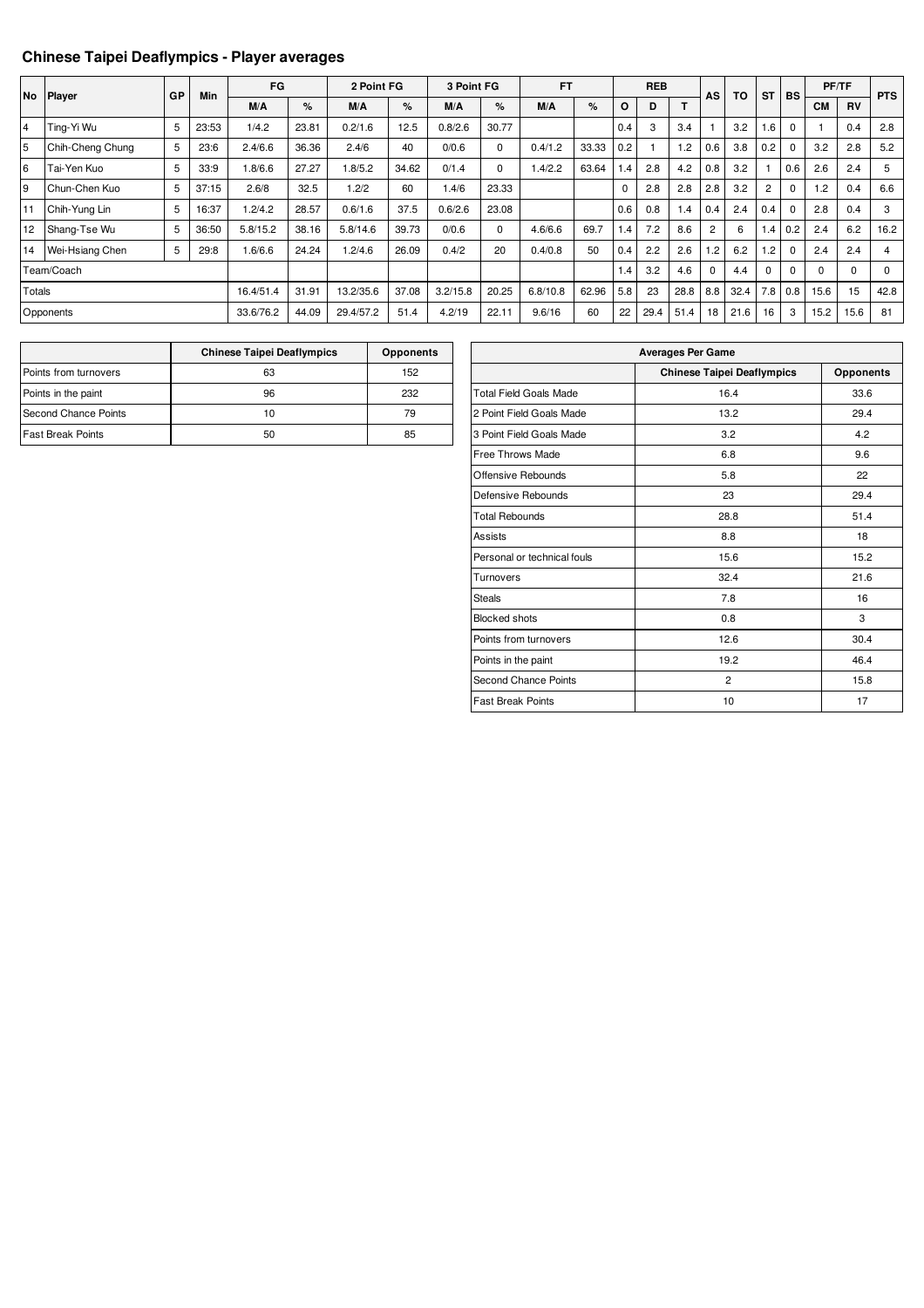## Cumulative Player Stats

2022-05-13

## **Greece Deaflympics - Player totals**

| No.    | Player                    | GP | Min    | FG      |       | 2 Point FG |       | 3 Point FG |          | <b>FT</b> |       |                | <b>REB</b>      |                | AS             | TO  | <b>ST</b> | BS             | PF/TF          |           | <b>PTS</b>     |
|--------|---------------------------|----|--------|---------|-------|------------|-------|------------|----------|-----------|-------|----------------|-----------------|----------------|----------------|-----|-----------|----------------|----------------|-----------|----------------|
|        |                           |    |        | M/A     | %     | M/A        | %     | M/A        | %        | M/A       | %     | O              | D               | T              |                |     |           |                | <b>CM</b>      | <b>RV</b> |                |
| 4      | Konstantinos Streklas     | 8  | 179:1  | 19/49   | 38.78 | 15/38      | 39.47 | 4/11       | 36.36    | 3/8       | 37.5  | 4              | 16              | 20             | 8              | 9   | 9         | $\Omega$       | 20             | 8         | 45             |
| 5      | Michail Glynis            | 8  | 201:50 | 15/57   | 26.32 | 12/30      | 40    | 3/27       | 11.11    | 9/14      | 64.29 | 8              | 27              | 35             | 17             | 24  | 16        | $\overline{c}$ | 20             | 14        | 42             |
| 6      | Kostas Metsos             | 8  | 159:4  | 18/49   | 36.73 | 5/15       | 33.33 | 13/34      | 38.24    | 9/14      | 64.29 | 3              | 18              | 21             | 9              | 8   | 5         |                | 25             | 10        | 58             |
| 17     | Rafail Petalas            | 8  | 235:27 | 50/110  | 45.45 | 41/76      | 53.95 | 9/34       | 26.47    | 51/67     | 76.12 | 17             | 40              | 57             | 16             | 34  | 17        | 3              | 24             | 54        | 160            |
| 8      | <b>Christos Tasioulis</b> | 8  | 164:9  | 9/28    | 32.14 | 9/25       | 36    | 0/3        | $\Omega$ | 16/19     | 84.21 | 13             | 38              | 51             | 11             | 8   | 5         | $\overline{c}$ | 6              | 13        | 34             |
| 9      | Sideris Grillis           | 8  | 150:25 | 16/68   | 23.53 | 12/36      | 33.33 | 4/32       | 12.5     | 10/16     | 62.5  | 6              | 13              | 19             | 9              | 19  | 9         | $\Omega$       | 10             | 16        | 46             |
| 10     | Michail Aptosoglou        | 8  | 85:9   | 9/31    | 29.03 | 6/14       | 42.86 | 3/17       | 17.65    | 4/7       | 57.14 |                | 5               | 6              | 6              | 5   | 3         | 0              | 4              | 4         | 25             |
| 11     | Panagiotis Ntikoudis      | 8  | 201:49 | 31/73   | 42.47 | 30/66      | 45.45 | 1/7        | 14.29    | 4/11      | 36.36 | $\overline{7}$ | 44              | 51             | 18             | 11  | 5         | 6              | 15             | 20        | 67             |
| 12     | Damianos Konstantaras     | 8  | 85:49  | 4/10    | 40    | 4/7        | 57.14 | 0/3        | $\Omega$ | 7/12      | 58.33 | $\overline{2}$ | 12 <sup>2</sup> | 14             | 6              | 11  | 3         |                | 9              | 19        | 15             |
| 13     | Georgios Tetoros          | 8  | 86:38  | 5/15    | 33.33 | 5/13       | 38.46 | 0/2        | $\Omega$ | 4/10      | 40    | 8              | 14              | 22             | $\overline{2}$ | 4   |           |                | 13             | 8         | 14             |
| 14     | Aimilios Milios           | 8  | 61:39  | 2/8     | 25    | 2/7        | 28.57 | 0/1        | $\Omega$ |           |       | $\overline{7}$ | 6               | 13             |                | 3   |           | 0              | 4              | 4         | 4              |
| 15     | Panagiotis Vaiopoulos     | 8  | 14:0   | 1/5     | 20    | 1/5        | 20    |            |          |           |       | $\overline{2}$ | $\overline{c}$  | $\overline{4}$ | $\Omega$       |     | 2         |                | $\overline{4}$ |           | $\overline{2}$ |
|        | Team/Coach                |    |        |         |       |            |       |            |          |           |       | 11             | 13              | 24             | $\Omega$       | 14  | 0         | 0              | 3              | $\Omega$  | $\mathbf 0$    |
| Totals |                           |    |        | 179/503 | 35.59 | 142/332    | 42.77 | 37/171     | 21.64    | 117/178   | 65.73 | 89             | 248             | 337            | 103            | 151 | 76        | 17             | 157            | 171       | 512            |
|        | Opponents                 |    |        | 180/506 | 35.57 | 125/296    | 42.23 | 55/210     | 26.19    | 103/169   | 60.95 | 103            | 257             | 360            | 99             | 164 | 68        | 10             | 178            | 151       | 518            |

|                          | <b>Greece Deaflympics</b> | <b>Opponents</b> |
|--------------------------|---------------------------|------------------|
| Points from turnovers    | 167                       | 137              |
| Points in the paint      | 228                       | 190              |
| Second Chance Points     | 68                        | 77               |
| <b>Fast Break Points</b> | 78                        | 79               |

| <b>Averages Per Game</b>      |                           |                  |  |  |  |  |  |  |  |  |
|-------------------------------|---------------------------|------------------|--|--|--|--|--|--|--|--|
|                               | <b>Greece Deaflympics</b> | <b>Opponents</b> |  |  |  |  |  |  |  |  |
| <b>Total Field Goals Made</b> | 22.38                     | 22.5             |  |  |  |  |  |  |  |  |
| 2 Point Field Goals Made      | 17.75                     | 15.63            |  |  |  |  |  |  |  |  |
| 3 Point Field Goals Made      | 4.63                      | 6.88             |  |  |  |  |  |  |  |  |
| <b>Free Throws Made</b>       | 14.63                     | 12.88            |  |  |  |  |  |  |  |  |
| Offensive Rebounds            | 11.13                     | 12.88            |  |  |  |  |  |  |  |  |
| Defensive Rebounds            | 31                        | 32.13            |  |  |  |  |  |  |  |  |
| <b>Total Rebounds</b>         | 42.13                     | 45               |  |  |  |  |  |  |  |  |
| Assists                       | 12.88                     | 12.38            |  |  |  |  |  |  |  |  |
| Personal or technical fouls   | 19.63                     | 22.25            |  |  |  |  |  |  |  |  |
| Turnovers                     | 18.88                     | 20.5             |  |  |  |  |  |  |  |  |
| <b>Steals</b>                 | 9.5                       | 8.5              |  |  |  |  |  |  |  |  |
| <b>Blocked shots</b>          | 2.13                      | 1.25             |  |  |  |  |  |  |  |  |
| Points from turnovers         | 20.88                     | 17.13            |  |  |  |  |  |  |  |  |
| Points in the paint           | 28.5                      | 23.75            |  |  |  |  |  |  |  |  |
| <b>Second Chance Points</b>   | 8.5                       | 9.63             |  |  |  |  |  |  |  |  |
| <b>Fast Break Points</b>      | 9.75                      | 9.88             |  |  |  |  |  |  |  |  |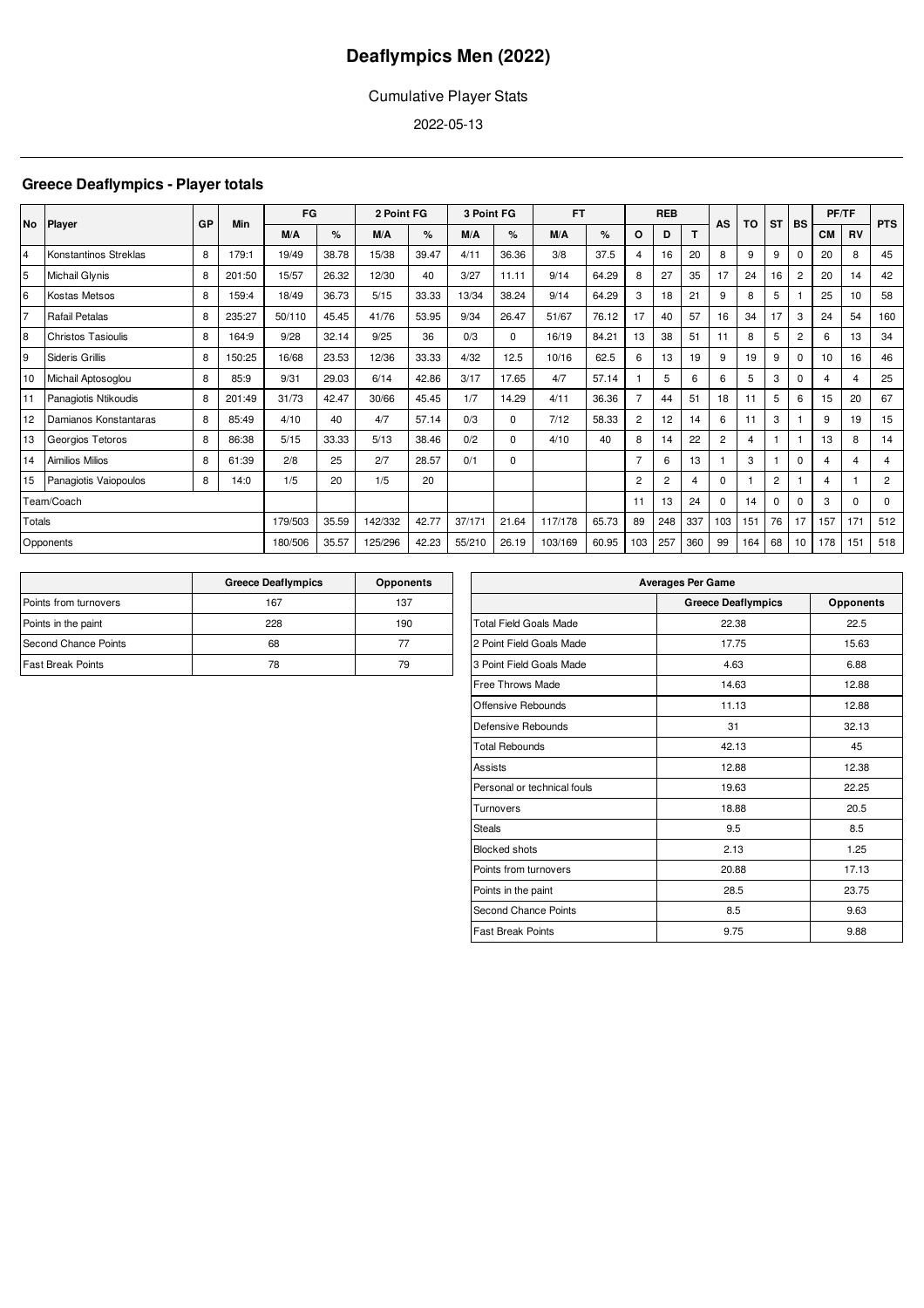## **Greece Deaflympics - Player averages**

|                | No Player                 | GP | Min   | FG          |       | 2 Point FG |       | 3 Point FG |          | <b>FT</b>   |       |       | <b>REB</b>     |       | AS             | TO    | <b>ST</b>        | <b>BS</b>     |           | PF/TF       | <b>PTS</b> |
|----------------|---------------------------|----|-------|-------------|-------|------------|-------|------------|----------|-------------|-------|-------|----------------|-------|----------------|-------|------------------|---------------|-----------|-------------|------------|
|                |                           |    |       | M/A         | %     | M/A        | %     | M/A        | %        | M/A         | %     | O     | D              | т     |                |       |                  |               | <b>CM</b> | <b>RV</b>   |            |
| $\overline{4}$ | Konstantinos Streklas     | 8  | 22:22 | 2.38/6.13   | 38.78 | .88/4.75   | 39.47 | 0.5/1.38   | 36.36    | 0.38/1      | 37.5  | 0.5   | $\overline{2}$ | 2.5   |                | 1.13  | 1.13             | $\mathbf 0$   | 2.5       |             | 5.63       |
| 5              | <b>Michail Glynis</b>     | 8  | 25:13 | 1.88/7.13   | 26.32 | 1.5/3.75   | 40    | 0.38/3.38  | 11.11    | 1.13/1.75   | 64.29 |       | 3.38           | 4.38  | 2.13           | 3     | $\overline{2}$   | 0.25          | 2.5       | 1.75        | 5.25       |
| 6              | Kostas Metsos             | 8  | 19:53 | 2.25/6.13   | 36.73 | 0.63/1.88  | 33.33 | .63/4.25   | 38.24    | 1.13/1.75   | 64.29 | 0.38  | 2.25           | 2.63  | 1.13           |       | 0.63             | 0.13          | 3.13      | 1.25        | 7.25       |
| 17             | Rafail Petalas            | 8  | 29:25 | 6.25/13.75  | 45.45 | 5.13/9.5   | 53.95 | .13/4.25   | 26.47    | 6.38/8.38   | 76.12 | 2.13  | 5              | 7.13  | $\overline{c}$ | 4.25  | $2.13 \mid 0.38$ |               | 3         | 6.75        | 20         |
| l8             | <b>Christos Tasioulis</b> | 8  | 20:31 | 1.13/3.5    | 32.14 | 1.13/3.13  | 36    | 0/0.38     | $\Omega$ | 2/2.38      | 84.21 | 1.63  | 4.75           | 6.38  | 1.38           |       |                  | $0.63$ 0.25   | 0.75      | 1.63        | 4.25       |
| 9              | Sideris Grillis           | 8  | 18:48 | 2/8.5       | 23.53 | 1.5/4.5    | 33.33 | 0.5/4      | 12.5     | 1.25/2      | 62.5  | 0.75  | 1.63           | 2.38  | 1.13           | 2.38  | 1.13             | $\Omega$      | 1.25      | 2           | 5.75       |
|                | 10 Michail Aptosoglou     | 8  | 10:38 | 1.13/3.88   | 29.03 | 0.75/1.75  | 42.86 | 0.38/2.13  | 17.65    | 0.5/0.88    | 57.14 | 0.13  | 0.63           | 0.75  | 0.75           | 0.63  | 0.38             | $\mathbf 0$   | 0.5       | 0.5         | 3.13       |
|                | Panagiotis Ntikoudis      | 8  | 25:13 | 3.88/9.13   | 42.47 | 3.75/8.25  | 45.45 | 0.13/0.88  | 14.29    | 0.5/1.38    | 36.36 | 0.88  | 5.5            | 6.38  | 2.25           | 1.38  |                  | $0.63$ 0.75   | 1.88      | 2.5         | 8.38       |
|                | 12 Damianos Konstantaras  | 8  | 10:43 | 0.5/1.25    | 40    | 0.5/0.88   | 57.14 | 0/0.38     | $\Omega$ | 0.88/1.5    | 58.33 | 0.25  | 1.5            | 1.75  | 0.75           | 1.38  |                  | $0.38$ $0.13$ | 1.13      | 2.38        | 1.88       |
|                | 13 Georgios Tetoros       | 8  | 10:49 | 0.63/1.88   | 33.33 | 0.63/1.63  | 38.46 | 0/0.25     | $\Omega$ | 0.5/1.25    | 40    |       | 1.75           | 2.75  | 0.25           | 0.5   |                  | $0.13$ 0.13   | 1.63      |             | 1.75       |
|                | 14 Aimilios Milios        | 8  | 7:42  | 0.25/1      | 25    | 0.25/0.88  | 28.57 | 0/0.13     | $\Omega$ |             |       | 0.88  | 0.75           | 1.63  | 0.13           | 0.38  | 0.13             | $\mathbf 0$   | 0.5       | 0.5         | 0.5        |
|                | 15 Panagiotis Vaiopoulos  | 8  | 1:45  | 0.13/0.63   | 20    | 0.13/0.63  | 20    |            |          |             |       | 0.25  | 0.25           | 0.5   | $\Omega$       | 0.13  |                  | $0.25$ 0.13   | 0.5       | 0.13        | 0.25       |
|                | Team/Coach                |    |       |             |       |            |       |            |          |             |       | 1.38  | 1.63           | 3     | $\Omega$       | 1.75  | $\Omega$         | $\Omega$      | 0.38      | $\Omega$    | $\Omega$   |
| Totals         |                           |    |       | 22.38/62.88 | 35.59 | 17.75/41.5 | 42.77 | 4.63/21.38 | 21.64    | 14.63/22.25 | 65.73 | 11.13 | 31             | 42.13 | 12.88          | 18.88 | 9.5              | 2.13          | 19.63     | 21.38       | 64         |
|                | Opponents                 |    |       | 22.5/63.25  | 35.57 | 15.63/37   | 42.23 | 6.88/26.25 | 26.19    | 12.88/21.13 | 60.95 | 12.88 | 32.13          | 45    | 12.38          | 20.5  | 8.5              | 1.25          | 22.25     | 18.88 64.75 |            |

|                          | <b>Greece Deaflympics</b> | <b>Opponents</b> |
|--------------------------|---------------------------|------------------|
| Points from turnovers    | 167                       | 137              |
| Points in the paint      | 228                       | 190              |
| Second Chance Points     | 68                        | 77               |
| <b>Fast Break Points</b> | 78                        | 79               |

| <b>Averages Per Game</b>      |                           |                  |  |  |  |  |  |  |  |  |
|-------------------------------|---------------------------|------------------|--|--|--|--|--|--|--|--|
|                               | <b>Greece Deaflympics</b> | <b>Opponents</b> |  |  |  |  |  |  |  |  |
| <b>Total Field Goals Made</b> | 22.38                     | 22.5             |  |  |  |  |  |  |  |  |
| 2 Point Field Goals Made      | 17.75                     | 15.63            |  |  |  |  |  |  |  |  |
| 3 Point Field Goals Made      | 4.63                      | 6.88             |  |  |  |  |  |  |  |  |
| Free Throws Made              | 14.63                     | 12.88            |  |  |  |  |  |  |  |  |
| Offensive Rebounds            | 11.13                     | 12.88            |  |  |  |  |  |  |  |  |
| Defensive Rebounds            | 31                        | 32.13            |  |  |  |  |  |  |  |  |
| <b>Total Rebounds</b>         | 42.13                     | 45               |  |  |  |  |  |  |  |  |
| Assists                       | 12.88                     | 12.38            |  |  |  |  |  |  |  |  |
| Personal or technical fouls   | 19.63                     | 22.25            |  |  |  |  |  |  |  |  |
| Turnovers                     | 18.88                     | 20.5             |  |  |  |  |  |  |  |  |
| <b>Steals</b>                 | 9.5                       | 8.5              |  |  |  |  |  |  |  |  |
| <b>Blocked shots</b>          | 2.13                      | 1.25             |  |  |  |  |  |  |  |  |
| Points from turnovers         | 20.88                     | 17.13            |  |  |  |  |  |  |  |  |
| Points in the paint           | 28.5                      | 23.75            |  |  |  |  |  |  |  |  |
| Second Chance Points          | 8.5                       | 9.63             |  |  |  |  |  |  |  |  |
| <b>Fast Break Points</b>      | 9.75                      | 9.88             |  |  |  |  |  |  |  |  |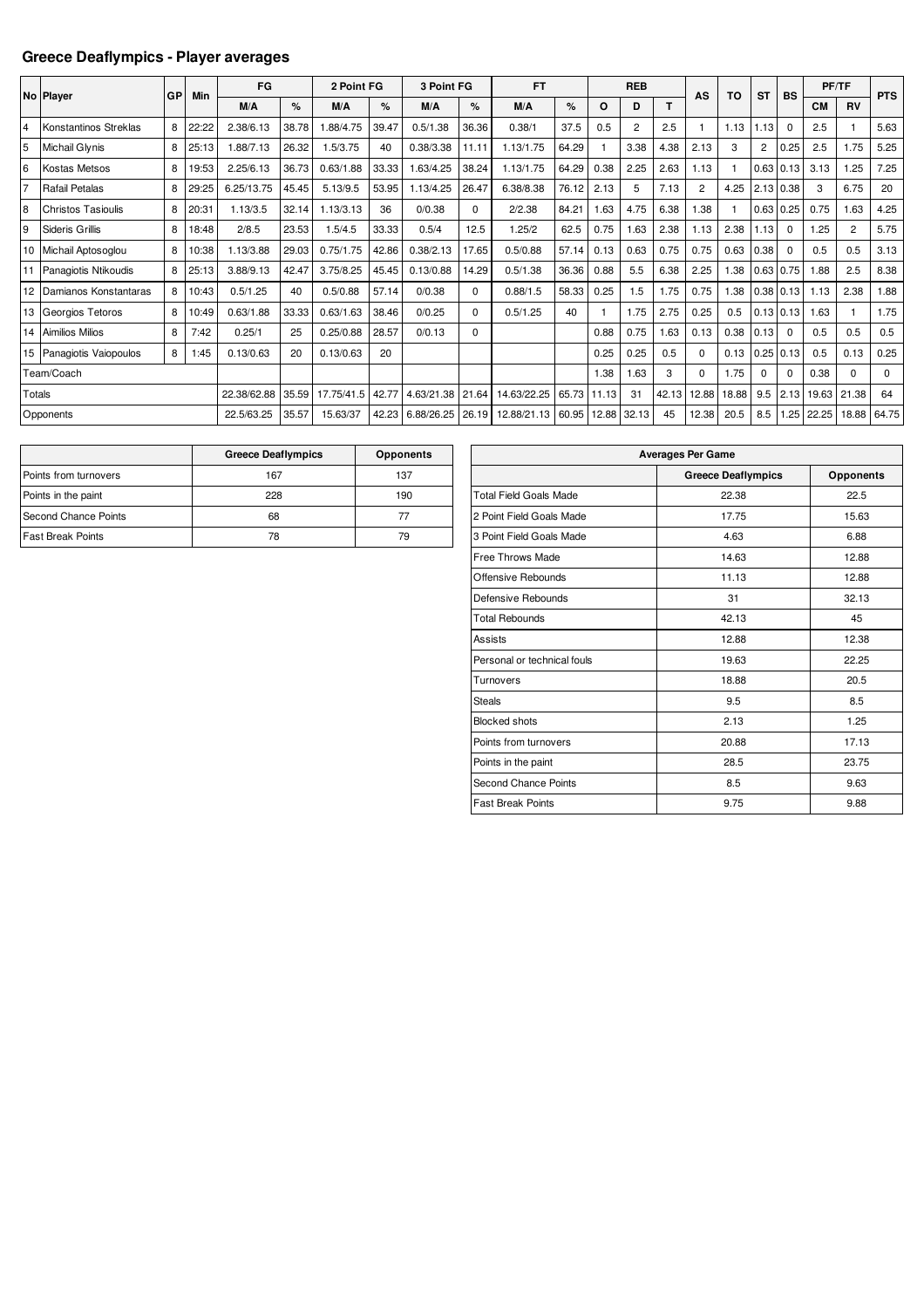## Cumulative Player Stats

2022-05-13

## **Israel Deaflympics - Player totals**

| <b>No</b>       |                     | GP             | Min    | FG      |       | 2 Point FG |          | 3 Point FG |          | <b>FT</b> |       |                | <b>REB</b>     |                | AS             | TO             | <b>ST</b>      | <b>BS</b> | PF/TF          |                | <b>PTS</b>     |
|-----------------|---------------------|----------------|--------|---------|-------|------------|----------|------------|----------|-----------|-------|----------------|----------------|----------------|----------------|----------------|----------------|-----------|----------------|----------------|----------------|
|                 | Player              |                |        | M/A     | $\%$  | M/A        | $\%$     | M/A        | $\%$     | M/A       | $\%$  | O              | D              | T.             |                |                |                |           | <b>CM</b>      | <b>RV</b>      |                |
| I0              | Maor Ben Zeev       | $\overline{7}$ | 156:26 | 19/43   | 44.19 | 14/25      | 56       | 5/18       | 27.78    | 12/21     | 57.14 | 3              | 21             | 24             | $\overline{7}$ | 4              | $\overline{7}$ | 3         | 11             | 15             | 55             |
|                 | ltak Itzhak Tassiri | 7              | 159:51 | 13/44   | 29.55 | 3/13       | 23.08    | 10/31      | 32.26    | 7/10      | 70    | 5              | 21             | 26             | 4              |                | 11             | $\Omega$  | 13             | 6              | 43             |
| 3               | Roi Neilinger       | $\overline{7}$ | 10:0   |         |       |            |          |            |          |           |       | $\Omega$       |                |                | $\Omega$       | $\Omega$       | 0              | $\Omega$  | 5              | $\Omega$       | 0              |
| $\overline{4}$  | Asaf Samuel         | $\overline{7}$ | 256:46 | 49/134  | 36.57 | 38/80      | 47.5     | 11/54      | 20.37    | 57/71     | 80.28 | $\overline{7}$ | 47             | 54             | 38             | 30             | 17             | $\Omega$  | 20             | 53             | 166            |
| 5               | Tamir Nisim Maman   | $\overline{7}$ | 112:8  | 13/41   | 31.71 | 11/27      | 40.74    | 2/14       | 14.29    | 7/11      | 63.64 | 10             | 11             | 21             | 8              | 16             | 8              |           | 13             | 9              | 35             |
| 6               | Ofir Atlas          | 7              | 200:25 | 14/41   | 34.15 | 12/36      | 33.33    | 2/5        | 40       | 17/21     | 80.95 | 6              | 23             | 29             | 6              | 11             | $\overline{7}$ | $\Omega$  | 14             | 14             | 47             |
| 17              | Daniel Gurevich     | $\overline{7}$ | 96:33  | 7/22    | 31.82 | 4/11       | 36.36    | 3/11       | 27.27    | 2/2       | 100   | $\overline{7}$ | $\overline{4}$ | 11             | $\overline{2}$ | 4              | 13             |           | 10             | $\overline{c}$ | 19             |
| 8               | Gilad Haim Maor     | $\overline{7}$ | 32:58  | 2/9     | 22.22 | 0/2        | $\Omega$ | 2/7        | 28.57    |           |       |                | $\overline{2}$ | 3              |                | $\Omega$       | 0              | $\Omega$  | $\overline{2}$ | $\Omega$       | 6              |
| 10 <sup>1</sup> | Segev Furst         | $\overline{7}$ | 43:13  | 1/8     | 12.5  | 1/7        | 14.29    | 0/1        | 0        |           |       | 3              | 8              | 11             |                | $\overline{2}$ |                | $\Omega$  | $\overline{7}$ |                | $\overline{c}$ |
|                 | <b>Yuval Vernik</b> | $\overline{7}$ | 73:40  | 11/30   | 36.67 | 8/16       | 50       | 3/14       | 21.43    | 12/16     | 75    | 0              | 13             | 13             | $\overline{2}$ | 10             |                | $\Omega$  | 8              | 16             | 37             |
| 14              | Lior Bibas          | $\overline{7}$ | 45:15  | 1/8     | 12.5  | 1/3        | 33.33    | 0/5        | $\Omega$ |           |       | $\Omega$       | $\overline{c}$ | $\overline{2}$ | $\overline{2}$ |                | 5              | $\Omega$  | 3              | 3              | $\overline{c}$ |
| 21              | Noam Yaacobi        | 7              | 237:45 | 41/89   | 46.07 | 23/54      | 42.59    | 18/35      | 51.43    | 24/29     | 82.76 | $\overline{2}$ | 21             | 23             | 18             | 26             | 22             | $\Omega$  | 24             | 30             | 124            |
|                 | Team/Coach          |                |        |         |       |            |          |            |          |           |       | 10             | 19             | 29             | $\Omega$       | 6              | 0              | $\Omega$  |                | <sup>0</sup>   | $\mathbf 0$    |
| Totals          |                     |                |        | 171/469 | 36.46 | 115/274    | 41.97    | 56/195     | 28.72    | 138/181   | 76.24 | 54             | 193            | 247            | 89             | 117            | 92             | 5         | 131            | 149            | 536            |
|                 | Opponents           |                |        | 194/491 | 39.51 | 149/311    | 47.91    | 45/180     | 25       | 81/132    | 61.36 | 125            | 261            | 386            | 115            | 186            | 60             | 10        | 150            | 129            | 514            |

|                          | <b>Israel Deaflympics</b> | <b>Opponents</b> |
|--------------------------|---------------------------|------------------|
| Points from turnovers    | 176                       | 95               |
| Points in the paint      | 214                       | 256              |
| Second Chance Points     | 39                        | 128              |
| <b>Fast Break Points</b> | 109                       | 72               |

| <b>Averages Per Game</b>      |                           |                  |  |  |  |  |  |  |  |  |
|-------------------------------|---------------------------|------------------|--|--|--|--|--|--|--|--|
|                               | <b>Israel Deaflympics</b> | <b>Opponents</b> |  |  |  |  |  |  |  |  |
| <b>Total Field Goals Made</b> | 24.43                     | 27.71            |  |  |  |  |  |  |  |  |
| 2 Point Field Goals Made      | 16.43                     | 21.29            |  |  |  |  |  |  |  |  |
| 3 Point Field Goals Made      | 8                         | 6.43             |  |  |  |  |  |  |  |  |
| Free Throws Made              | 19.71                     | 11.57            |  |  |  |  |  |  |  |  |
| Offensive Rebounds            | 7.71                      | 17.86            |  |  |  |  |  |  |  |  |
| Defensive Rebounds            | 27.57                     | 37.29            |  |  |  |  |  |  |  |  |
| <b>Total Rebounds</b>         | 35.29                     | 55.14            |  |  |  |  |  |  |  |  |
| Assists                       | 12.71                     | 16.43            |  |  |  |  |  |  |  |  |
| Personal or technical fouls   | 18.71                     | 21.43            |  |  |  |  |  |  |  |  |
| Turnovers                     | 16.71                     | 26.57            |  |  |  |  |  |  |  |  |
| <b>Steals</b>                 | 13.14                     | 8.57             |  |  |  |  |  |  |  |  |
| <b>Blocked shots</b>          | 0.71                      | 1.43             |  |  |  |  |  |  |  |  |
| Points from turnovers         | 25.14                     | 13.57            |  |  |  |  |  |  |  |  |
| Points in the paint           | 30.57                     | 36.57            |  |  |  |  |  |  |  |  |
| <b>Second Chance Points</b>   | 5.57                      | 18.29            |  |  |  |  |  |  |  |  |
| <b>Fast Break Points</b>      | 15.57                     | 10.29            |  |  |  |  |  |  |  |  |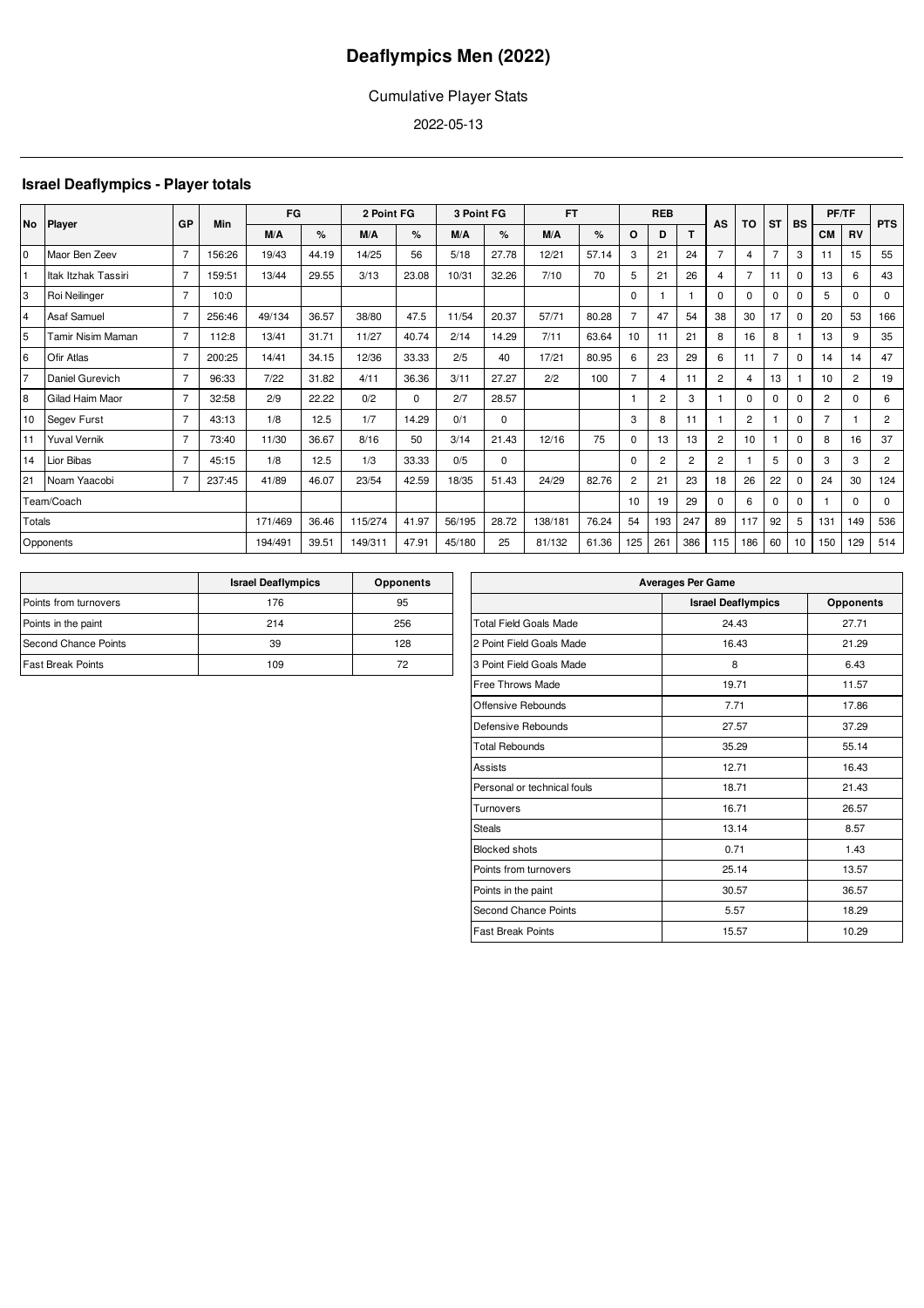## **Israel Deaflympics - Player averages**

|                | No Player           | GP             | Min   | FG          |       | 2 Point FG  |          | 3 Point FG |          | <b>FT</b>   |       |          | <b>REB</b> |       | AS       | TO       | <b>ST</b> | <b>BS</b> |                | PF/TF          | <b>PTS</b>  |
|----------------|---------------------|----------------|-------|-------------|-------|-------------|----------|------------|----------|-------------|-------|----------|------------|-------|----------|----------|-----------|-----------|----------------|----------------|-------------|
|                |                     |                |       | M/A         | %     | M/A         | %        | M/A        | %        | M/A         | %     | O        | D          | т     |          |          |           |           | <b>CM</b>      | <b>RV</b>      |             |
| l <sub>0</sub> | Maor Ben Zeev       | $\overline{7}$ | 22:20 | 2.71/6.14   | 44.19 | 2/3.57      | 56       | 0.71/2.57  | 27.78    | 1.71/3      | 57.14 | 0.43     | 3          | 3.43  |          | 0.57     |           | 0.43      | 1.57           | 2.14           | 7.86        |
|                | Itak Itzhak Tassiri | $\overline{7}$ | 22:50 | .86/6.29    | 29.55 | 0.43/1.86   | 23.08    | 1.43/4.43  | 32.26    | 1/1.43      | 70    | 0.71     | 3          | 3.71  | 0.57     |          | 1.57      | $\Omega$  | 1.86           | 0.86           | 6.14        |
| 3              | Roi Neilinger       | $\overline{7}$ | :25   |             |       |             |          |            |          |             |       | $\Omega$ | 0.14       | 0.14  | 0        | $\Omega$ | $\Omega$  | $\Omega$  | 0.71           | $\Omega$       | $\mathbf 0$ |
| $\overline{4}$ | <b>Asaf Samuel</b>  | $\overline{7}$ | 36:40 | 7/19.14     | 36.57 | 5.43/11.43  | 47.5     | 1.57/7.71  | 20.37    | 8.14/10.14  | 80.28 |          | 6.71       | 7.71  | 5.43     | 4.29     | 2.43      | $\Omega$  | 2.86           | 7.57           | 23.71       |
| 5              | Tamir Nisim Maman   | $\overline{7}$ | 16:1  | 86/5.86     | 31.71 | .57/3.86    | 40.74    | 0.29/2     | 14.29    | 1/1.57      | 63.64 | .43      | 1.57       | 3     | 1.14     | 2.29     | 1.14      | 0.14      | .86            | 1.29           | 5           |
| 6              | <b>Ofir Atlas</b>   | $\overline{7}$ | 28:37 | 2/5.86      | 34.15 | 1.71/5.14   | 33.33    | 0.29/0.71  | 40       | 2.43/3      | 80.95 | 0.86     | 3.29       | 4.14  | 0.86     | 1.57     |           | $\Omega$  | $\overline{c}$ | $\overline{2}$ | 6.71        |
| 17             | Daniel Gurevich     | $\overline{7}$ | 13:47 | 1/3.14      | 31.82 | 0.57/1.57   | 36.36    | 0.43/1.57  | 27.27    | 0.29/0.29   | 100   |          | 0.57       | 1.57  | 0.29     | 0.57     | 1.86      | 0.14      | 1.43           | 0.29           | 2.71        |
| 8              | Gilad Haim Maor     | $\overline{7}$ | 4:42  | 0.29/1.29   | 22.22 | 0/0.29      | $\Omega$ | 0.29/1     | 28.57    |             |       | 0.14     | 0.29       | 0.43  | 0.14     | $\Omega$ | $\Omega$  | $\Omega$  | 0.29           | $\Omega$       | 0.86        |
|                | 10 Segev Furst      | $\overline{7}$ | 6:10  | 0.14/1.14   | 12.5  | 0.14/1      | 14.29    | 0/0.14     | $\Omega$ |             |       | 0.43     | 1.14       | 1.57  | 0.14     | 0.29     | 0.14      | $\Omega$  |                | 0.14           | 0.29        |
| 11             | <b>Yuval Vernik</b> | $\overline{7}$ | 10:31 | 1.57/4.29   | 36.67 | 1.14/2.29   | 50       | 0.43/2     | 21.43    | 1.71/2.29   | 75    | $\Omega$ | 1.86       | 1.86  | 0.29     | 1.43     | 0.14      | $\Omega$  | 1.14           | 2.29           | 5.29        |
|                | 14 Lior Bibas       | $\overline{7}$ | 6:27  | 0.14/1.14   | 12.5  | 0.14/0.43   | 33.33    | 0/0.71     | $\Omega$ |             |       | $\Omega$ | 0.29       | 0.29  | 0.29     | 0.14     | 0.71      | 0         | 0.43           | 0.43           | 0.29        |
| 21             | Noam Yaacobi        | $\overline{7}$ | 33:57 | 5.86/12.71  | 46.07 | 3.29/7.71   | 42.59    | 2.57/5     | 51.43    | 3.43/4.14   | 82.76 | 0.29     | 3          | 3.29  | 2.57     | 3.71     | 3.14      | 0         | 3.43           | 4.29           | 17.71       |
|                | Team/Coach          |                |       |             |       |             |          |            |          |             |       | 1.43     | 2.71       | 4.14  | $\Omega$ | 0.86     | $\Omega$  | 0         | 0.14           | $\Omega$       | $\Omega$    |
| Totals         |                     |                |       | 24.43/67    | 36.46 | 16.43/39.14 | 41.97    | 8/27.86    | 28.72    | 19.71/25.86 | 76.24 | 7.71     | 27.57      | 35.29 | 12.71    | 16.71    | 13.14     | 0.71      | 18.71          | 21.29          | 76.57       |
|                | Opponents           |                |       | 27.71/70.14 | 39.51 | 21.29/44.43 | 47.91    | 6.43/25.71 | 25       | 11.57/18.86 | 61.36 | 17.86    | 37.29      | 55.14 | 16.43    | 26.57    | 8.57      | .43       | 21.43          | 18.43          | 73.43       |

|                          | <b>Israel Deaflympics</b> | <b>Opponents</b> |
|--------------------------|---------------------------|------------------|
| Points from turnovers    | 176                       | 95               |
| Points in the paint      | 214                       | 256              |
| Second Chance Points     | 39                        | 128              |
| <b>Fast Break Points</b> | 109                       | 72               |

| <b>Averages Per Game</b>      |                           |           |  |  |  |  |  |  |  |  |  |
|-------------------------------|---------------------------|-----------|--|--|--|--|--|--|--|--|--|
|                               | <b>Israel Deaflympics</b> | Opponents |  |  |  |  |  |  |  |  |  |
| <b>Total Field Goals Made</b> | 24.43                     | 27.71     |  |  |  |  |  |  |  |  |  |
| 2 Point Field Goals Made      | 16.43                     | 21.29     |  |  |  |  |  |  |  |  |  |
| 3 Point Field Goals Made      | 8                         | 6.43      |  |  |  |  |  |  |  |  |  |
| Free Throws Made              | 19.71                     | 11.57     |  |  |  |  |  |  |  |  |  |
| Offensive Rebounds            | 7.71                      | 17.86     |  |  |  |  |  |  |  |  |  |
| Defensive Rebounds            | 27.57                     | 37.29     |  |  |  |  |  |  |  |  |  |
| <b>Total Rebounds</b>         | 35.29                     | 55.14     |  |  |  |  |  |  |  |  |  |
| Assists                       | 12.71                     | 16.43     |  |  |  |  |  |  |  |  |  |
| Personal or technical fouls   | 18.71                     | 21.43     |  |  |  |  |  |  |  |  |  |
| Turnovers                     | 16.71                     | 26.57     |  |  |  |  |  |  |  |  |  |
| <b>Steals</b>                 | 13.14                     | 8.57      |  |  |  |  |  |  |  |  |  |
| <b>Blocked shots</b>          | 0.71                      | 1.43      |  |  |  |  |  |  |  |  |  |
| Points from turnovers         | 25.14                     | 13.57     |  |  |  |  |  |  |  |  |  |
| Points in the paint           | 30.57                     | 36.57     |  |  |  |  |  |  |  |  |  |
| Second Chance Points          | 5.57                      | 18.29     |  |  |  |  |  |  |  |  |  |
| <b>Fast Break Points</b>      | 15.57                     | 10.29     |  |  |  |  |  |  |  |  |  |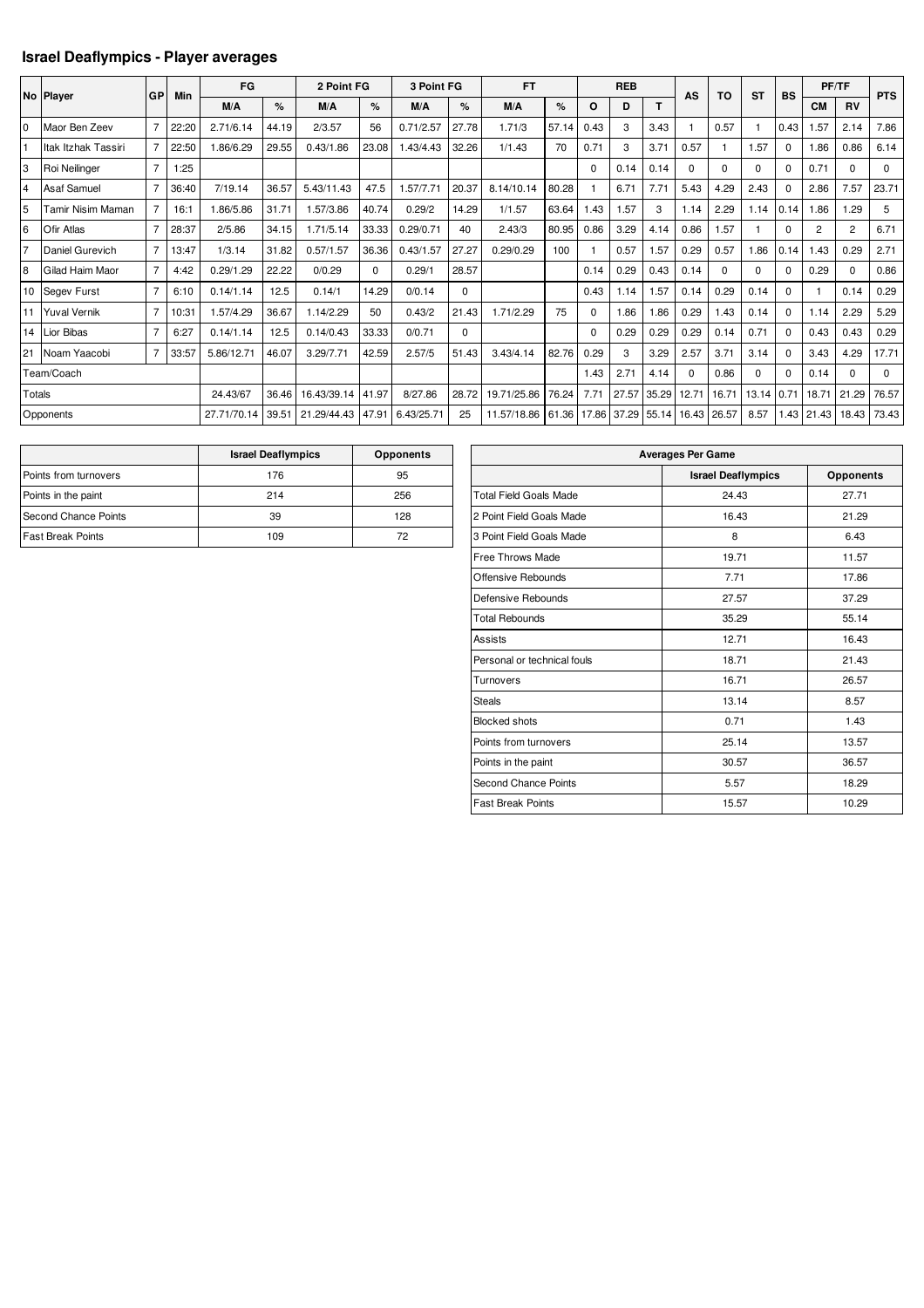## Cumulative Player Stats

2022-05-13

## **Kenya Deaflympics - Player totals**

|                | No Player               |                | Min    | FG      |       | 2 Point FG |             | 3 Point FG |          | <b>FT</b> |       |                | <b>REB</b>     |                | AS                      | TO             | <b>ST</b> |             |           | <b>PF/TF</b>   | <b>PTS</b>     |
|----------------|-------------------------|----------------|--------|---------|-------|------------|-------------|------------|----------|-----------|-------|----------------|----------------|----------------|-------------------------|----------------|-----------|-------------|-----------|----------------|----------------|
|                |                         | GP             |        | M/A     | %     | M/A        | %           | M/A        | %        | M/A       | %     | O              | D              | T              |                         |                |           | BS          | <b>CM</b> | <b>RV</b>      |                |
| 4              | Daniel Ochieng Ocholla  | 4              | 62:55  | 2/16    | 12.5  | 2/14       | 14.29       | 0/2        | $\Omega$ | 2/4       | 50    |                | $\overline{7}$ | 8              | $\overline{2}$          | 27             | 8         | $\mathbf 0$ | 6         | 4              | 6              |
| 5              | Calvin Vogefu Musalia   | 4              | 95:31  | 2/16    | 12.5  | 2/12       | 16.67       | 0/4        | $\Omega$ | 2/10      | 20    | 3              | $\overline{7}$ | 10             | $\overline{\mathbf{4}}$ | 26             | 3         | $\Omega$    | 11        | 6              | 6              |
| 6              | Elias Lamb Nzavaye      | 4              | 90:22  | 11/28   | 39.29 | 10/21      | 47.62       | 1/7        | 14.29    | 0/3       | 0     | 5              | $\overline{c}$ |                |                         | 23             |           | $\mathbf 0$ | 4         | 3              | 23             |
| 7              | Jeofrey Omundi Oichi    | 4              | 29:14  | 2/8     | 25    | 2/6        | 33.33       | 0/2        | 0        |           |       | $\overline{4}$ | 3              |                | 0                       | 11             | 0         | 0           | 4         | $\overline{2}$ | 4              |
| 8              | Leakey Onchoke Nyabaro  | 4              | 49:55  | 1/13    | 7.69  | 1/5        | 20          | 0/8        | $\Omega$ |           |       | $\Omega$       | 3              | 3              | 1                       | 11             |           | $\Omega$    | 5         | $\Omega$       | $\overline{2}$ |
| $\overline{9}$ | <b>Brian Okiring</b>    | 4              | 15:15  | 0/3     | 0     | 0/2        | $\Omega$    | 0/1        | $\Omega$ |           |       |                |                | $\overline{2}$ | $\Omega$                | 5              | $\Omega$  | $\mathbf 0$ | 3         |                | $\Omega$       |
| 10             | Elvis Odhiambo          | $\overline{4}$ | 108:51 | 9/39    | 23.08 | 8/35       | 22.86       | 1/4        | 25       | 5/14      | 35.71 | $\overline{7}$ | 11             | 18             | 3                       | 30             | 6         | $\mathbf 0$ | 15        | 14             | 24             |
| 11             | Nicholas Aluoch Omondi  | 4              | 21:11  | 0/5     | 0     | 0/5        | $\mathbf 0$ |            |          |           |       | $\mathbf 0$    | $\overline{c}$ | $\overline{2}$ | $\Omega$                | 6              | 3         | $\mathbf 0$ | 4         | $\Omega$       | $\mathbf 0$    |
| 12             | Wilson Kenda Nyankoni   | 4              | 49:0   | 4/15    | 26.67 | 4/15       | 26.67       |            |          | 0/4       | 0     | 3              | 8              | 11             |                         | 16             | 6         | $\mathbf 0$ | 13        | 5              | 8              |
| 13             | David Ogogo Onyango     | 4              | 76:24  | 3/9     | 33.33 | 3/9        | 33.33       |            |          |           |       | $\overline{7}$ | 21             | 28             | 4                       | 12             | 5         |             | 11        | 5              | 6              |
|                | 14 Wilson Otieno Obange | 4              | 63:37  | 2/15    | 13.33 | 2/15       | 13.33       |            |          | 1/2       | 50    | $\overline{4}$ | $\overline{7}$ | 11             |                         | 12             | 4         |             | 13        | $\overline{2}$ | 5              |
| 15             | James Odhiambo Ogeka    | 4              | 137:45 | 5/38    | 13.16 | 5/28       | 17.86       | 0/10       | $\Omega$ | 5/9       | 55.56 | 9              | 39             | 48             | $\overline{7}$          | 33             | 4         | 6           | 16        | 6              | 15             |
|                | Team/Coach              |                |        |         |       |            |             |            |          |           |       | 9              | 13             | 22             | 0                       | $\overline{7}$ | $\Omega$  | $\mathbf 0$ | $\Omega$  | $\Omega$       | $\mathbf 0$    |
| Totals         |                         |                |        | 41/205  | 20    | 39/167     | 23.35       | 2/38       | 5.26     | 15/46     | 32.61 | 53             | 124            | 177            | 24                      | 219            | 41        | 8           | 105       | 48             | 99             |
|                | Opponents               |                |        | 151/335 | 45.07 | 115/225    | 51.11       | 36/110     | 32.73    | 99/147    | 67.35 | 82             | 125            | 207            | 102                     | 83             | 133       | 17          | 49        | 105            | 437            |

|                          | <b>Kenya Deaflympics</b> | <b>Opponents</b> |
|--------------------------|--------------------------|------------------|
| Points from turnovers    | 17                       | 244              |
| Points in the paint      | 66                       | 204              |
| Second Chance Points     | 27                       | 78               |
| <b>Fast Break Points</b> | 10                       | 131              |

| <b>Averages Per Game</b>      |                          |                  |  |  |  |  |  |  |  |  |
|-------------------------------|--------------------------|------------------|--|--|--|--|--|--|--|--|
|                               | <b>Kenya Deaflympics</b> | <b>Opponents</b> |  |  |  |  |  |  |  |  |
| <b>Total Field Goals Made</b> | 10.25                    | 37.75            |  |  |  |  |  |  |  |  |
| 2 Point Field Goals Made      | 9.75                     | 28.75            |  |  |  |  |  |  |  |  |
| 3 Point Field Goals Made      | 0.5                      | 9                |  |  |  |  |  |  |  |  |
| <b>Free Throws Made</b>       | 3.75                     | 24.75            |  |  |  |  |  |  |  |  |
| Offensive Rebounds            | 13.25                    | 20.5             |  |  |  |  |  |  |  |  |
| Defensive Rebounds            | 31                       | 31.25            |  |  |  |  |  |  |  |  |
| <b>Total Rebounds</b>         | 44.25                    | 51.75            |  |  |  |  |  |  |  |  |
| Assists                       | 6                        | 25.5             |  |  |  |  |  |  |  |  |
| Personal or technical fouls   | 26.25                    | 12.25            |  |  |  |  |  |  |  |  |
| Turnovers                     | 54.75                    | 20.75            |  |  |  |  |  |  |  |  |
| <b>Steals</b>                 | 10.25                    | 33.25            |  |  |  |  |  |  |  |  |
| <b>Blocked shots</b>          | $\overline{2}$           | 4.25             |  |  |  |  |  |  |  |  |
| Points from turnovers         | 4.25                     | 61               |  |  |  |  |  |  |  |  |
| Points in the paint           | 16.5                     | 51               |  |  |  |  |  |  |  |  |
| <b>Second Chance Points</b>   | 6.75                     | 19.5             |  |  |  |  |  |  |  |  |
| <b>Fast Break Points</b>      | 2.5                      | 32.75            |  |  |  |  |  |  |  |  |
|                               |                          |                  |  |  |  |  |  |  |  |  |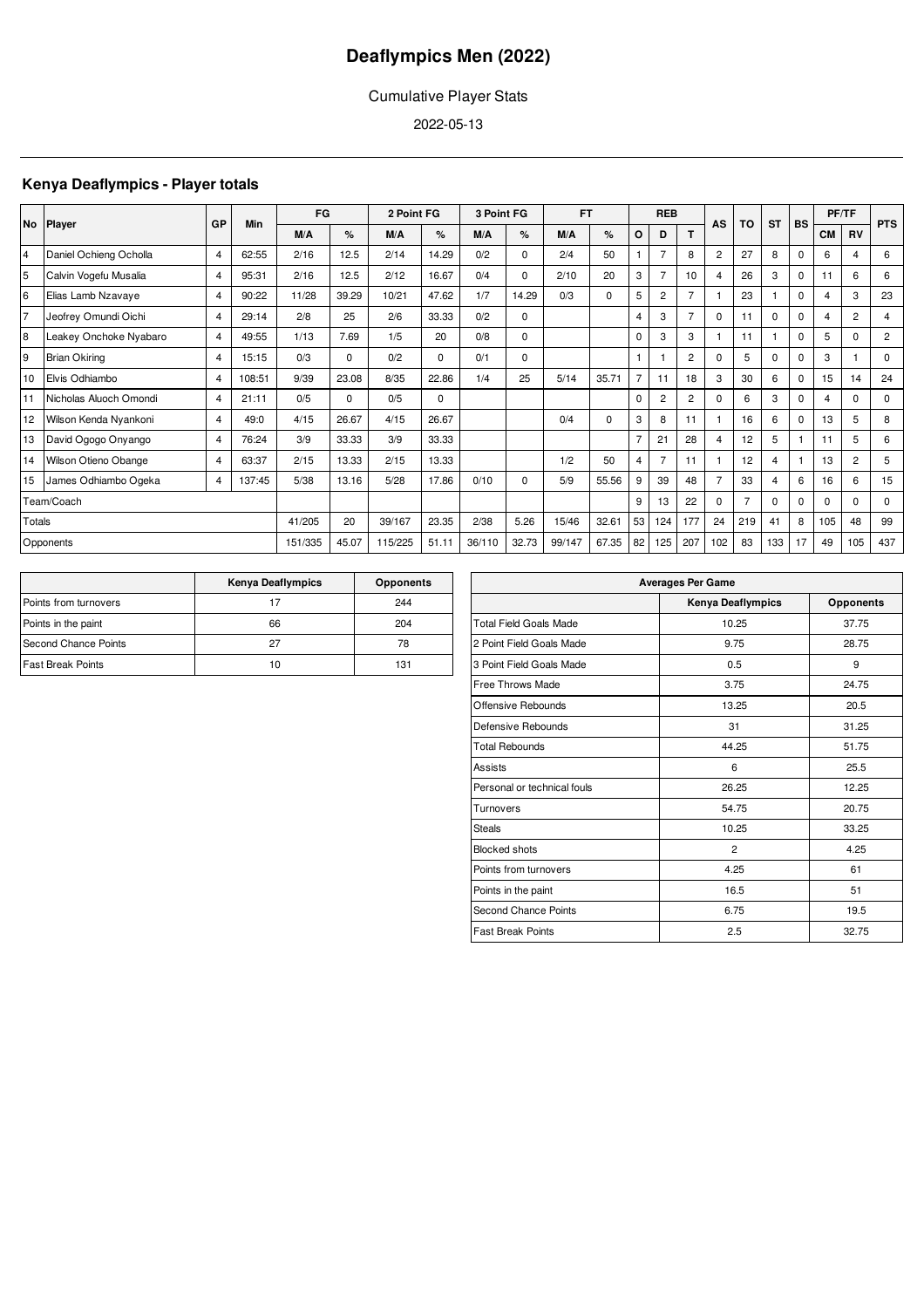## **Kenya Deaflympics - Player averages**

|                | No Player                | GP | Min   | FG          |       | 2 Point FG  |          | 3 Point FG |          | <b>FT</b>   |          |          | <b>REB</b>     |                 | AS          | <b>TO</b>  | <b>ST</b>      | <b>BS</b>      |           | PF/TF       | <b>PTS</b>     |
|----------------|--------------------------|----|-------|-------------|-------|-------------|----------|------------|----------|-------------|----------|----------|----------------|-----------------|-------------|------------|----------------|----------------|-----------|-------------|----------------|
|                |                          |    |       | M/A         | %     | M/A         | %        | M/A        | %        | M/A         | %        | O        | D              | т               |             |            |                |                | <b>CM</b> | <b>RV</b>   |                |
| $\overline{4}$ | Daniel Ochieng Ocholla   | 4  | 15:43 | 0.5/4       | 12.5  | 0.5/3.5     | 14.29    | 0/0.5      | $\Omega$ | 0.5/1       | 50       | 0.25     | 1.75           | $\overline{2}$  | 0.5         | 6.75       | $\overline{2}$ | $\Omega$       | 1.5       |             | 1.5            |
| 5              | Calvin Vogefu Musalia    | 4  | 23:52 | 0.5/4       | 12.5  | 0.5/3       | 16.67    | 0/1        | $\Omega$ | 0.5/2.5     | 20       | 0.75     | 1.75           | 2.5             |             | 6.5        | 0.75           | $\Omega$       | 2.75      | 1.5         | 1.5            |
| 6              | Elias Lamb Nzavaye       | 4  | 22:35 | 2.75/7      | 39.29 | 2.5/5.25    | 47.62    | 0.25/1.75  | 14.29    | 0/0.75      | $\Omega$ | 1.25     | 0.5            | .75             | 0.25        | 5.75       | 0.25           | $\Omega$       |           | 0.75        | 5.75           |
| 17             | Jeofrey Omundi Oichi     | 4  | 7:18  | 0.5/2       | 25    | 0.5/1.5     | 33.33    | 0/0.5      | 0        |             |          |          | 0.75           | 1.75            | $\mathbf 0$ | 2.75       | $\Omega$       | <sup>0</sup>   |           | 0.5         |                |
| 8              | Leakey Onchoke Nyabaro   | 4  | 2:28  | 0.25/3.25   | 7.69  | 0.25/1.25   | 20       | 0/2        | $\Omega$ |             |          | $\Omega$ | 0.75           | 0.75            | 0.25        | 2.75       | 0.25           | $\Omega$       | 1.25      | $\Omega$    | 0.5            |
| 9              | <b>Brian Okiring</b>     | 4  | 3:48  | 0/0.75      | 0     | 0/0.5       | 0        | 0/0.25     | $\Omega$ |             |          | 0.25     | 0.25           | 0.5             | $\mathbf 0$ | 1.25       | $\mathbf 0$    | $\Omega$       | 0.75      | 0.25        | 0              |
| 10             | Elvis Odhiambo           | 4  | 27:12 | 2.25/9.75   | 23.08 | 2/8.75      | 22.86    | 0.25/1     | 25       | 1.25/3.5    | 35.71    | 1.75     | 2.75           | 4.5             | 0.75        | 7.5        | 1.5            | $\Omega$       | 3.75      | 3.5         | 6              |
| 11             | Nicholas Aluoch Omondi   | 4  | 5:17  | 0/1.25      | 0     | 0/1.25      | $\Omega$ |            |          |             |          | $\Omega$ | 0.5            | 0.5             | $\mathbf 0$ | 1.5        | 0.75           | $\Omega$       |           | $\Omega$    | $\Omega$       |
|                | 12 Wilson Kenda Nyankoni | 4  | 12:15 | 1/3.75      | 26.67 | 1/3.75      | 26.67    |            |          | 0/1         | $\Omega$ | 0.75     | $\overline{2}$ | 2.75            | 0.25        | 4          | 1.5            | $\Omega$       | 3.25      | .25         | $\overline{c}$ |
| 13             | David Ogogo Onyango      | 4  | 19:6  | 0.75/2.25   | 33.33 | 0.75/2.25   | 33.33    |            |          |             |          | 1.75     | 5.25           | 7               |             | 3          | 1.25           | 0.25           | 2.75      | .25         | 1.5            |
|                | 14 Wilson Otieno Obange  | 4  | 15:54 | 0.5/3.75    | 13.33 | 0.5/3.75    | 13.33    |            |          | 0.25/0.5    | 50       |          | 1.75           | 2.75            | 0.25        | 3          |                | 0.25           | 3.25      | 0.5         | 1.25           |
| 15             | James Odhiambo Ogeka     | 4  | 34:26 | 1.25/9.5    | 13.16 | 1.25/7      | 17.86    | 0/2.5      | $\Omega$ | 1.25/2.25   | 55.56    | 2.25     | 9.75           | 12 <sup>2</sup> | 1.75        | 8.25       |                | 1.5            | 4         | 1.5         | 3.75           |
|                | Team/Coach               |    |       |             |       |             |          |            |          |             |          | 2.25     | 3.25           | 5.5             | $\mathbf 0$ | 1.75       | $\Omega$       | $\Omega$       | $\Omega$  | $\mathbf 0$ | $\Omega$       |
| Totals         |                          |    |       | 10.25/51.25 | 20    | 9.75/41.75  | 23.35    | 0.5/9.5    | 5.26     | 3.75/11.5   | 32.61    | 13.25    | 31             | 44.25           | 6           | 54.75      | 10.25          | $\overline{2}$ | 26.25     | 12          | 24.75          |
|                | Opponents                |    |       | 37.75/83.75 | 45.07 | 28.75/56.25 | 51.11    | 9/27.5     | 32.73    | 24.75/36.75 | 67.35    | 20.5     | 31.25 51.75    |                 |             | 25.5 20.75 | 33.25          | 4.25           | 12.25     | 26.25       | 109.25         |

|                          | <b>Kenya Deaflympics</b> | <b>Opponents</b> |
|--------------------------|--------------------------|------------------|
| Points from turnovers    |                          | 244              |
| Points in the paint      | 66                       | 204              |
| Second Chance Points     | 27                       | 78               |
| <b>Fast Break Points</b> | 10                       | 131              |

| <b>Averages Per Game</b>      |                   |                  |  |  |  |  |  |  |  |  |  |
|-------------------------------|-------------------|------------------|--|--|--|--|--|--|--|--|--|
|                               | Kenya Deaflympics | <b>Opponents</b> |  |  |  |  |  |  |  |  |  |
| <b>Total Field Goals Made</b> | 10.25             | 37.75            |  |  |  |  |  |  |  |  |  |
| 2 Point Field Goals Made      | 9.75              | 28.75            |  |  |  |  |  |  |  |  |  |
| 3 Point Field Goals Made      | 0.5               | 9                |  |  |  |  |  |  |  |  |  |
| Free Throws Made              | 3.75              | 24.75            |  |  |  |  |  |  |  |  |  |
| Offensive Rebounds            | 13.25             | 20.5             |  |  |  |  |  |  |  |  |  |
| Defensive Rebounds            | 31                | 31.25            |  |  |  |  |  |  |  |  |  |
| <b>Total Rebounds</b>         | 44.25             | 51.75            |  |  |  |  |  |  |  |  |  |
| Assists                       | 6                 | 25.5             |  |  |  |  |  |  |  |  |  |
| Personal or technical fouls   | 26.25             | 12.25            |  |  |  |  |  |  |  |  |  |
| Turnovers                     | 54.75             | 20.75            |  |  |  |  |  |  |  |  |  |
| <b>Steals</b>                 | 10.25             | 33.25            |  |  |  |  |  |  |  |  |  |
| <b>Blocked shots</b>          | $\overline{2}$    | 4.25             |  |  |  |  |  |  |  |  |  |
| Points from turnovers         | 4.25              | 61               |  |  |  |  |  |  |  |  |  |
| Points in the paint           | 16.5              | 51               |  |  |  |  |  |  |  |  |  |
| Second Chance Points          | 6.75              | 19.5             |  |  |  |  |  |  |  |  |  |
| <b>Fast Break Points</b>      | 2.5               | 32.75            |  |  |  |  |  |  |  |  |  |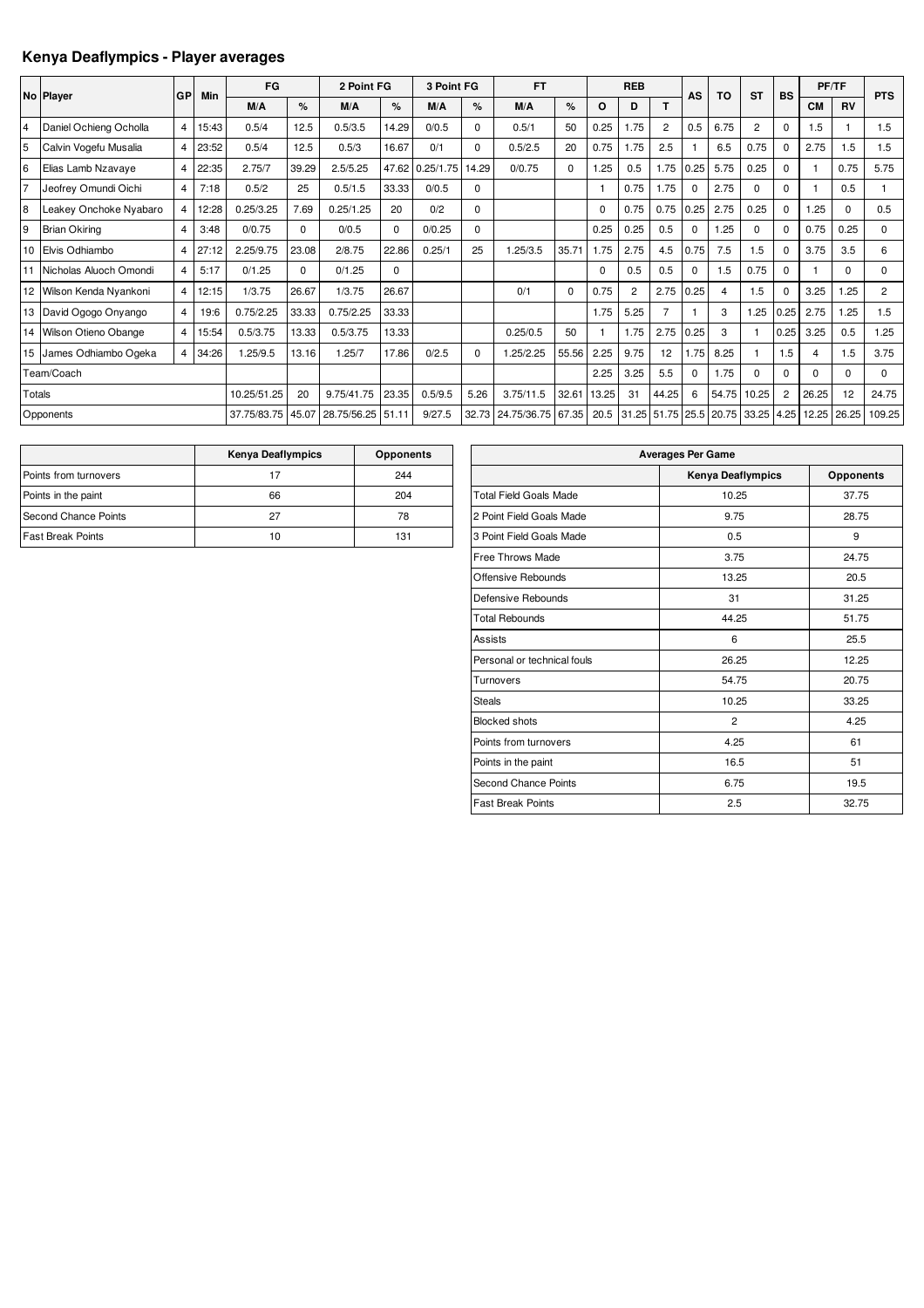## Cumulative Player Stats

2022-05-13

## **Lithuania Deaflympics - Player totals**

| <b>No</b> | <b>Player</b>            |    | Min    | FG      |       | 2 Point FG |       | 3 Point FG |             | <b>FT</b> | <b>REB</b>  |     | AS  | TO             | <b>ST</b>      | <b>BS</b> | PF/TF    |                | <b>PTS</b>     |                |             |
|-----------|--------------------------|----|--------|---------|-------|------------|-------|------------|-------------|-----------|-------------|-----|-----|----------------|----------------|-----------|----------|----------------|----------------|----------------|-------------|
|           |                          | GP |        | M/A     | %     | M/A        | %     | M/A        | %           | M/A       | %           | O   | D   |                |                |           |          |                | <b>CM</b>      | <b>RV</b>      |             |
| l0        | Benas Simanauskas        | 8  | 198:42 | 27/60   | 45    | 21/38      | 55.26 | 6/22       | 27.27       | 14/19     | 73.68       | 8   | 12  | 20             | 27             | 39        | 10       |                | 10             | 20             | 74          |
| 6         | Deivis Gindrunas         | 8  | 175:4  | 26/63   | 41.27 | 22/49      | 44.9  | 4/14       | 28.57       | 16/27     | 59.26       | 13  | 34  | 47             | 17             | 24        | 5        | $\overline{2}$ | 27             | 22             | 72          |
| 8         | Karolis Simaitis         | 8  | 49:21  | 7/20    | 35    | 6/15       | 40    | 1/5        | 20          | 0/2       | $\mathbf 0$ | 3   | 6   | 9              | $\overline{2}$ | 4         |          |                | 3              | $\overline{2}$ | 15          |
| 10        | Paulius Orda             | 8  | 173:1  | 21/53   | 39.62 | 11/27      | 40.74 | 10/26      | 38.46       | 9/15      | 60          | 3   | 19  | 22             | 15             | 22        | 16       | $\mathbf{0}$   | 17             | 17             | 61          |
| 12        | Lukas Laurinaitis        | 8  | 168:25 | 17/53   | 32.08 | 7/15       | 46.67 | 10/38      | 26.32       | 8/16      | 50          | 3   | 34  | 37             | 12             | 13        | 6        | $\Omega$       | 16             | 14             | 52          |
| 13        | Laurynas Pumputis        | 8  | 186:13 | 38/85   | 44.71 | 31/62      | 50    | 7/23       | 30.43       | 25/35     | 71.43       | 22  | 38  | 60             | 6              | 23        | 4        | 7              | 28             | 25             | 108         |
| 14        | Vitalijus Zapolskas      | 8  | 125:30 | 12/19   | 63.16 | 12/18      | 66.67 | 0/1        | $\mathbf 0$ | 7/10      | 70          | 4   | 26  | 30             | 3              | 11        |          |                | 10             |                | 31          |
| 16        | <b>Rytis Gilys</b>       | 8  | 101:18 | 9/38    | 23.68 | 1/5        | 20    | 8/33       | 24.24       | 2/2       | 100         | 5   | 12  | 17             | 5              | 6         | 3        | $\Omega$       | 13             | 5              | 28          |
| 22        | Ervinas Gudenas          | 8  | 147:10 | 19/53   | 35.85 | 12/25      | 48    | 7/28       | 25          | 27/39     | 69.23       | 5   | 10  | 15             | 6              | 12        | 5        | $\Omega$       | 15             | 28             | 72          |
| 24        | Pijus Stonkus            | 8  | 70:14  | 7/20    | 35    | 6/13       | 46.15 | 1/7        | 14.29       |           |             | 3   | 16  | 19             |                | 6         |          |                | 10             | 3              | 15          |
| 33        | <b>Vilius Simokaitis</b> | 8  | 87:10  | 9/22    | 40.91 | 9/16       | 56.25 | 0/6        | $\Omega$    | 4/7       | 57.14       | 5   | 2   | $\overline{7}$ | 11             | 16        | 3        | $\Omega$       | $\overline{7}$ | 10             | 22          |
| 34        | Giedrius Svedas          | 8  | 119:5  | 18/29   | 62.07 | 18/29      | 62.07 |            |             | 14/39     | 35.9        | 24  | 37  | 61             | 5              | 19        | 3        | 5              | 25             | 25             | 50          |
|           | Team/Coach               |    |        |         |       |            |       |            |             |           |             | 14  | 29  | 43             | $\Omega$       | 5         | $\Omega$ | $\Omega$       |                | 0              | $\mathbf 0$ |
| Totals    |                          |    |        | 210/515 | 40.78 | 156/312    | 50    | 54/203     | 26.6        | 126/211   | 59.72       | 112 | 275 | 387            | 110            | 200       | 58       | 18             | 182            | 178            | 600         |
|           | Opponents                |    |        | 188/532 | 35.34 | 143/348    | 41.09 | 45/184     | 24.46       | 131/205   | 63.9        | 98  | 229 | 327            | 121            | 165       | 115      | 6              | 184            | 177            | 552         |

|                          | Lithuania Deaflympics | <b>Opponents</b> |
|--------------------------|-----------------------|------------------|
| Points from turnovers    | 159                   | 184              |
| Points in the paint      | 268                   | 234              |
| Second Chance Points     | 95                    | 61               |
| <b>Fast Break Points</b> | 126                   | 113              |

|                               | <b>Averages Per Game</b>     |           |
|-------------------------------|------------------------------|-----------|
|                               | <b>Lithuania Deaflympics</b> | Opponents |
| <b>Total Field Goals Made</b> | 26.25                        | 23.5      |
| 2 Point Field Goals Made      | 19.5                         | 17.88     |
| 3 Point Field Goals Made      | 6.75                         | 5.63      |
| <b>Free Throws Made</b>       | 15.75                        | 16.38     |
| Offensive Rebounds            | 14                           | 12.25     |
| Defensive Rebounds            | 34.38                        | 28.63     |
| <b>Total Rebounds</b>         | 48.38                        | 40.88     |
| Assists                       | 13.75                        | 15.13     |
| Personal or technical fouls   | 22.75                        | 23        |
| Turnovers                     | 25                           | 20.63     |
| <b>Steals</b>                 | 7.25                         | 14.38     |
| <b>Blocked shots</b>          | 2.25                         | 0.75      |
| Points from turnovers         | 19.88                        | 23        |
| Points in the paint           | 33.5                         | 29.25     |
| Second Chance Points          | 11.88                        | 7.63      |
| <b>Fast Break Points</b>      | 15.75                        | 14.13     |
|                               |                              |           |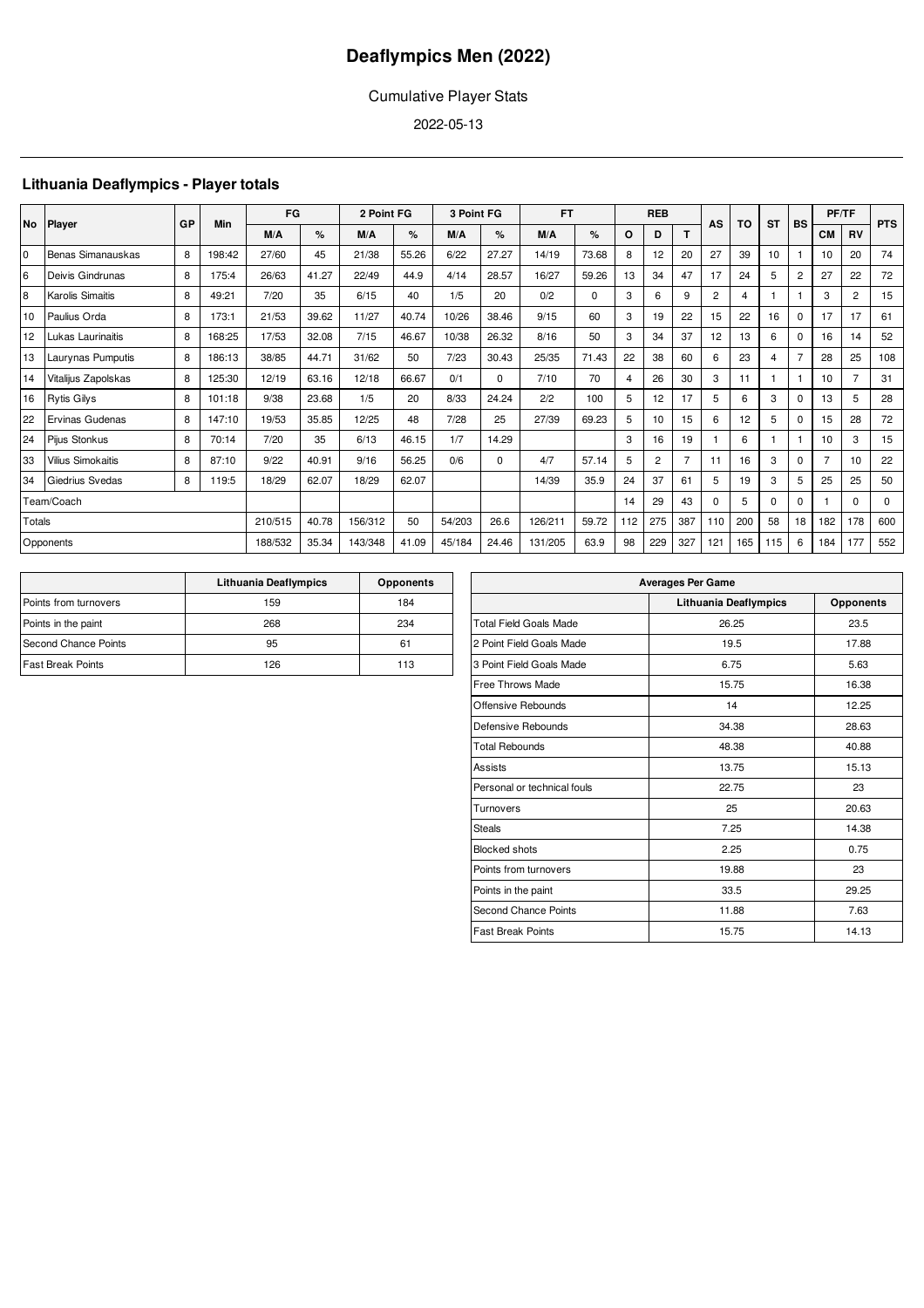## **Lithuania Deaflympics - Player averages**

|        |                          |    |       | FG          |       | 2 Point FG |       | 3 Point FG |          | <b>FT</b>   |       |       | <b>REB</b>     |       |          |                |                |           |                | PF/TF     |            |
|--------|--------------------------|----|-------|-------------|-------|------------|-------|------------|----------|-------------|-------|-------|----------------|-------|----------|----------------|----------------|-----------|----------------|-----------|------------|
|        | No Player                | GP | Min   | M/A         | $\%$  | M/A        | %     | M/A        | $\%$     | M/A         | %     | O     | D              | T     | AS       | TO             | <b>ST</b>      | <b>BS</b> | <b>CM</b>      | <b>RV</b> | <b>PTS</b> |
| l0     | Benas Simanauskas        | 8  |       | 3.38/7.5    | 45    | 2.63/4.75  | 55.26 | 0.75/2.75  | 27.27    | 1.75/2.38   | 73.68 |       | 1.5            | 2.5   | 3.38     |                | 1.25           | 0.13      | 1.25           | 2.5       | 9.25       |
|        |                          |    | 24:50 |             |       |            |       |            |          |             |       |       |                |       |          | 4.88           |                |           |                |           |            |
| 6      | Deivis Gindrunas         | 8  | 21:53 | 3.25/7.88   | 41.27 | 2.75/6.13  | 44.9  | 0.5/1.75   | 28.57    | 2/3.38      | 59.26 | .63   | 4.25           | 5.88  | 2.13     | 3              | 0.63           | 0.25      | 3.38           | 2.75      | 9          |
| 8      | <b>Karolis Simaitis</b>  | 8  | 6:10  | 0.88/2.5    | 35    | 0.75/1.88  | 40    | 0.13/0.63  | 20       | 0/0.25      | 0     | 0.38  | 0.75           | 1.13  | 0.25     | 0.5            | 0.13           | 0.13      | 0.38           | 0.25      | 88.        |
|        | 10 Paulius Orda          | 8  | 21:37 | 2.63/6.63   | 39.62 | 1.38/3.38  | 40.74 | 1.25/3.25  | 38.46    | 1.13/1.88   | 60    | 0.38  | 2.38           | 2.75  | 1.88     | 2.75           | $\overline{2}$ | $\Omega$  | 2.13           | 2.13      | 7.63       |
|        | 12 Lukas Laurinaitis     | 8  | 21:3  | 2.13/6.63   | 32.08 | 0.88/1.88  | 46.67 | .25/4.75   | 26.32    | 1/2         | 50    | 0.38  | 4.25           | 4.63  | 1.5      | .63            | 0.75           | $\Omega$  | $\overline{2}$ | 1.75      | 6.5        |
|        | 13 Laurynas Pumputis     | 8  | 23:16 | 4.75/10.63  | 44.71 | 3.88/7.75  | 50    | 0.88/2.88  | 30.43    | 3.13/4.38   | 71.43 | 2.75  | 4.75           | 7.5   | 0.75     | 2.88           | 0.5            | 0.88      | 3.5            | 3.13      | 13.5       |
| 14     | Vitalijus Zapolskas      | 8  | 15:41 | 1.5/2.38    | 63.16 | 1.5/2.25   | 66.67 | 0/0.13     | 0        | 0.88/1.25   | 70    | 0.5   | 3.25           | 3.75  | 0.38     | 1.38           | 0.13           | 0.13      | 1.25           | 0.88      | 3.88       |
|        | 16 Rytis Gilys           | 8  | 12:39 | 1.13/4.75   | 23.68 | 0.13/0.63  | 20    | 1/4.13     | 24.24    | 0.25/0.25   | 100   | 0.63  | 1.5            | 2.13  | 0.63     | 0.75           | 0.38           | $\Omega$  | 1.63           | 0.63      | 3.5        |
| 22     | <b>Ervinas Gudenas</b>   | 8  | 18:23 | 2.38/6.63   | 35.85 | 1.5/3.13   | 48    | 0.88/3.5   | 25       | 3.38/4.88   | 69.23 | 0.63  | 1.25           | 1.88  | 0.75     | 1.5            | 0.63           | $\Omega$  | 1.88           | 3.5       | 9          |
|        | 24 Pijus Stonkus         | 8  | 8:46  | 0.88/2.5    | 35    | 0.75/1.63  | 46.15 | 0.13/0.88  | 14.29    |             |       | 0.38  | $\overline{2}$ | 2.38  | 0.13     | 0.75           | 0.13           | 0.13      | 1.25           | 0.38      | 1.88       |
| 33     | <b>Vilius Simokaitis</b> | 8  | 10:53 | 1.13/2.75   | 40.91 | 1.13/2     | 56.25 | 0/0.75     | $\Omega$ | 0.5/0.88    | 57.14 | 0.63  | 0.25           | 0.88  | 1.38     | $\overline{2}$ | 0.38           | $\Omega$  | 0.88           | .25       | 2.75       |
| 34     | Giedrius Svedas          | 8  | 14:53 | 2.25/3.63   | 62.07 | 2.25/3.63  | 62.07 |            |          | 1.75/4.88   | 35.9  | 3     | 4.63           | 7.63  | 0.63     | 2.38           | 0.38           | 0.63      | 3.13           | 3.13      | 6.25       |
|        | Team/Coach               |    |       |             |       |            |       |            |          |             |       | 1.75  | 3.63           | 5.38  | $\Omega$ | 0.63           | $\Omega$       | $\Omega$  | 0.13           | $\Omega$  | $\Omega$   |
| Totals |                          |    |       | 26.25/64.38 | 40.78 | 19.5/39    | 50    | 6.75/25.38 | 26.6     | 15.75/26.38 | 59.72 | 14    | 34.38          | 48.38 | 13.75    | 25             | 7.25           | 2.25      | 22.75          | 22.25     | 75         |
|        | Opponents                |    |       | 23.5/66.5   | 35.34 | 17.88/43.5 | 41.09 | 5.63/23    | 24.46    | 16.38/25.63 | 63.9  | 12.25 | 28.63          | 40.88 | 15.13    | 20.63          | 14.38          | 0.75      | 23             | 22.13     | 69         |

|                          | Lithuania Deaflympics | <b>Opponents</b> |
|--------------------------|-----------------------|------------------|
| Points from turnovers    | 159                   | 184              |
| Points in the paint      | 268                   | 234              |
| Second Chance Points     | 95                    | 61               |
| <b>Fast Break Points</b> | 126                   | 113              |

| <b>Averages Per Game</b>      |                       |                  |  |  |  |  |  |  |  |  |
|-------------------------------|-----------------------|------------------|--|--|--|--|--|--|--|--|
|                               | Lithuania Deaflympics | <b>Opponents</b> |  |  |  |  |  |  |  |  |
| <b>Total Field Goals Made</b> | 26.25                 | 23.5             |  |  |  |  |  |  |  |  |
| 2 Point Field Goals Made      | 19.5                  | 17.88            |  |  |  |  |  |  |  |  |
| 3 Point Field Goals Made      | 6.75                  | 5.63             |  |  |  |  |  |  |  |  |
| Free Throws Made              | 15.75                 | 16.38            |  |  |  |  |  |  |  |  |
| Offensive Rebounds            | 14                    | 12.25            |  |  |  |  |  |  |  |  |
| Defensive Rebounds            | 34.38                 | 28.63            |  |  |  |  |  |  |  |  |
| <b>Total Rebounds</b>         | 48.38                 | 40.88            |  |  |  |  |  |  |  |  |
| <b>Assists</b>                | 13.75                 | 15.13            |  |  |  |  |  |  |  |  |
| Personal or technical fouls   | 22.75                 | 23               |  |  |  |  |  |  |  |  |
| Turnovers                     | 25                    | 20.63            |  |  |  |  |  |  |  |  |
| <b>Steals</b>                 | 7.25                  | 14.38            |  |  |  |  |  |  |  |  |
| <b>Blocked shots</b>          | 2.25                  | 0.75             |  |  |  |  |  |  |  |  |
| Points from turnovers         | 19.88                 | 23               |  |  |  |  |  |  |  |  |
| Points in the paint           | 33.5                  | 29.25            |  |  |  |  |  |  |  |  |
| Second Chance Points          | 11.88                 | 7.63             |  |  |  |  |  |  |  |  |
| <b>Fast Break Points</b>      | 15.75                 | 14.13            |  |  |  |  |  |  |  |  |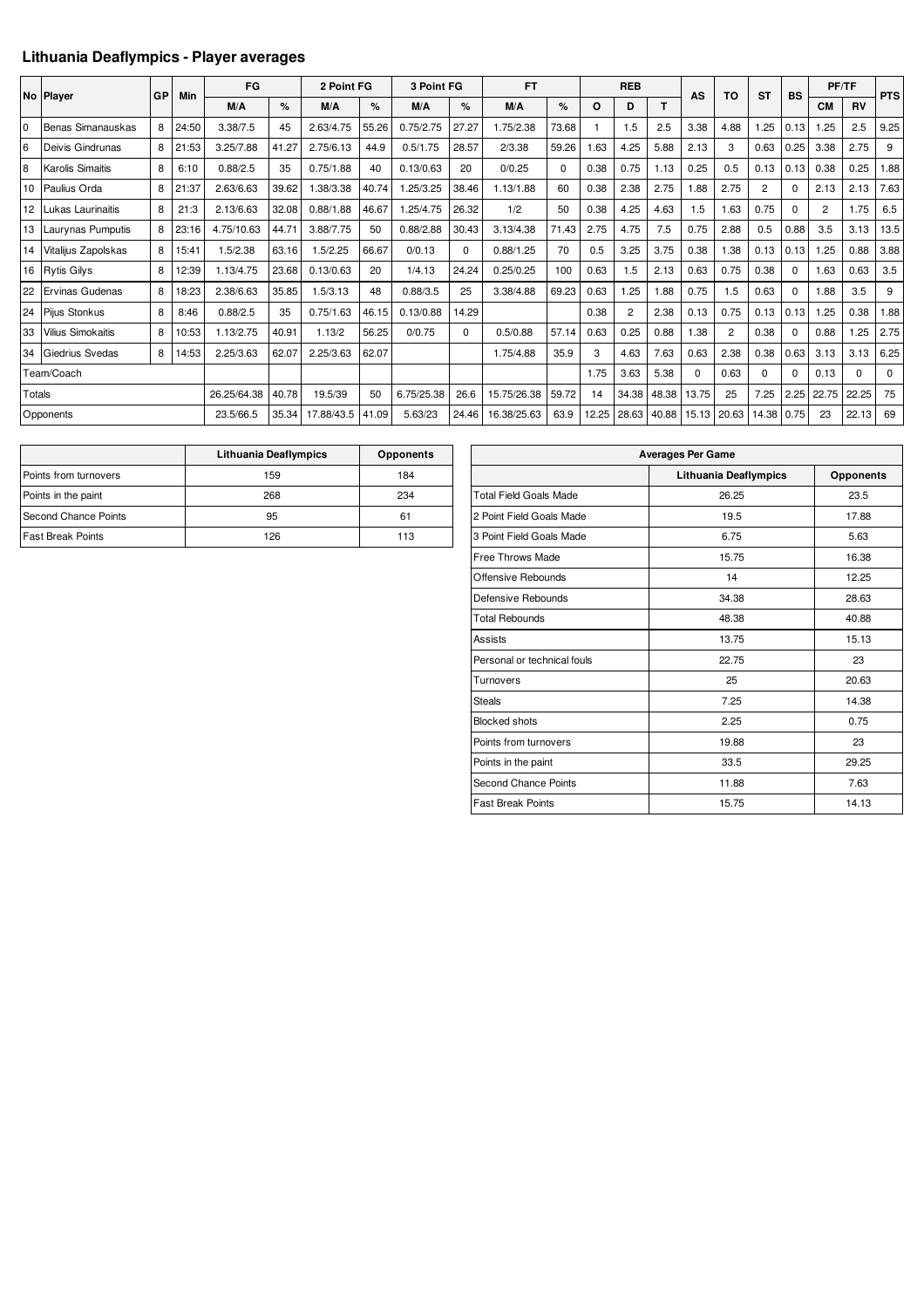## Cumulative Player Stats

2022-05-13

## **Poland Deaflympics - Player totals**

| No             | <b>Player</b>             | GP             | Min    | FG      |       | 2 Point FG |       | 3 Point FG |          | <b>FT</b> |       |                | <b>REB</b>     |     | AS             | TO             | <b>ST</b> | <b>BS</b>      |           | PF/TF        | <b>PTS</b> |
|----------------|---------------------------|----------------|--------|---------|-------|------------|-------|------------|----------|-----------|-------|----------------|----------------|-----|----------------|----------------|-----------|----------------|-----------|--------------|------------|
|                |                           |                |        | M/A     | $\%$  | M/A        | %     | M/A        | $\%$     | M/A       | $\%$  | O              | D              |     |                |                |           |                | <b>CM</b> | <b>RV</b>    |            |
| $\overline{4}$ | Marek Galik               | $\overline{7}$ | 70:45  | 9/22    | 40.91 | 8/16       | 50    | 1/6        | 16.67    | 4/6       | 66.67 | 3              | 9              | 12  | 6              | 11             | 4         | $\Omega$       | 13        | 5            | 23         |
| 5              | Maciej Gawrys             | $\overline{7}$ | 106:2  | 11/43   | 25.58 | 6/19       | 31.58 | 5/24       | 20.83    | 5/12      | 41.67 | $\overline{2}$ | 10             | 12  | 12             | 10             | 3         | $\Omega$       | 8         | 12           | 32         |
| 6              | Mikolaj Lewandowicz       | $\overline{7}$ | 116:28 | 22/69   | 31.88 | 9/17       | 52.94 | 13/52      | 25       | 4/6       | 66.67 | 4              | 14             | 18  | $\overline{7}$ | 8              | 3         | 0              | 8         | 5            | 61         |
| $\overline{7}$ | Mateusz Czupryn           | $\overline{7}$ | 146:37 | 33/81   | 40.74 | 23/47      | 48.94 | 10/34      | 29.41    | 19/26     | 73.08 | 8              | 9              | 17  | 9              | 10             | 18        | 0              | 19        | 20           | 95         |
| 8              | Szymon Barys              | $\overline{7}$ | 78:13  | 13/31   | 41.94 | 9/17       | 52.94 | 4/14       | 28.57    | 9/13      | 69.23 | 7              | $\overline{7}$ | 14  | 18             | $\overline{7}$ | 5         |                | 4         | 7            | 39         |
| 9              | Jakub Wania               | $\overline{7}$ | 112:43 | 17/44   | 38.64 | 15/31      | 48.39 | 2/13       | 15.38    | 9/14      | 64.29 | 10             | 26             | 36  | 3              |                |           | 2              | 8         | 8            | 45         |
| 10             | January Sobczak           | $\overline{7}$ | 187:28 | 27/89   | 30.34 | 9/29       | 31.03 | 18/60      | 30       | 16/18     | 88.89 | 3              | 13             | 16  | 27             | 19             | 19        |                | 11        | 25           | 88         |
| 11             | <b>Edwin Manuel Perez</b> | $\overline{7}$ | 116:20 | 21/53   | 39.62 | 18/38      | 47.37 | 3/15       | 20       | 11/17     | 64.71 | 11             | 35             | 46  | $\overline{2}$ | 8              | 12        |                | 19        | 13           | 56         |
| 12             | Wojciech Inglot           | $\overline{7}$ | 102:52 | 9/30    | 30    | 5/14       | 35.71 | 4/16       | 25       | 8/14      | 57.14 | 11             | 14             | 25  | 9              | 12             | 11        | $\Omega$       | 18        | 16           | 30         |
| 13             | Jakub Wudarczyk           | $\overline{7}$ | 126:51 | 17/41   | 41.46 | 17/38      | 44.74 | 0/3        | $\Omega$ | 18/22     | 81.82 | 10             | 21             | 31  | 5              | 5              | 11        | $\overline{2}$ | 17        | 16           | 52         |
| 14             | Mariusz Kwasek            | $\overline{7}$ | 85:1   | 12/26   | 46.15 | 12/26      | 46.15 |            |          | 2/4       | 50    | 8              | 15             | 23  | 8              | 9              | 3         | $\overline{2}$ | 18        | 6            | 26         |
| 15             | <b>Przemyslaw Dolny</b>   | $\overline{7}$ | 150:40 | 13/16   | 81.25 | 13/16      | 81.25 |            |          | 10/15     | 66.67 | 23             | 34             | 57  | $\overline{7}$ |                | 9         | 6              | 16        | 16           | 36         |
|                | Team/Coach                |                |        |         |       |            |       |            |          |           |       | 11             | 12             | 23  | $\Omega$       | 3              | $\Omega$  | $\Omega$       |           | <sup>0</sup> | $\Omega$   |
| Totals         |                           |                |        | 204/545 | 37.43 | 144/308    | 46.75 | 60/237     | 25.32    | 115/167   | 68.86 | 111            | 219            | 330 | 113            | 116            | 105       | 15             | 160       | 149          | 583        |
|                | Opponents                 |                |        | 147/402 | 36.57 | 124/290    | 42.76 | 23/112     | 20.54    | 138/194   | 71.13 | 69             | 244            | 313 | 90             | 198            | 54        | 19             | 154       | 156          | 455        |

|                          | <b>Poland Deaflympics</b> | <b>Opponents</b> |
|--------------------------|---------------------------|------------------|
| Points from turnovers    | 219                       | 95               |
| Points in the paint      | 252                       | 210              |
| Second Chance Points     | 103                       | 51               |
| <b>Fast Break Points</b> | 115                       | 82               |

| <b>Averages Per Game</b>      |                           |                  |  |  |  |  |  |  |  |
|-------------------------------|---------------------------|------------------|--|--|--|--|--|--|--|
|                               | <b>Poland Deaflympics</b> | <b>Opponents</b> |  |  |  |  |  |  |  |
| <b>Total Field Goals Made</b> | 29.14                     | 21               |  |  |  |  |  |  |  |
| 2 Point Field Goals Made      | 20.57                     | 17.71            |  |  |  |  |  |  |  |
| 3 Point Field Goals Made      | 8.57                      | 3.29             |  |  |  |  |  |  |  |
| <b>Free Throws Made</b>       | 16.43                     | 19.71            |  |  |  |  |  |  |  |
| Offensive Rebounds            | 15.86                     | 9.86             |  |  |  |  |  |  |  |
| Defensive Rebounds            | 31.29                     | 34.86            |  |  |  |  |  |  |  |
| <b>Total Rebounds</b>         | 47.14                     | 44.71            |  |  |  |  |  |  |  |
| Assists                       | 16.14                     | 12.86            |  |  |  |  |  |  |  |
| Personal or technical fouls   | 22.86                     | 22               |  |  |  |  |  |  |  |
| Turnovers                     | 16.57                     | 28.29            |  |  |  |  |  |  |  |
| <b>Steals</b>                 | 15                        | 7.71             |  |  |  |  |  |  |  |
| <b>Blocked shots</b>          | 2.14                      | 2.71             |  |  |  |  |  |  |  |
| Points from turnovers         | 31.29                     | 13.57            |  |  |  |  |  |  |  |
| Points in the paint           | 36                        | 30               |  |  |  |  |  |  |  |
| <b>Second Chance Points</b>   | 14.71                     | 7.29             |  |  |  |  |  |  |  |
| <b>Fast Break Points</b>      | 16.43                     | 11.71            |  |  |  |  |  |  |  |
|                               |                           |                  |  |  |  |  |  |  |  |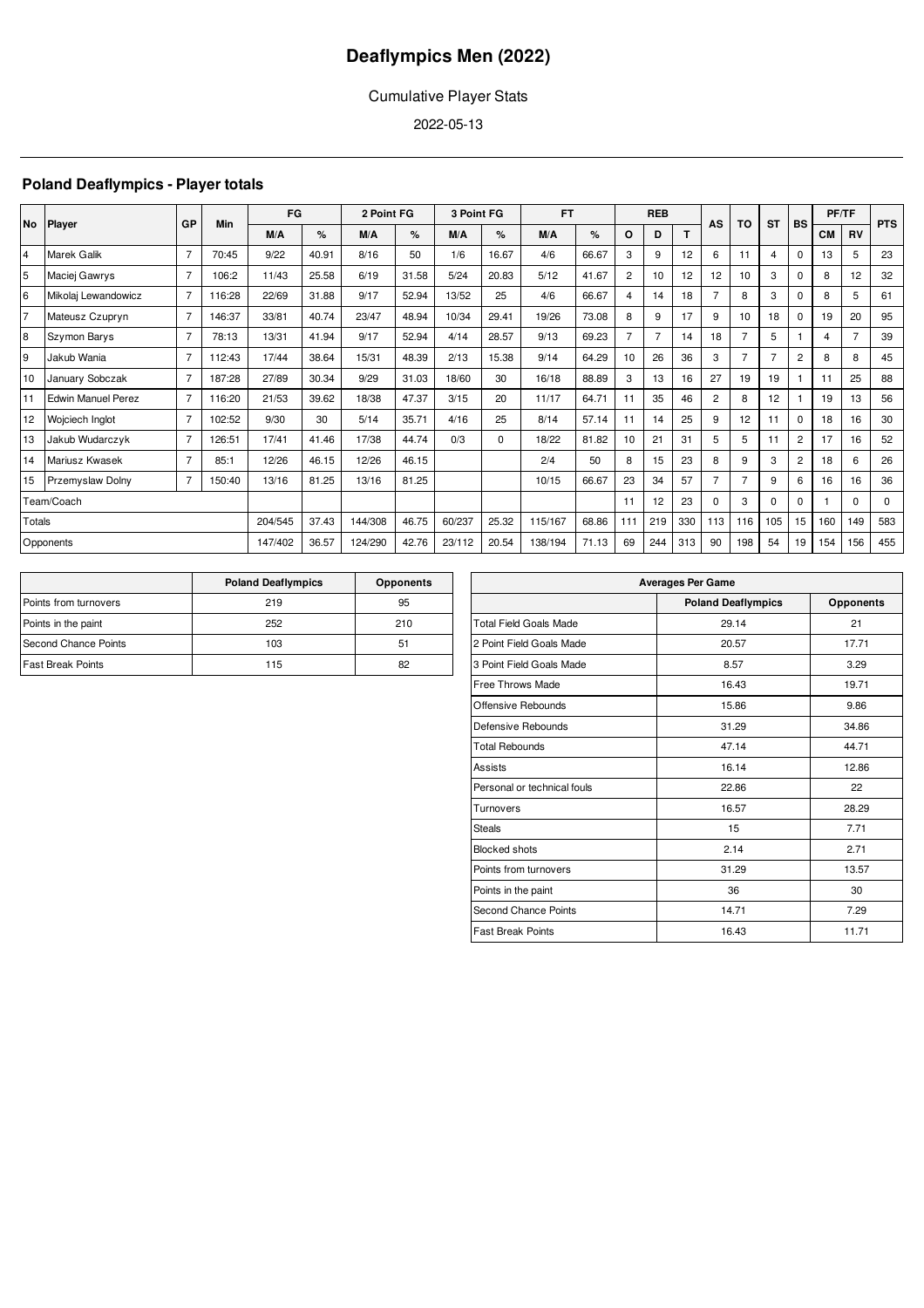## **Poland Deaflympics - Player averages**

|                | No Player              | GP             | Min   | FG          |       | 2 Point FG  |       | 3 Point FG |             | <b>FT</b>   |       |       | <b>REB</b>     |                | AS       | <b>TO</b> | <b>ST</b> | <b>BS</b>     |           | PF/TF     | <b>PTS</b> |
|----------------|------------------------|----------------|-------|-------------|-------|-------------|-------|------------|-------------|-------------|-------|-------|----------------|----------------|----------|-----------|-----------|---------------|-----------|-----------|------------|
|                |                        |                |       | M/A         | %     | M/A         | $\%$  | M/A        | %           | M/A         | %     | O     | D              | т              |          |           |           |               | <b>CM</b> | <b>RV</b> |            |
| $\overline{4}$ | Marek Galik            |                | 10:6  | 1.29/3.14   | 40.91 | 1.14/2.29   | 50    | 0.14/0.86  | 16.67       | 0.57/0.86   | 66.67 | 0.43  | .29            | 1.71           | 0.86     | 1.57      | 0.57      | $\mathbf 0$   | 1.86      | 0.71      | 3.29       |
| 5              | Maciej Gawrys          |                | 15:8  | 1.57/6.14   | 25.58 | 0.86/2.71   | 31.58 | 0.71/3.43  | 20.83       | 0.71/1.71   | 41.67 | 0.29  | 1.43           | 1.71           | 1.71     | 1.43      | 0.43      | $\Omega$      | 1.14      | 1.71      | 4.57       |
| 6              | Mikolaj Lewandowicz    |                | 16:38 | 3.14/9.86   | 31.88 | 1.29/2.43   | 52.94 | 1.86/7.43  | 25          | 0.57/0.86   | 66.67 | 0.57  | $\overline{2}$ | 2.57           |          | 1.14      | 0.43      | $\Omega$      | 1.14      | 0.71      | 8.71       |
| l7             | Mateusz Czupryn        |                | 20:56 | 4.71/11.57  | 40.74 | 3.29/6.71   | 48.94 | 1.43/4.86  | 29.41       | 2.71/3.71   | 73.08 | 1.14  | 1.29           | 2.43           | 1.29     | 1.43      | 2.57      | $\mathbf 0$   | 2.71      | 2.86      | 13.57      |
| l8             | <b>Szymon Barys</b>    |                | 11:10 | 1.86/4.43   | 41.94 | 1.29/2.43   | 52.94 | 0.57/2     | 28.57       | 1.29/1.86   | 69.23 |       |                | $\overline{2}$ | 2.57     |           | 0.71      | 0.14          | 0.57      |           | 5.57       |
| l9             | Jakub Wania            |                | 16:6  | 2.43/6.29   | 38.64 | 2.14/4.43   | 48.39 | 0.29/1.86  | 15.38       | 1.29/2      | 64.29 | 1.43  | 3.71           | 5.14           | 0.43     |           |           | 0.29          | 1.14      | 1.14      | 6.43       |
| 10             | January Sobczak        |                | 26:46 | 3.86/12.71  | 30.34 | 1.29/4.14   | 31.03 | 2.57/8.57  | 30          | 2.29/2.57   | 88.89 | 0.43  | 1.86           | 2.29           | 3.86     | 2.71      |           | $2.71 \ 0.14$ | 1.57      | 3.57      | 12.57      |
|                | Edwin Manuel Perez     |                | 16:37 | 3/7.57      | 39.62 | 2.57/5.43   | 47.37 | 0.43/2.14  | 20          | 1.57/2.43   | 64.71 | 1.57  | 5              | 6.57           | 0.29     | 1.14      |           | $1.71$ 0.14   | 2.71      | 1.86      | 8          |
| 12             | <b>Wojciech Inglot</b> | $\overline{7}$ | 14:41 | .29/4.29    | 30    | 0.71/2      | 35.71 | 0.57/2.29  | 25          | 1.14/2      | 57.14 | .57   | $\overline{2}$ | 3.57           | 1.29     | 1.71      | .57       | $\Omega$      | 2.57      | 2.29      | 4.29       |
| 13             | Jakub Wudarczyk        | $\overline{7}$ | 18:7  | 2.43/5.86   | 41.46 | 2.43/5.43   | 44.74 | 0/0.43     | $\mathbf 0$ | 2.57/3.14   | 81.82 | 1.43  | 3              | 4.43           | 0.71     | 0.71      | .57       | 0.29          | 2.43      | 2.29      | 7.43       |
| 14             | Mariusz Kwasek         |                | 12:8  | 1.71/3.71   | 46.15 | 1.71/3.71   | 46.15 |            |             | 0.29/0.57   | 50    | 1.14  | 2.14           | 3.29           | 1.14     | 1.29      | 0.43      | 0.29          | 2.57      | 0.86      | 3.71       |
|                | 15 Przemyslaw Dolny    | $\overline{7}$ | 21:31 | 1.86/2.29   | 81.25 | 1.86/2.29   | 81.25 |            |             | 1.43/2.14   | 66.67 | 3.29  | 4.86           | 8.14           |          |           | .29       | 0.86          | 2.29      | 2.29      | 5.14       |
|                | Team/Coach             |                |       |             |       |             |       |            |             |             |       | 1.57  | 1.71           | 3.29           | $\Omega$ | 0.43      | $\Omega$  | $\Omega$      | 0.14      | $\Omega$  | 0          |
| Totals         |                        |                |       | 29.14/77.86 | 37.43 | 20.57/44    | 46.75 | 8.57/33.86 | 25.32       | 16.43/23.86 | 68.86 | 15.86 | 31.29          | 47.14          | 16.14    | 16.57     | 15        | 2.14          | 22.86     | 21.29     | 83.29      |
|                | Opponents              |                |       | 21/57.43    | 36.57 | 17.71/41.43 | 42.76 | 3.29/16    | 20.54       | 19.71/27.71 | 71.13 | 9.86  | 34.86          | 44.71          | 12.86    | 28.29     | 7.71 2.71 |               | 22        | 22.29     | 65         |

|                             | <b>Poland Deaflympics</b> | <b>Opponents</b> |
|-----------------------------|---------------------------|------------------|
| Points from turnovers       | 219                       | 95               |
| Points in the paint         | 252                       | 210              |
| <b>Second Chance Points</b> | 103                       | 51               |
| <b>Fast Break Points</b>    | 115                       | 82               |

| <b>Averages Per Game</b>      |                           |                  |  |  |  |  |  |  |  |  |
|-------------------------------|---------------------------|------------------|--|--|--|--|--|--|--|--|
|                               | <b>Poland Deaflympics</b> | <b>Opponents</b> |  |  |  |  |  |  |  |  |
| <b>Total Field Goals Made</b> | 29.14                     | 21               |  |  |  |  |  |  |  |  |
| 2 Point Field Goals Made      | 20.57                     | 17.71            |  |  |  |  |  |  |  |  |
| 3 Point Field Goals Made      | 8.57                      | 3.29             |  |  |  |  |  |  |  |  |
| Free Throws Made              | 16.43                     | 19.71            |  |  |  |  |  |  |  |  |
| Offensive Rebounds            | 15.86                     | 9.86             |  |  |  |  |  |  |  |  |
| Defensive Rebounds            | 31.29                     | 34.86            |  |  |  |  |  |  |  |  |
| <b>Total Rebounds</b>         | 47.14                     | 44.71            |  |  |  |  |  |  |  |  |
| <b>Assists</b>                | 16.14                     | 12.86            |  |  |  |  |  |  |  |  |
| Personal or technical fouls   | 22.86                     | 22               |  |  |  |  |  |  |  |  |
| Turnovers                     | 16.57                     | 28.29            |  |  |  |  |  |  |  |  |
| <b>Steals</b>                 | 15                        | 7.71             |  |  |  |  |  |  |  |  |
| <b>Blocked shots</b>          | 2.14                      | 2.71             |  |  |  |  |  |  |  |  |
| Points from turnovers         | 31.29                     | 13.57            |  |  |  |  |  |  |  |  |
| Points in the paint           | 36                        | 30               |  |  |  |  |  |  |  |  |
| Second Chance Points          | 14.71                     | 7.29             |  |  |  |  |  |  |  |  |
| <b>Fast Break Points</b>      | 16.43                     | 11.71            |  |  |  |  |  |  |  |  |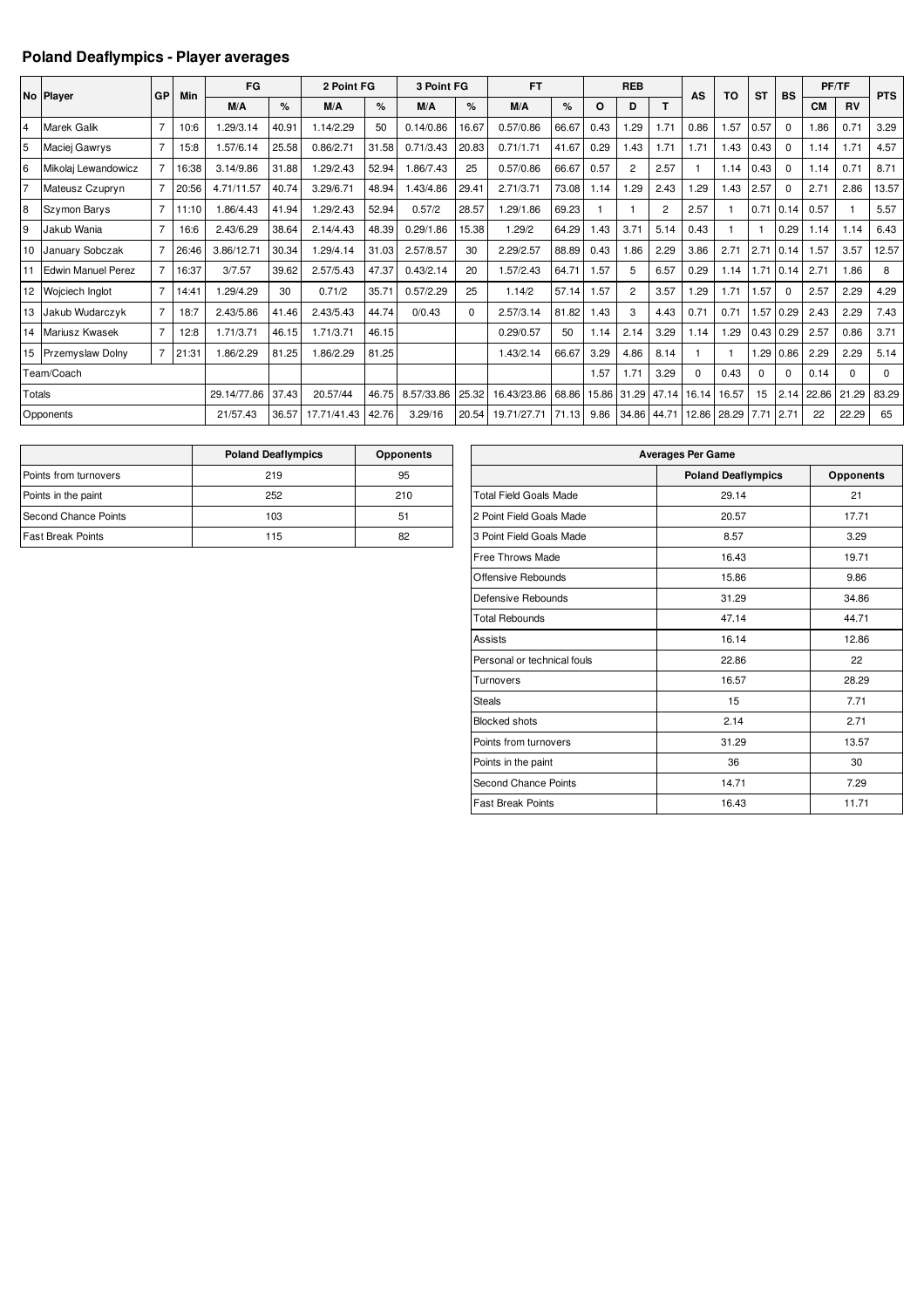## Cumulative Player Stats

2022-05-13

## **Ukraine Deaflympics - Player totals**

|        |                      | GP | Min    | FG      |       | 2 Point FG |       | 3 Point FG |       | <b>FT</b> |       |                | <b>REB</b> |     | AS       | TO               | <b>ST</b>      | <b>BS</b>      | PF/TF     |           | <b>PTS</b>  |
|--------|----------------------|----|--------|---------|-------|------------|-------|------------|-------|-----------|-------|----------------|------------|-----|----------|------------------|----------------|----------------|-----------|-----------|-------------|
|        | No Player            |    |        | M/A     | %     | M/A        | %     | M/A        | %     | M/A       | %     | O              | D          | T   |          |                  |                |                | <b>CM</b> | <b>RV</b> |             |
| l0     | Oleksandr Fomenko    | 8  | 149:10 | 28/60   | 46.67 | 10/16      | 62.5  | 18/44      | 40.91 | 16/24     | 66.67 | $\overline{7}$ | 17         | 24  | 20       | 5                | $\overline{7}$ |                | 9         | 19        | 90          |
| 5      | Ivan Dudar           | 8  | 147:48 | 26/58   | 44.83 | 20/38      | 52.63 | 6/20       | 30    | 11/19     | 57.89 | 8              | 20         | 28  | 30       | 19               | 22             |                | 15        | 15        | 69          |
| 9      | Yurii Stryzhevskui   | 8  | 125:22 | 19/50   | 38    | 11/27      | 40.74 | 8/23       | 34.78 | 5/9       | 55.56 | 19             | 21         | 40  | 19       | 10 <sup>10</sup> | 9              | 0              | 10        | 6         | 51          |
| 10     | Oleksandr Levanovych | 8  | 140:9  | 26/46   | 56.52 | 22/39      | 56.41 | 4/7        | 57.14 | 9/14      | 64.29 | 12             | 18         | 30  | 9        | 10 <sup>10</sup> | 9              | 0              | 8         | 11        | 65          |
|        | Oleksandr Didenko    | 8  | 100:30 | 10/27   | 37.04 | 4/12       | 33.33 | 6/15       | 40    | 4/6       | 66.67 | 5              | 13         | 18  | 6        | 11               | 3              | $\Omega$       | 8         | 8         | 30          |
| 13     | Pavlo Riazantsev     | 8  | 125:55 | 16/42   | 38.1  | 15/36      | 41.67 | 1/6        | 16.67 | 24/28     | 85.71 | 35             | 35         | 70  | 7        | 13               | 3              | $\Omega$       | 23        | 20        | 57          |
| 14     | Kyrylo Yakovlev      | 8  | 109:44 | 12/35   | 34.29 | 10/26      | 38.46 | 2/9        | 22.22 | 14/17     | 82.35 | 9              | 20         | 29  | 4        | 6                | 3              | $\Omega$       | 8         | 11        | 40          |
| 17     | Danylo Bychkovyi     | 8  | 142:50 | 18/42   | 42.86 | 14/27      | 51.85 | 4/15       | 26.67 | 14/26     | 53.85 | 10             | 8          | 18  | 8        | 14               | 12             | $\Omega$       | 19        | 22        | 54          |
| 21     | Pavlo Bondarenko     | 8  | 126:6  | 18/42   | 42.86 | 17/37      | 45.95 | 1/5        | 20    | 13/20     | 65    | 14             | 21         | 35  | 5        | 10 <sup>10</sup> | 4              | 5              | 18        | 15        | 50          |
| 23     | Andrii Raus          | 8  | 138:51 | 15/46   | 32.61 | 11/21      | 52.38 | 4/25       | 16    | 17/27     | 62.96 | 10             | 19         | 29  | 13       | 9                | 14             | 7              | 13        | 23        | 51          |
| 30     | Serhii Bukin         | 8  | 163:18 | 18/53   | 33.96 | 6/11       | 54.55 | 12/42      | 28.57 | 6/10      | 60    | 13             | 22         | 35  | 14       | 8                | 9              | $\Omega$       | 10        | 5         | 54          |
| 99     | Dmytro Vasylenko     | 8  | 129:50 | 32/77   | 41.56 | 16/34      | 47.06 | 16/43      | 37.21 | 13/16     | 81.25 | 3              | 30         | 33  | 9        | 16               | 4              | $\overline{2}$ | 12        | 14        | 93          |
|        | Team/Coach           |    |        |         |       |            |       |            |       |           |       | 17             | 19         | 36  | $\Omega$ | 4                | 0              | $\Omega$       | $\Omega$  | $\Omega$  | $\mathbf 0$ |
| Totals |                      |    |        | 238/578 | 41.18 | 156/324    | 48.15 | 82/254     | 32.28 | 146/216   | 67.59 | 162            | 263        | 425 | 144      | 135              | 99             | 16             | 153       | 169       | 704         |
|        | Opponents            |    |        | 144/48  | 29.94 | 116/337    | 34.42 | 28/144     | 19.44 | 94/150    | 62.67 | 91             | 205        | 296 | 78       | 181              | 57             | 11             | 176       | 152       | 410         |

|                          | <b>Ukraine Deaflympics</b> | <b>Opponents</b> |
|--------------------------|----------------------------|------------------|
| Points from turnovers    | 188                        | 106              |
| Points in the paint      | 286                        | 192              |
| Second Chance Points     | 118                        | 56               |
| <b>Fast Break Points</b> | 120                        | 68               |

| <b>Averages Per Game</b> |                            |  |  |  |  |  |  |  |  |  |
|--------------------------|----------------------------|--|--|--|--|--|--|--|--|--|
|                          |                            |  |  |  |  |  |  |  |  |  |
|                          | <b>Opponents</b>           |  |  |  |  |  |  |  |  |  |
| 29.75                    | 18                         |  |  |  |  |  |  |  |  |  |
| 19.5                     | 14.5                       |  |  |  |  |  |  |  |  |  |
| 10.25                    | 3.5                        |  |  |  |  |  |  |  |  |  |
| 18.25                    | 11.75                      |  |  |  |  |  |  |  |  |  |
| 20.25                    | 11.38                      |  |  |  |  |  |  |  |  |  |
| 32.88                    | 25.63                      |  |  |  |  |  |  |  |  |  |
| 53.13                    | 37                         |  |  |  |  |  |  |  |  |  |
| 18                       | 9.75                       |  |  |  |  |  |  |  |  |  |
| 19.13                    | 22                         |  |  |  |  |  |  |  |  |  |
| 16.88                    | 22.63                      |  |  |  |  |  |  |  |  |  |
| 12.38                    | 7.13                       |  |  |  |  |  |  |  |  |  |
| $\overline{2}$           | 1.38                       |  |  |  |  |  |  |  |  |  |
| 23.5                     | 13.25                      |  |  |  |  |  |  |  |  |  |
| 35.75                    | 24                         |  |  |  |  |  |  |  |  |  |
| 14.75                    | $\overline{7}$             |  |  |  |  |  |  |  |  |  |
| 15                       | 8.5                        |  |  |  |  |  |  |  |  |  |
|                          | <b>Ukraine Deaflympics</b> |  |  |  |  |  |  |  |  |  |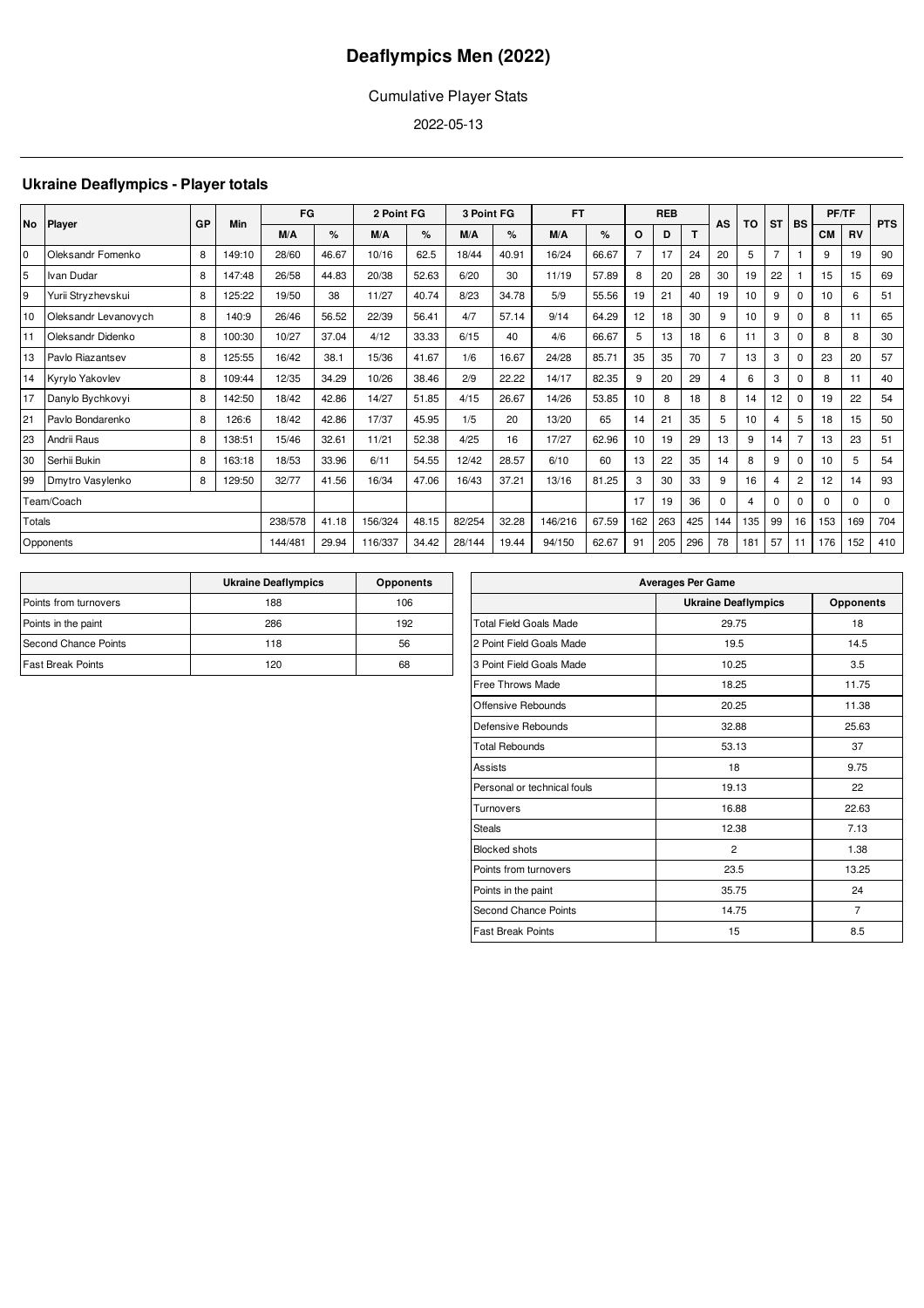## **Ukraine Deaflympics - Player averages**

|                |                      |    |       |             |       |            |       |             |       |             |       |       |              |       |          |                |           |                | PF/TF     |           |            |
|----------------|----------------------|----|-------|-------------|-------|------------|-------|-------------|-------|-------------|-------|-------|--------------|-------|----------|----------------|-----------|----------------|-----------|-----------|------------|
|                | No Player            | GP | Min   | FG          |       | 2 Point FG |       | 3 Point FG  |       | <b>FT</b>   |       |       | <b>REB</b>   |       | AS       | <b>TO</b>      | <b>ST</b> | <b>BS</b>      |           |           | <b>PTS</b> |
|                |                      |    |       | M/A         | %     | M/A        | %     | M/A         | $\%$  | M/A         | $\%$  | O     | D            |       |          |                |           |                | <b>CM</b> | <b>RV</b> |            |
| $\overline{0}$ | Oleksandr Fomenko    | 8  | 18:38 | 3.5/7.5     | 46.67 | 1.25/2     | 62.5  | 2.25/5.5    | 40.91 | 2/3         | 66.67 | 0.88  | 2.13         | 3     | 2.5      | 0.63           | 0.88      | 0.13           | 1.13      | 2.38      | 11.25      |
| 5              | Ivan Dudar           | 8  | 18:28 | 3.25/7.25   | 44.83 | 2.5/4.75   | 52.63 | 0.75/2.5    | 30    | .38/2.38    | 57.89 |       | 2.5          | 3.5   | 3.75     | 2.38           | 2.75      | 0.13           | 1.88      | 1.88      | 8.63       |
| 9              | Yurii Stryzhevskui   | 8  | 15:40 | 2.38/6.25   | 38    | .38/3.38   | 40.74 | 1/2.88      | 34.78 | 0.63/1.13   | 55.56 | 2.38  | 2.63         | 5     | 2.38     | 1.25           | 1.13      | $\Omega$       | 1.25      | 0.75      | 6.38       |
| 10             | Oleksandr Levanovvch | 8  | 17:31 | 3.25/5.75   | 56.52 | 2.75/4.88  | 56.41 | 0.5/0.88    | 57.14 | 1.13/1.75   | 64.29 | 1.5   | 2.25         | 3.75  | 1.13     | 1.25           | 1.13      | $\Omega$       |           | 1.38      | 8.13       |
| 111            | Oleksandr Didenko    | 8  | 12:33 | .25/3.38    | 37.04 | 0.5/1.5    | 33.33 | 0.75/1.88   | 40    | 0.5/0.75    | 66.67 | 0.63  | 1.63         | 2.25  | 0.75     | 1.38           | 0.38      | $\Omega$       |           |           | 3.75       |
|                | 13 Pavlo Riazantsev  | 8  | 15:44 | 2/5.25      | 38.1  | .88/4.5    | 41.67 | 0.13/0.75   | 16.67 | 3/3.5       | 85.71 | 4.38  | 4.38         | 8.75  | 0.88     | 1.63           | 0.38      | $\Omega$       | 2.88      | 2.5       | 7.13       |
|                | 14 Kyrylo Yakovlev   | 8  | 13:43 | 1.5/4.38    | 34.29 | .25/3.25   | 38.46 | 0.25/1.13   | 22.22 | 1.75/2.13   | 82.35 | 1.13  | 2.5          | 3.63  | 0.5      | 0.75           | 0.38      | $\mathbf 0$    |           | 1.38      | 5          |
| 17             | Danylo Bychkovyi     | 8  | 17:51 | 2.25/5.25   | 42.86 | .75/3.38   | 51.85 | 0.5/1.88    | 26.67 | 1.75/3.25   | 53.85 | 1.25  | $\mathbf{1}$ | 2.25  |          | 1.75           | 1.5       | $\Omega$       | 2.38      | 2.75      | 6.75       |
| 21             | Pavlo Bondarenko     | 8  | 15:45 | 2.25/5.25   | 42.86 | 2.13/4.63  | 45.95 | 0.13/0.63   | 20    | 1.63/2.5    | 65    | 1.75  | 2.63         | 4.38  | 0.63     | 1.25           | 0.5       | 0.63           | 2.25      | 1.88      | 6.25       |
| 23             | Andrii Raus          | 8  | 17:21 | .88/5.75    | 32.61 | .38/2.63   | 52.38 | 0.5/3.13    | 16    | 2.13/3.38   | 62.96 | 1.25  | 2.38         | 3.63  | 1.63     | 1.13           | 1.75      | 0.88           | 1.63      | 2.88      | 6.38       |
| 30             | Serhii Bukin         | 8  | 20:24 | 2.25/6.63   | 33.96 | 0.75/1.38  | 54.55 | 1.5/5.25    | 28.57 | 0.75/1.25   | 60    | 1.63  | 2.75         | 4.38  | 1.75     |                | 1.13      | $\mathbf 0$    | 1.25      | 0.63      | 6.75       |
|                | 99 Dmytro Vasylenko  | 8  | 16:13 | 4/9.63      | 41.56 | 2/4.25     | 47.06 | 2/5.38      | 37.21 | 1.63/2      | 81.25 | 0.38  | 3.75         | 4.13  | 1.13     | $\overline{c}$ | 0.5       | 0.25           | 1.5       | 1.75      | 11.63      |
|                | Team/Coach           |    |       |             |       |            |       |             |       |             |       | 2.13  | 2.38         | 4.5   | $\Omega$ | 0.5            | 0         | $\Omega$       | 0         | $\Omega$  | 0          |
| Totals         |                      |    |       | 29.75/72.25 | 41.18 | 19.5/40.5  | 48.15 | 10.25/31.75 | 32.28 | 18.25/27    | 67.59 | 20.25 | 32.88        | 53.13 | 18       | 16.88          | 12.38     | $\overline{2}$ | 19.13     | 21.13     | 88         |
|                | Opponents            |    |       | 18/60.13    | 29.94 | 14.5/42.13 | 34.42 | 3.5/18      | 19.44 | 11.75/18.75 | 62.67 | 11.38 | 25.63        | 37    | 9.75     | 22.63          | 7.13      | 1.38           | 22        | 19        | 51.25      |

|                          | <b>Ukraine Deaflympics</b> | <b>Opponents</b> |
|--------------------------|----------------------------|------------------|
| Points from turnovers    | 188                        | 106              |
| Points in the paint      | 286                        | 192              |
| Second Chance Points     | 118                        | 56               |
| <b>Fast Break Points</b> | 120                        | 68               |

| <b>Averages Per Game</b>      |                            |                  |  |  |  |  |  |  |  |  |
|-------------------------------|----------------------------|------------------|--|--|--|--|--|--|--|--|
|                               | <b>Ukraine Deaflympics</b> | <b>Opponents</b> |  |  |  |  |  |  |  |  |
| <b>Total Field Goals Made</b> | 29.75                      | 18               |  |  |  |  |  |  |  |  |
| 2 Point Field Goals Made      | 19.5                       | 14.5             |  |  |  |  |  |  |  |  |
| 3 Point Field Goals Made      | 10.25                      | 3.5              |  |  |  |  |  |  |  |  |
| Free Throws Made              | 18.25                      | 11.75            |  |  |  |  |  |  |  |  |
| Offensive Rebounds            | 20.25                      | 11.38            |  |  |  |  |  |  |  |  |
| Defensive Rebounds            | 32.88                      | 25.63            |  |  |  |  |  |  |  |  |
| <b>Total Rebounds</b>         | 53.13                      | 37               |  |  |  |  |  |  |  |  |
| <b>Assists</b>                | 18                         | 9.75             |  |  |  |  |  |  |  |  |
| Personal or technical fouls   | 19.13                      | 22               |  |  |  |  |  |  |  |  |
| Turnovers                     | 16.88                      | 22.63            |  |  |  |  |  |  |  |  |
| <b>Steals</b>                 | 12.38                      | 7.13             |  |  |  |  |  |  |  |  |
| <b>Blocked shots</b>          | $\overline{2}$             | 1.38             |  |  |  |  |  |  |  |  |
| Points from turnovers         | 23.5                       | 13.25            |  |  |  |  |  |  |  |  |
| Points in the paint           | 35.75                      | 24               |  |  |  |  |  |  |  |  |
| Second Chance Points          | 14.75                      | $\overline{7}$   |  |  |  |  |  |  |  |  |
| <b>Fast Break Points</b>      | 15                         | 8.5              |  |  |  |  |  |  |  |  |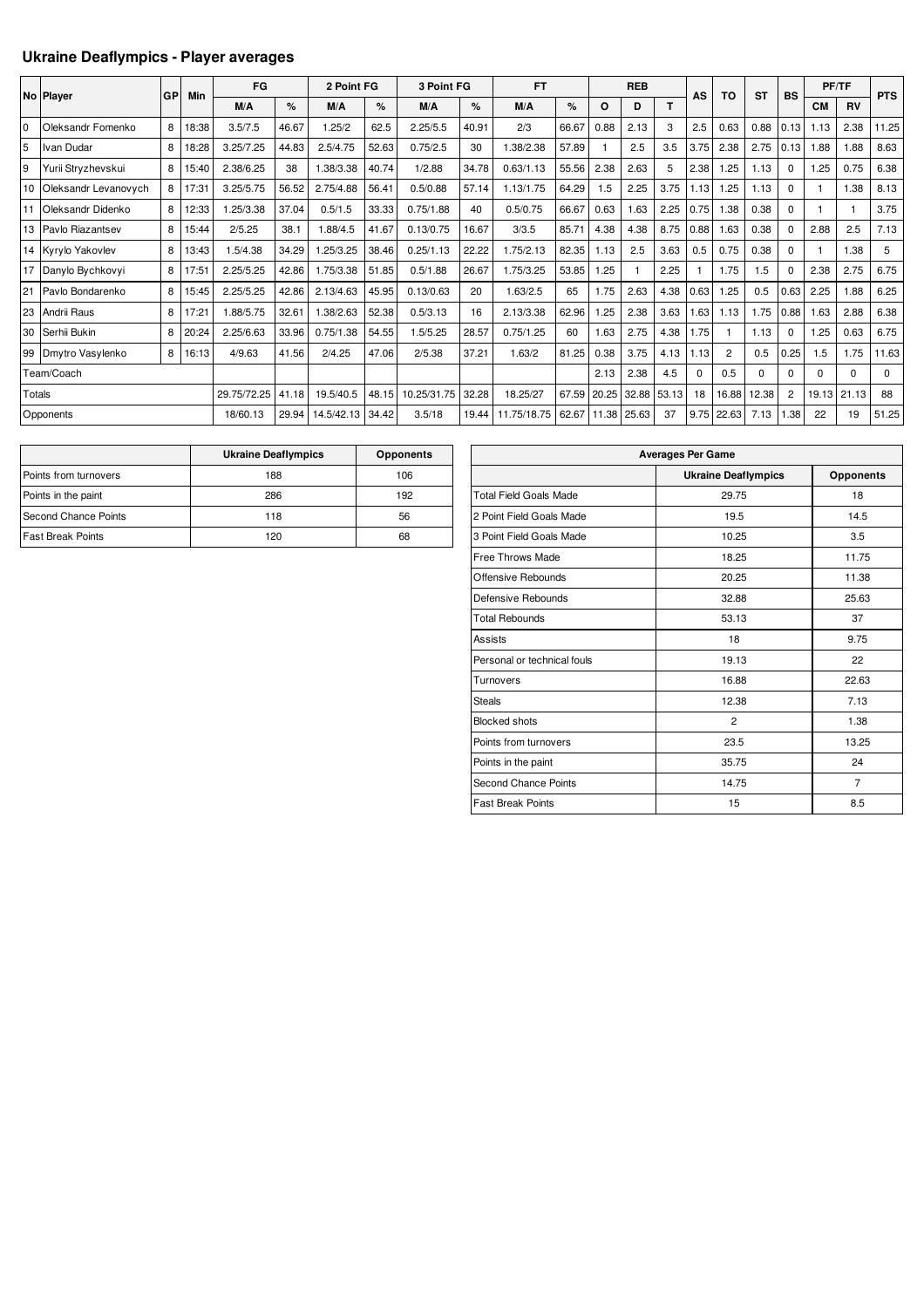## Cumulative Player Stats

2022-05-13

## **USA Deaflympics - Player totals**

|                |                            | GP             | Min    | FG      |       | 2 Point FG |       | 3 Point FG |          | <b>FT</b> |       |         |     | <b>REB</b> |                | TO  | <b>ST</b> | <b>BS</b>      |           | PF/TF          | <b>PTS</b> |
|----------------|----------------------------|----------------|--------|---------|-------|------------|-------|------------|----------|-----------|-------|---------|-----|------------|----------------|-----|-----------|----------------|-----------|----------------|------------|
|                | No Player                  |                |        | M/A     | %     | M/A        | %     | M/A        | %        | M/A       | %     | $\circ$ | D   | T.         | AS             |     |           |                | <b>CM</b> | <b>RV</b>      |            |
| l0             | Raymond Nelson             |                | 90:38  | 11/29   | 37.93 | 9/24       | 37.5  | 2/5        | 40       | 11/14     | 78.57 | 6       | 6   | 12         | 13             | 8   | 8         | $\Omega$       | 5         | 11             | 35         |
| $\overline{2}$ | Jory Valencia              | $\overline{7}$ | 126:3  | 26/62   | 41.94 | 18/42      | 42.86 | 8/20       | 40       | 11/16     | 68.75 | 10      |     | 17         | 13             | 13  | 12        | $\mathbf 0$    | 9         | 11             | 71         |
| 3              | Benjamin Coleman           | 7              | 158:28 | 30/54   | 55.56 | 24/34      | 70.59 | 6/20       | 30       | 4/7       | 57.14 | 4       | 40  | 44         | 6              | 15  | 12        | $\overline{2}$ | 14        | 4              | 70         |
| $\overline{7}$ | Jon Mowl                   | $\overline{7}$ | 191:5  | 17/47   | 36.17 | 15/31      | 48.39 | 2/16       | 12.5     | 10/15     | 66.67 | 5       | 30  | 35         | 45             | 17  | 15        | $\mathbf 0$    | 11        | 12             | 46         |
| 8              | Esau Zornoza               | 7              | 109:44 | 17/46   | 36.96 | 16/42      | 38.1  | 1/4        | 25       | 9/13      | 69.23 | 6       | 17  | 23         | 3              | 11  | 5         | $\Omega$       | 15        | 8              | 44         |
| 10             | Noah Valencia              | $\overline{7}$ | 121:49 | 28/79   | 35.44 | 19/45      | 42.22 | 9/34       | 26.47    | 25/29     | 86.21 | 8       | 11  | 19         | 11             | 6   | 20        | $\Omega$       | 10        | 24             | 90         |
|                | <b>Bruce Brewer Junior</b> |                | 106:22 | 13/23   | 56.52 | 13/21      | 61.9  | 0/2        | $\Omega$ | 8/13      | 61.54 | 4       | 11  | 15         | 26             | 13  | 9         | $\Omega$       | 9         |                | 34         |
| 22             | Lance Wood                 |                | 143:11 | 33/62   | 53.23 | 32/60      | 53.33 | 1/2        | 50       | 21/30     | 70    | 15      | 30  | 45         | 4              | 19  | 9         | $\Omega$       | 18        | 23             | 88         |
| 30             | Jamal Garner               | $\overline{7}$ | 47:38  | 3/10    | 30    | 3/10       | 30    |            |          | 2/6       | 33.33 | 8       | 9   | 17         | $\overline{2}$ | 3   | 6         | $\mathbf 0$    | 5         | $\overline{7}$ | 8          |
| 32             | <b>Bradley Christian</b>   | $\overline{7}$ | 167:7  | 38/80   | 47.5  | 37/73      | 50.68 | 1/7        | 14.29    | 11/14     | 78.57 | 10      | 41  | 51         | 20             | 12  | 9         | 8              | 11        | 15             | 88         |
| 42             | Steve Valencia-Biskupiak   | $\overline{7}$ | 86:5   | 12/22   | 54.55 | 12/21      | 57.14 | 0/1        | $\Omega$ | 9/12      | 75    | 8       | 17  | 25         | 4              | 9   | 4         | 5              | 11        | 10             | 33         |
| 91             | Derek Keels                | $\overline{7}$ | 55:16  | 10/21   | 47.62 | 10/19      | 52.63 | 0/2        | 0        | 14/16     | 87.5  | 8       | 10  | 18         | $\overline{c}$ | 10  | 6         | 1              | 13        | 13             | 34         |
|                | Team/Coach                 |                |        |         |       |            |       |            |          |           |       | 13      | 21  | 34         | $\Omega$       | Δ   | $\Omega$  | $\Omega$       | $\Omega$  | <sup>0</sup>   | $\Omega$   |
| Totals         |                            |                |        | 238/535 | 44.49 | 208/422    | 49.29 | 30/113     | 26.55    | 135/185   | 72.97 | 105     | 250 | 355        | 149            | 140 | 115       | 16             | 131       | 145            | 641        |
|                | Opponents                  |                |        | 167/481 | 34.72 | 109/261    | 41.76 | 58/220     | 26.36    | 82/126    | 65.08 | 75      | 217 | 292        | 88             | 190 | 73        | 10             | 148       | 123            | 474        |

|                             | <b>USA Deaflympics</b> | <b>Opponents</b> |
|-----------------------------|------------------------|------------------|
| Points from turnovers       | 205                    | 107              |
| Points in the paint         | 364                    | 200              |
| <b>Second Chance Points</b> | 96                     | 67               |
| <b>Fast Break Points</b>    | 176                    | 65               |

| <b>Averages Per Game</b>      |                        |                  |  |  |  |  |  |  |  |  |
|-------------------------------|------------------------|------------------|--|--|--|--|--|--|--|--|
|                               | <b>USA Deaflympics</b> | <b>Opponents</b> |  |  |  |  |  |  |  |  |
| <b>Total Field Goals Made</b> | 34                     | 23.86            |  |  |  |  |  |  |  |  |
| 2 Point Field Goals Made      | 29.71                  | 15.57            |  |  |  |  |  |  |  |  |
| 3 Point Field Goals Made      | 4.29                   | 8.29             |  |  |  |  |  |  |  |  |
| <b>Free Throws Made</b>       | 19.29                  | 11.71            |  |  |  |  |  |  |  |  |
| Offensive Rebounds            | 15                     | 10.71            |  |  |  |  |  |  |  |  |
| Defensive Rebounds            | 35.71                  | 31               |  |  |  |  |  |  |  |  |
| <b>Total Rebounds</b>         | 50.71                  | 41.71            |  |  |  |  |  |  |  |  |
| Assists                       | 21.29                  | 12.57            |  |  |  |  |  |  |  |  |
| Personal or technical fouls   | 18.71                  | 21.14            |  |  |  |  |  |  |  |  |
| Turnovers                     | 20                     | 27.14            |  |  |  |  |  |  |  |  |
| <b>Steals</b>                 | 16.43                  | 10.43            |  |  |  |  |  |  |  |  |
| <b>Blocked shots</b>          | 2.29                   | 1.43             |  |  |  |  |  |  |  |  |
| Points from turnovers         | 29.29                  | 15.29            |  |  |  |  |  |  |  |  |
| Points in the paint           | 52                     | 28.57            |  |  |  |  |  |  |  |  |
| <b>Second Chance Points</b>   | 13.71                  | 9.57             |  |  |  |  |  |  |  |  |
| <b>Fast Break Points</b>      | 25.14                  | 9.29             |  |  |  |  |  |  |  |  |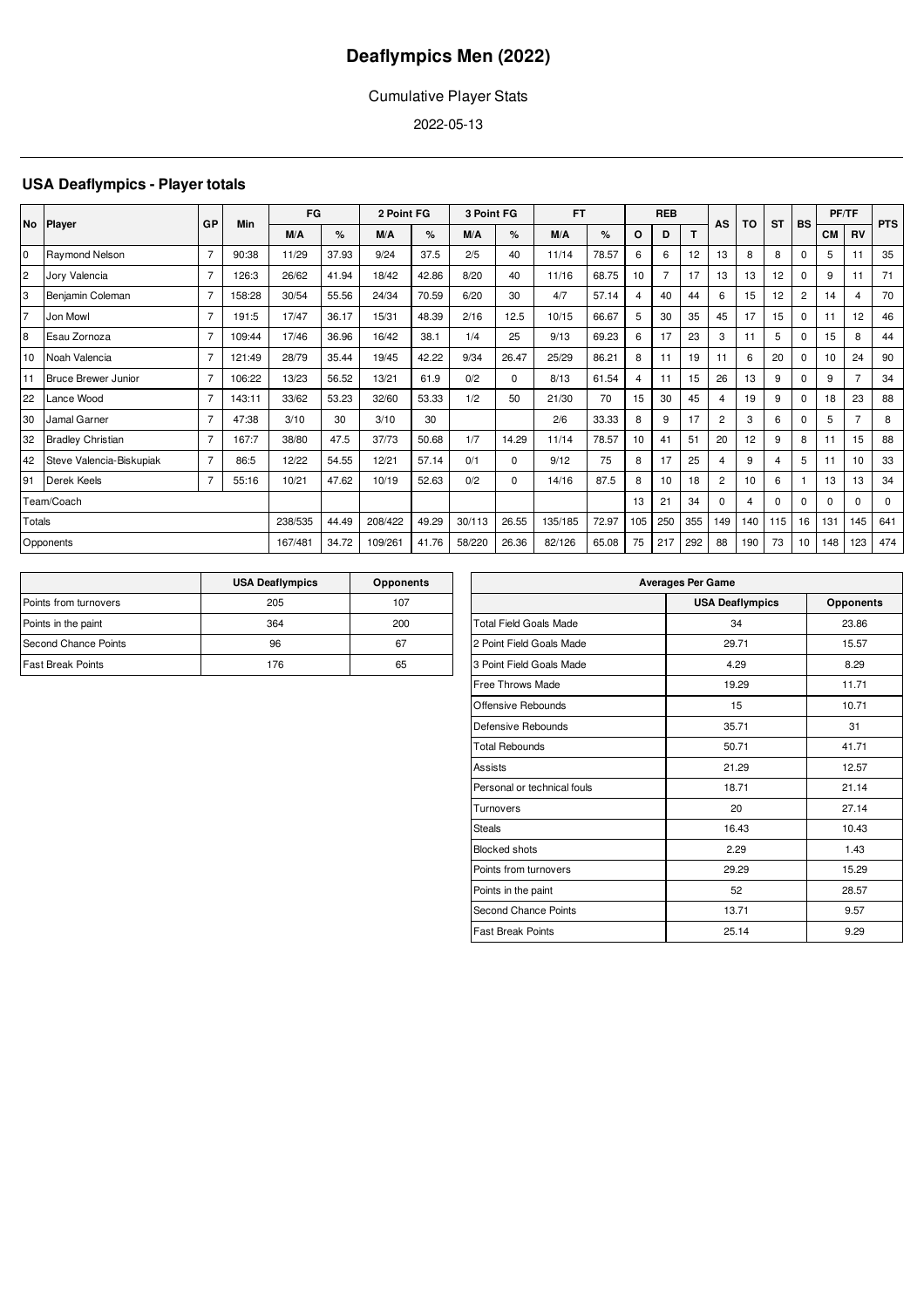## **USA Deaflympics - Player averages**

|                |                             |                |       | FG          |       | 2 Point FG        |       | 3 Point FG       |          | <b>FT</b>   |       |       | <b>REB</b> |       |          |             |           |             |                | PF/TF     |            |
|----------------|-----------------------------|----------------|-------|-------------|-------|-------------------|-------|------------------|----------|-------------|-------|-------|------------|-------|----------|-------------|-----------|-------------|----------------|-----------|------------|
|                | No Player                   | GP             | Min   | M/A         | $\%$  | M/A               | $\%$  | M/A              | $\%$     | M/A         | $\%$  | O     | D          | т     | AS       | TO          | <b>ST</b> | <b>BS</b>   | <b>CM</b>      | <b>RV</b> | <b>PTS</b> |
| l <sub>0</sub> | Ravmond Nelson              | $\overline{7}$ | 12:56 | 1.57/4.14   | 37.93 | 1.29/3.43         | 37.5  | 0.29/0.71        | 40       | 1.57/2      | 78.57 | 0.86  | 0.86       | 1.71  | 1.86     | 1.14        | 1.14      | $\Omega$    | 0.71           | 1.57      | 5          |
| $\overline{2}$ | Jory Valencia               | $\overline{7}$ | 18:0  | 3.71/8.86   | 41.94 | 2.57/6            | 42.86 | 1.14/2.86        | 40       | 1.57/2.29   | 68.75 | 1.43  |            | 2.43  | 1.86     | 1.86        | 1.71      | $\Omega$    | .29            | 1.57      | 10.14      |
| Iз             | Benjamin Coleman            | $\overline{7}$ | 22:38 | 4.29/7.71   | 55.56 | 3.43/4.86         | 70.59 | 0.86/2.86        | 30       | 0.57/1      | 57.14 | 0.57  | 5.71       | 6.29  | 0.86     | 2.14        | .71       | 0.29        | $\overline{2}$ | 0.57      | 10         |
| 17             | Jon Mowl                    | $\overline{7}$ | 27:17 | 2.43/6.71   | 36.17 | 2.14/4.43         | 48.39 | 0.29/2.29        | 12.5     | 1.43/2.14   | 66.67 | 0.7   | 4.29       | 5     | 6.43     | 2.43        | 2.14      | $\Omega$    | .57            | 1.71      | 6.57       |
| 8              | Esau Zornoza                | $\overline{7}$ | 15:40 | 2.43/6.57   | 36.96 | 2.29/6            | 38.1  | 0.14/0.57        | 25       | 1.29/1.86   | 69.23 | 0.86  | 2.43       | 3.29  | 0.43     | 1.57        | 0.71      | $\Omega$    | 2.14           | 1.14      | 6.29       |
|                | 10 Noah Valencia            | $\overline{7}$ | 17:24 | 4/11.29     | 35.44 | 2.71/6.43         | 42.22 | .29/4.86         | 26.47    | 3.57/4.14   | 86.21 | 1.14  | 1.57       | 2.71  | 1.57     | 0.86        | 2.86      | $\Omega$    | .43            | 3.43      | 12.86      |
|                | 11 Bruce Brewer Junior      | $\overline{7}$ | 15:11 | 1.86/3.29   | 56.52 | 1.86/3            | 61.9  | 0/0.29           | 0        | 1.14/1.86   | 61.54 | 0.57  | 1.57       | 2.14  | 3.71     | 1.86        | .29       | $\mathbf 0$ | .29            |           | 4.86       |
| 22             | Lance Wood                  | $\overline{7}$ | 20:27 | 4.71/8.86   | 53.23 | 4.57/8.57         | 53.33 | 0.14/0.29        | 50       | 3/4.29      | 70    | 2.14  | 4.29       | 6.43  | 0.57     | 2.71        | .29       | $\Omega$    | 2.57           | 3.29      | 12.57      |
| 30             | Jamal Garner                | $\overline{7}$ | 6:48  | 0.43/1.43   | 30    | 0.43/1.43         | 30    |                  |          | 0.29/0.86   | 33.33 | 1.14  | .29        | 2.43  | 0.29     | 0.43        | 0.86      | $\Omega$    | 0.71           |           | 1.14       |
|                | 32 Bradley Christian        | $\overline{7}$ | 23:52 | 5.43/11.43  | 47.5  | 5.29/10.43        | 50.68 | 0.14/1           | 14.29    | 1.57/2      | 78.57 | 1.43  | 5.86       | 7.29  | 2.86     | 1.71        | .29       | 1.14        | 1.57           | 2.14      | 12.57      |
|                | 42 Steve Valencia-Biskupiak | $\overline{7}$ | 12:17 | 1.71/3.14   | 54.55 | 1.71/3            | 57.14 | 0/0.14           | 0        | 1.29/1.71   | 75    | 1.14  | 2.43       | 3.57  | 0.57     | 1.29        | 0.57      | 0.71        | 1.57           | 1.43      | 4.71       |
| 91             | Derek Keels                 | $\overline{7}$ | 7:53  | 1.43/3      | 47.62 | 1.43/2.71         | 52.63 | 0/0.29           | $\Omega$ | 2/2.29      | 87.5  | 1.14  | 1.43       | 2.57  | 0.29     | 1.43        | 0.86      | 0.14        | .86            | 1.86      | 4.86       |
|                | Team/Coach                  |                |       |             |       |                   |       |                  |          |             |       | 1.86  | 3          | 4.86  | $\Omega$ | 0.57        | $\Omega$  | $\Omega$    | 0              | $\Omega$  | $\Omega$   |
| Totals         |                             |                |       | 34/76.43    | 44.49 | 29.71/60.29       | 49.29 | 4.29/16.14 26.55 |          | 19.29/26.43 | 72.97 | 15    | 35.71      | 50.71 | 21.29    | 20          | 16.43     | 2.29        | 18.71          | 20.71     | 91.57      |
|                | Opponents                   |                |       | 23.86/68.71 | 34.72 | 15.57/37.29 41.76 |       | 8.29/31.43 26.36 |          | 11.71/18    | 65.08 | 10.71 | 31         | 41.71 |          | 12.57 27.14 | 10.43     |             | 1.43 21.14     | 17.57     | 67.71      |

|                          | <b>USA Deaflympics</b> | <b>Opponents</b> |
|--------------------------|------------------------|------------------|
| Points from turnovers    | 205                    | 107              |
| Points in the paint      | 364                    | 200              |
| Second Chance Points     | 96                     | 67               |
| <b>Fast Break Points</b> | 176                    | 65               |

| <b>Averages Per Game</b>      |                        |                  |  |  |  |  |  |  |  |  |
|-------------------------------|------------------------|------------------|--|--|--|--|--|--|--|--|
|                               | <b>USA Deaflympics</b> | <b>Opponents</b> |  |  |  |  |  |  |  |  |
| <b>Total Field Goals Made</b> | 34                     | 23.86            |  |  |  |  |  |  |  |  |
| 2 Point Field Goals Made      | 29.71                  | 15.57            |  |  |  |  |  |  |  |  |
| 3 Point Field Goals Made      | 4.29                   | 8.29             |  |  |  |  |  |  |  |  |
| Free Throws Made              | 19.29                  | 11.71            |  |  |  |  |  |  |  |  |
| Offensive Rebounds            | 15                     | 10.71            |  |  |  |  |  |  |  |  |
| Defensive Rebounds            | 35.71                  | 31               |  |  |  |  |  |  |  |  |
| <b>Total Rebounds</b>         | 50.71                  | 41.71            |  |  |  |  |  |  |  |  |
| Assists                       | 21.29                  | 12.57            |  |  |  |  |  |  |  |  |
| Personal or technical fouls   | 18.71                  | 21.14            |  |  |  |  |  |  |  |  |
| Turnovers                     | 20                     | 27.14            |  |  |  |  |  |  |  |  |
| <b>Steals</b>                 | 16.43                  | 10.43            |  |  |  |  |  |  |  |  |
| <b>Blocked shots</b>          | 2.29                   | 1.43             |  |  |  |  |  |  |  |  |
| Points from turnovers         | 29.29                  | 15.29            |  |  |  |  |  |  |  |  |
| Points in the paint           | 52                     | 28.57            |  |  |  |  |  |  |  |  |
| <b>Second Chance Points</b>   | 13.71                  | 9.57             |  |  |  |  |  |  |  |  |
| <b>Fast Break Points</b>      | 25.14                  | 9.29             |  |  |  |  |  |  |  |  |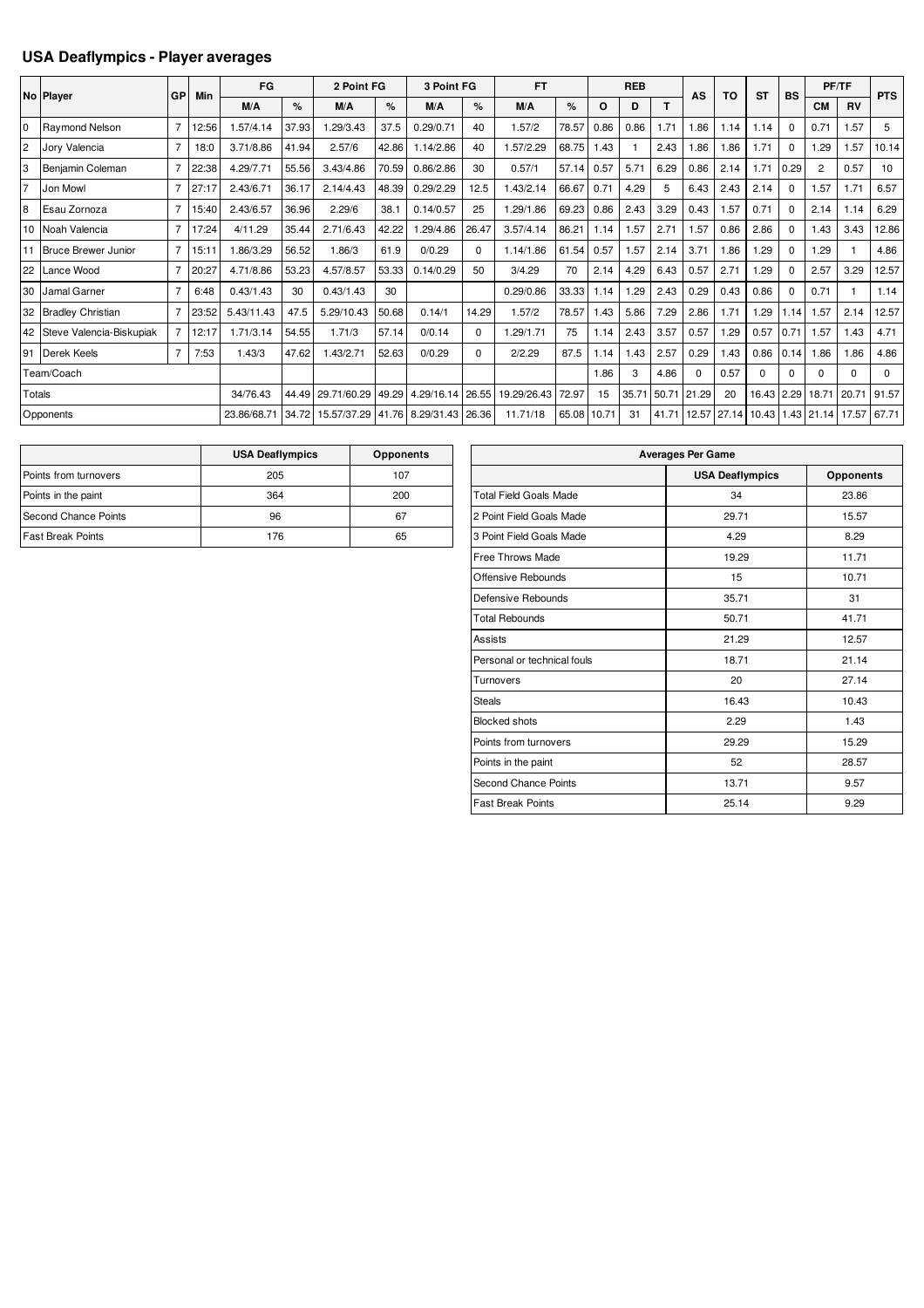## Cumulative Player Stats

2022-05-13

## **Venezuela Deaflympics - Player totals**

| <b>No</b>      | <b>Player</b>       | GP | Min     | FG     |         | 2 Point FG |        | 3 Point FG |          | <b>FT</b> |       |          | <b>REB</b> |          | AS             | TO             | <b>ST</b>      | <b>BS</b>      |           | PF/TF       | <b>PTS</b> |
|----------------|---------------------|----|---------|--------|---------|------------|--------|------------|----------|-----------|-------|----------|------------|----------|----------------|----------------|----------------|----------------|-----------|-------------|------------|
|                |                     |    |         | M/A    | %       | M/A        | %      | M/A        | %        | M/A       | %     | O        | D          | T.       |                |                |                |                | <b>CM</b> | <b>RV</b>   |            |
| 4              | Carlos Pacheco      | 8  | 147:42  | 8/25   | 32      | 6/14       | 42.86  | 2/11       | 18.18    | 3/4       | 75    | 3        | 16         | 19       | 20             | 19             | 22             | $\Omega$       | 20        | 4           | 21         |
| 5              | Jhonny Jimenez      | 8  | 237:57  | 32/91  | 35.16   | 11/25      | 44     | 21/66      | 31.82    | 8/13      | 61.54 | 3        | 23         | 26       | 36             | 15             | 26             | $\Omega$       | 17        | 12          | 93         |
| 6              | Diego Covas         | 8  | 62:15   | 10/26  | 38.46   | 10/22      | 45.45  | 0/4        | $\Omega$ | 4/6       | 66.67 | 10       | 8          | 18       | $\overline{7}$ | 3              | 6              | $\Omega$       | 5         | 5           | 24         |
| $\overline{7}$ | Roger Crespo        | 8  | 132:1   | 17/38  | 44.74   | 17/38      | 44.74  |            |          | 14/23     | 60.87 | 11       | 20         | 31       | 6              | 22             | 9              | 0              | 19        | 26          | 48         |
| $\overline{8}$ | <b>Bryan Catari</b> | 8  | 152:44  | 13/37  | 35.14   | 12/32      | 37.5   | 1/5        | 20       | 6/10      | 60    | 14       | 11         | 25       | $\overline{4}$ | 14             | 3              | $\Omega$       | 17        | 9           | 33         |
| 9              | Jose Ojeda          | 8  | 128:31  | 21/50  | 42      | 20/42      | 47.62  | 1/8        | 12.5     | 16/27     | 59.26 | 24       | 22         | 46       | 9              | 19             | 22             |                | 23        | 24          | 59         |
| 11             | Luis Romero         | 8  | 153:33  | 30/59  | 50.85   | 30/58      | 51.72  | 0/1        | $\Omega$ | 18/26     | 69.23 | 20       | 29         | 49       | 8              | 11             | $\overline{4}$ | 0              | 11        | 18          | 78         |
| 12             | Yorman Sanz         | 8  | 108:43  | 14/37  | 37.84   | 14/22      | 63.64  | 0/15       | 0        | 5/8       | 62.5  | 8        | 6          | 14       | $\overline{7}$ | 6              | $\overline{4}$ |                | 15        |             | 33         |
| 13             | Rodrigo Rios        | 8  | 28:22   | 3/8    | 37.5    | 3/8        | 37.5   |            |          |           |       | 3        | 3          | 6        | $\overline{2}$ | $\overline{2}$ | $\Omega$       | $\Omega$       | 3         | $\Omega$    | 6          |
| 14             | Felix Perdomo       | 8  | 239:33  | 49/103 | 47.57   | 33/69      | 47.83  | 16/34      | 47.06    | 28/32     | 87.5  | 6        | 44         | 50       | 41             | 29             | 20             | 7              | 25        | 25          | 142        |
| 15             | Andrew Jimenez      | 8  | 177:10  | 33/71  | 46.48   | 32/62      | 51.61  | 1/9        | 11.11    | 14/21     | 66.67 | 14       | 24         | 38       | $\overline{2}$ | 21             | 4              | 3              | 26        | 13          | 81         |
| 16             | <b>Wilson Avila</b> | 8  | 31:29   | 3/4    | 75      | 3/4        | 75     |            |          |           |       | $\Omega$ | 3          | 3        |                | 3              |                | 0              | 4         |             | 6          |
| Team/Coach     |                     |    |         |        |         |            |        |            |          |           | 16    | 22       | 38         | $\Omega$ | 9              | $\Omega$       | $\Omega$       | $\overline{4}$ | $\Omega$  | $\mathbf 0$ |            |
| Totals         |                     |    | 233/549 | 42.44  | 191/396 | 48.23      | 42/153 | 27.45      | 116/170  | 68.24     | 132   | 231      | 363        | 143      | 173            | 121            | 12             | 189            | 144       | 624         |            |
| Opponents      |                     |    | 169/457 | 36.98  | 122/285 | 42.81      | 47/172 | 27.33      | 132/196  | 67.35     | 80    | 201      | 281        | 90       | 208            | 74             | 15             | 149            | 180       | 517         |            |

|                          | <b>Venezuela Deaflympics</b> | <b>Opponents</b> |
|--------------------------|------------------------------|------------------|
| Points from turnovers    | 228                          | 173              |
| Points in the paint      | 294                          | 222              |
| Second Chance Points     | 108                          | 50               |
| <b>Fast Break Points</b> | 133                          | 115              |

| <b>Averages Per Game</b>     |                  |  |  |  |  |  |  |  |  |
|------------------------------|------------------|--|--|--|--|--|--|--|--|
| <b>Venezuela Deaflympics</b> | <b>Opponents</b> |  |  |  |  |  |  |  |  |
| 29.13                        | 21.13            |  |  |  |  |  |  |  |  |
| 23.88                        | 15.25            |  |  |  |  |  |  |  |  |
| 5.25                         | 5.88             |  |  |  |  |  |  |  |  |
| 14.5                         | 16.5             |  |  |  |  |  |  |  |  |
| 16.5                         | 10               |  |  |  |  |  |  |  |  |
| 28.88                        | 25.13            |  |  |  |  |  |  |  |  |
| 45.38                        | 35.13            |  |  |  |  |  |  |  |  |
| 17.88                        | 11.25            |  |  |  |  |  |  |  |  |
| 23.63                        | 18.63            |  |  |  |  |  |  |  |  |
| 21.63                        | 26               |  |  |  |  |  |  |  |  |
| 15.13                        | 9.25             |  |  |  |  |  |  |  |  |
| 1.5                          | 1.88             |  |  |  |  |  |  |  |  |
| 28.5                         | 21.63            |  |  |  |  |  |  |  |  |
| 36.75                        | 27.75            |  |  |  |  |  |  |  |  |
| 13.5                         | 6.25             |  |  |  |  |  |  |  |  |
| 16.63                        | 14.38            |  |  |  |  |  |  |  |  |
|                              |                  |  |  |  |  |  |  |  |  |